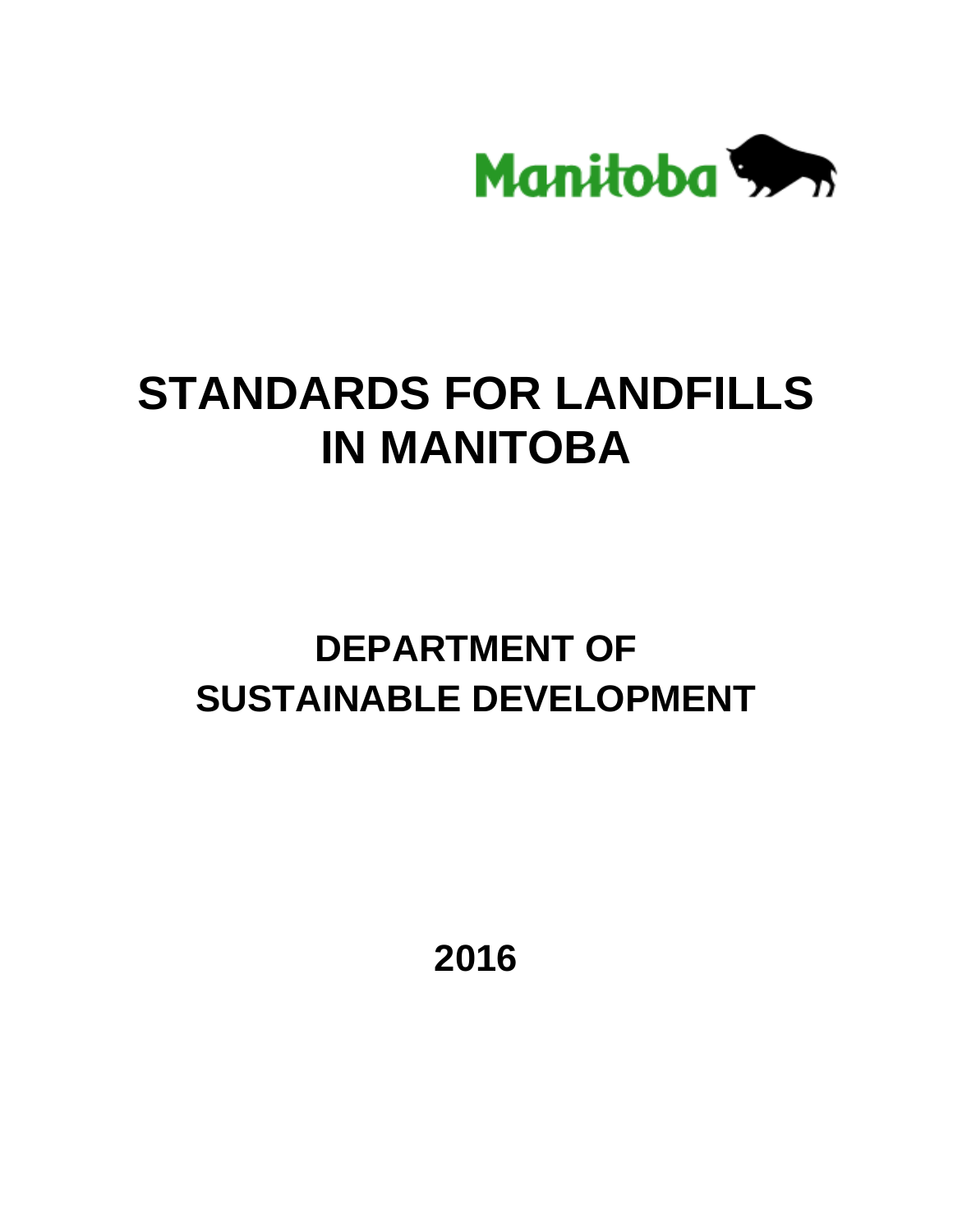# **FORWARD**

The Government of Manitoba has developed this document and is intended to outline minimum requirements for basic siting, design, operation, monitoring, planning, closure and post closure activities for new and existing Class 1, Class 2 and Class 3 Waste Disposal Grounds (WDGs).

This document replaces two guidelines:

- *Guidelines for the Siting of Class 2 and Class 3 Waste Disposal Grounds in Manitoba (Guideline No. 95-01)* published by Manitoba Environment, January 1995; and
- *Manitoba Guidelines for Waste Disposal Grounds* published by KGS Group for Manitoba Conservation, March 2003.

**Comments or inquiries regarding this document may be directed to:**

**Manitoba Sustainable Development Environmental Stewardship Division Environmental Approvals Branch** *General Inquiry Line: 1 (204) 945-8321 <http://www.gov.mb.ca/conservation/eal/index.html>*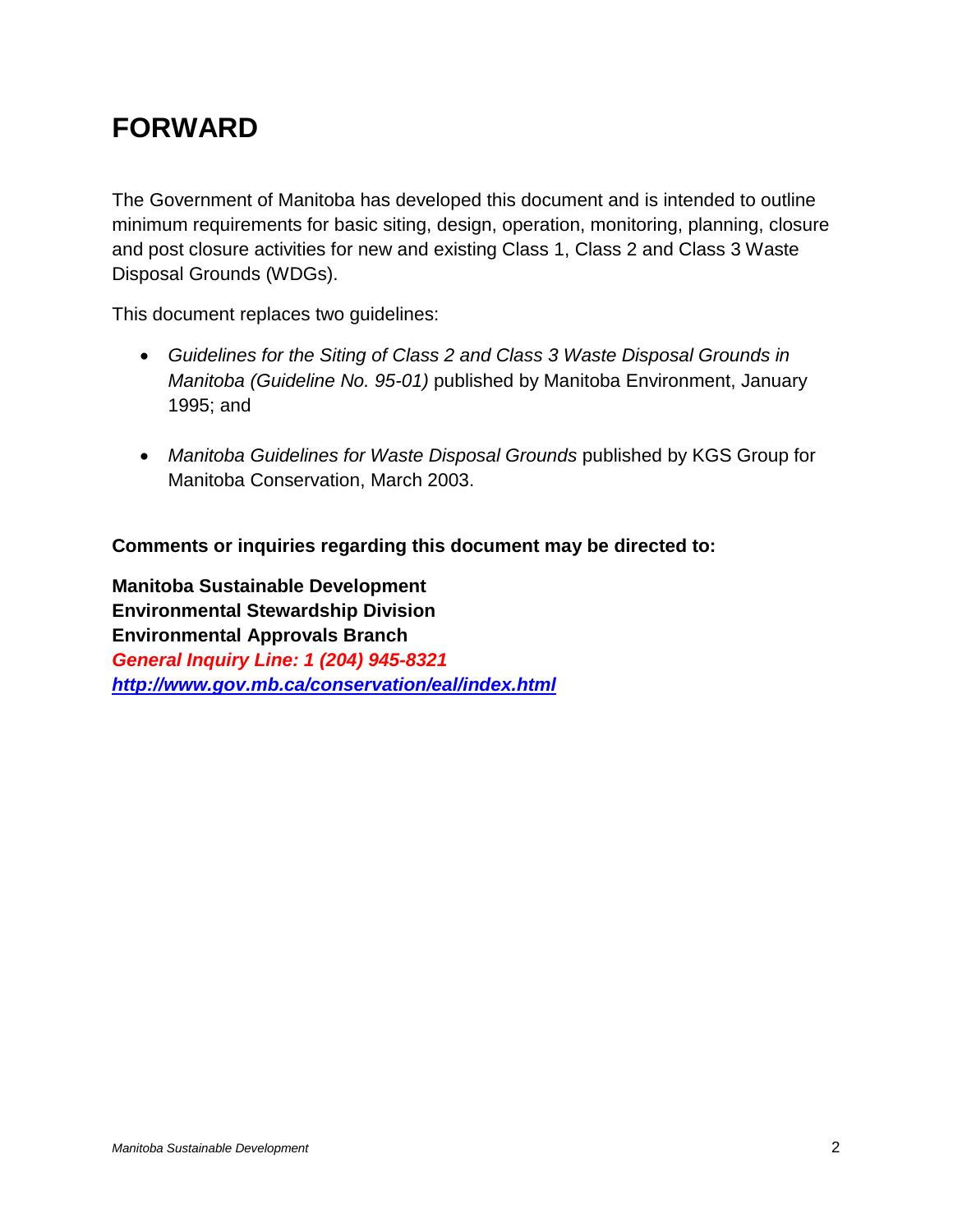# **TABLE OF CONTENTS**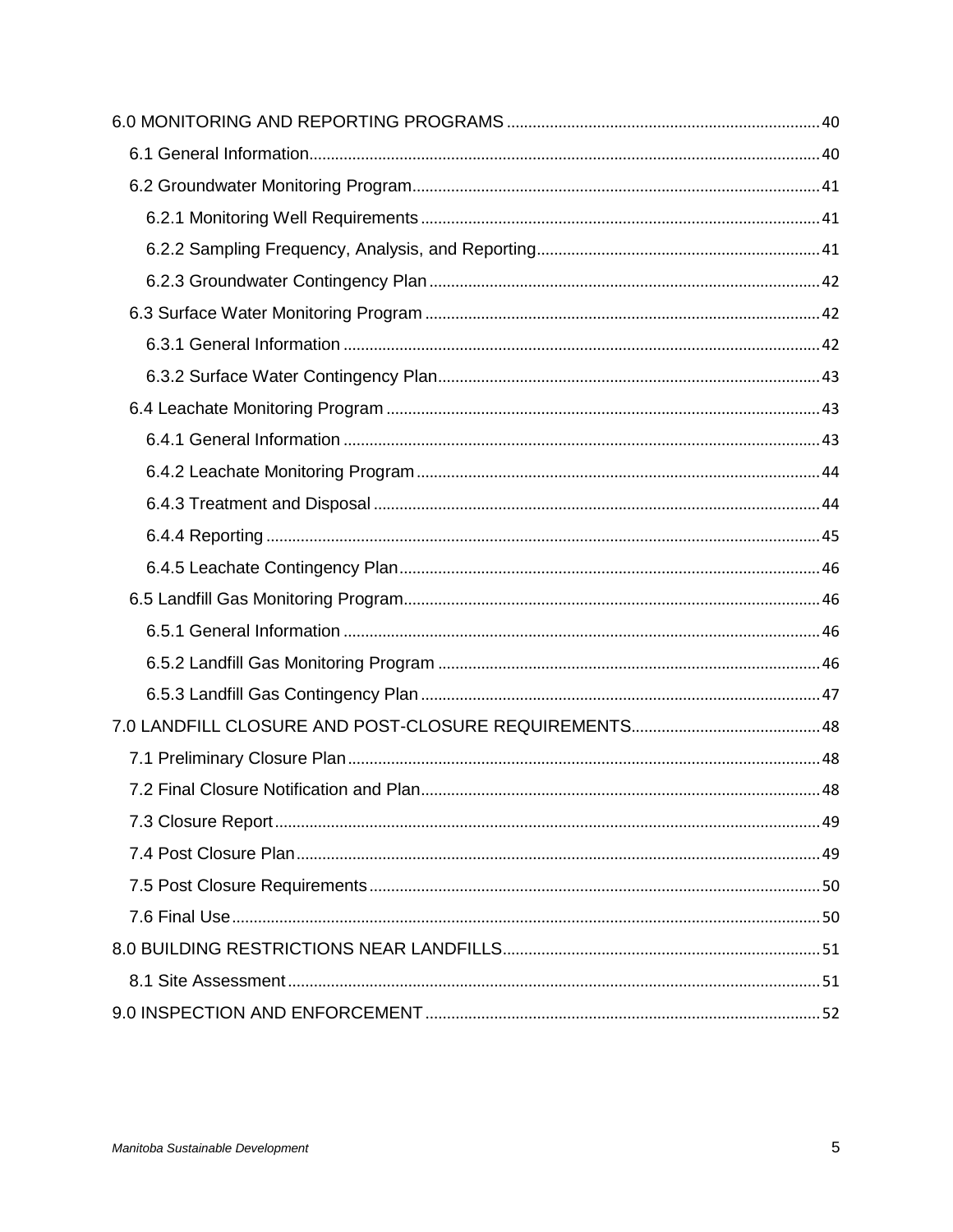# **TABLES**

- Environment Act Licence Development Types
- Permit Renewal Timeline
- Setback Requirements for Class 1 WDGs, Class 2 WDGs, and Class 3 WDGs
- Landfill Exclusion Areas
- Minimum Test Hole Density
- Basement Groundwater Chemistry Parameters
- Site Evaluation for Geological Sensitivity
- Location Requirements for Siting a Burn Area
- Leachate Composition from New or Mature Landfills
- Typical Leachate Parameters
- Subsurface Landfill Gas Explosive Limits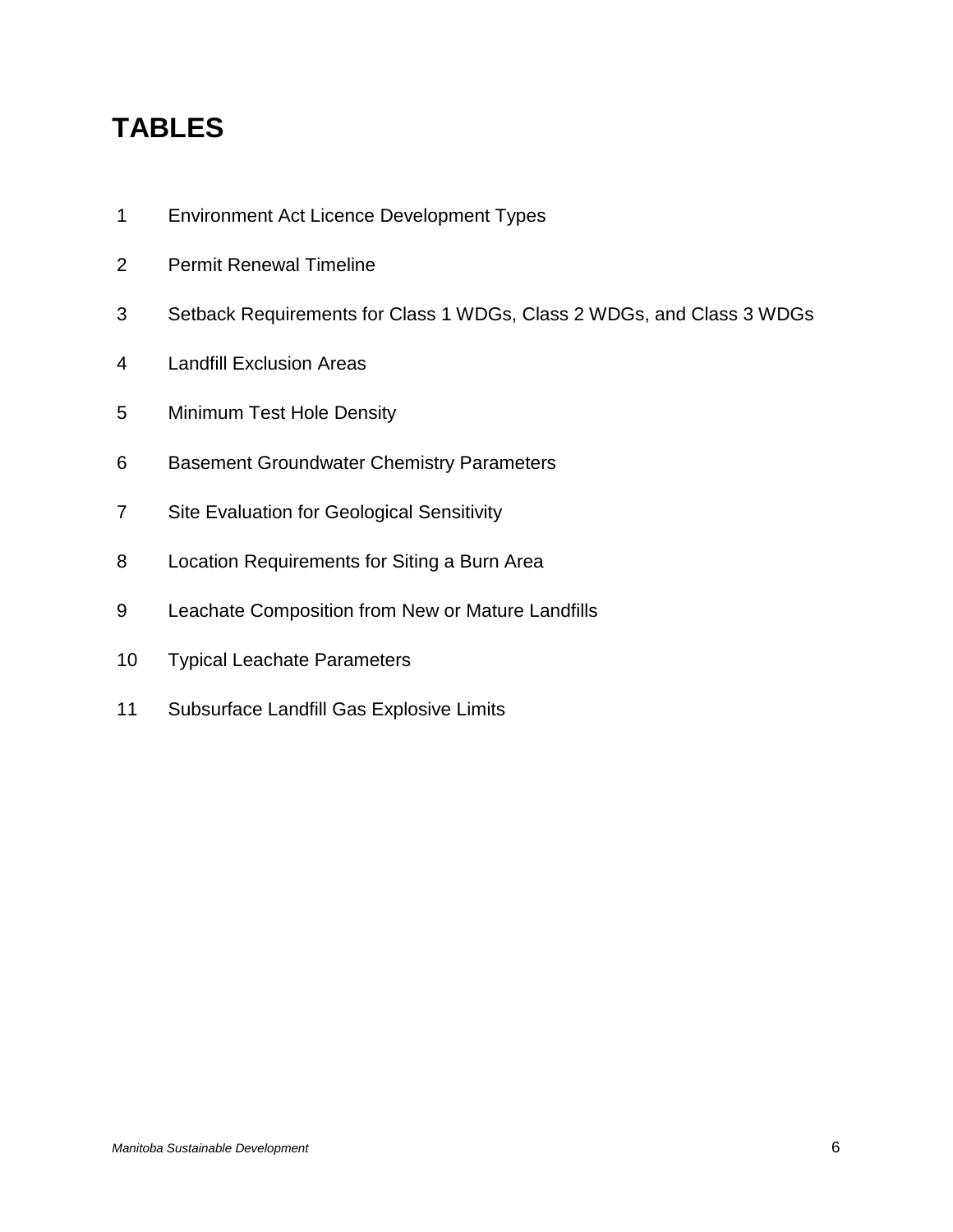# **FIGURES**

1 Suggested Test Hole Grid Patterns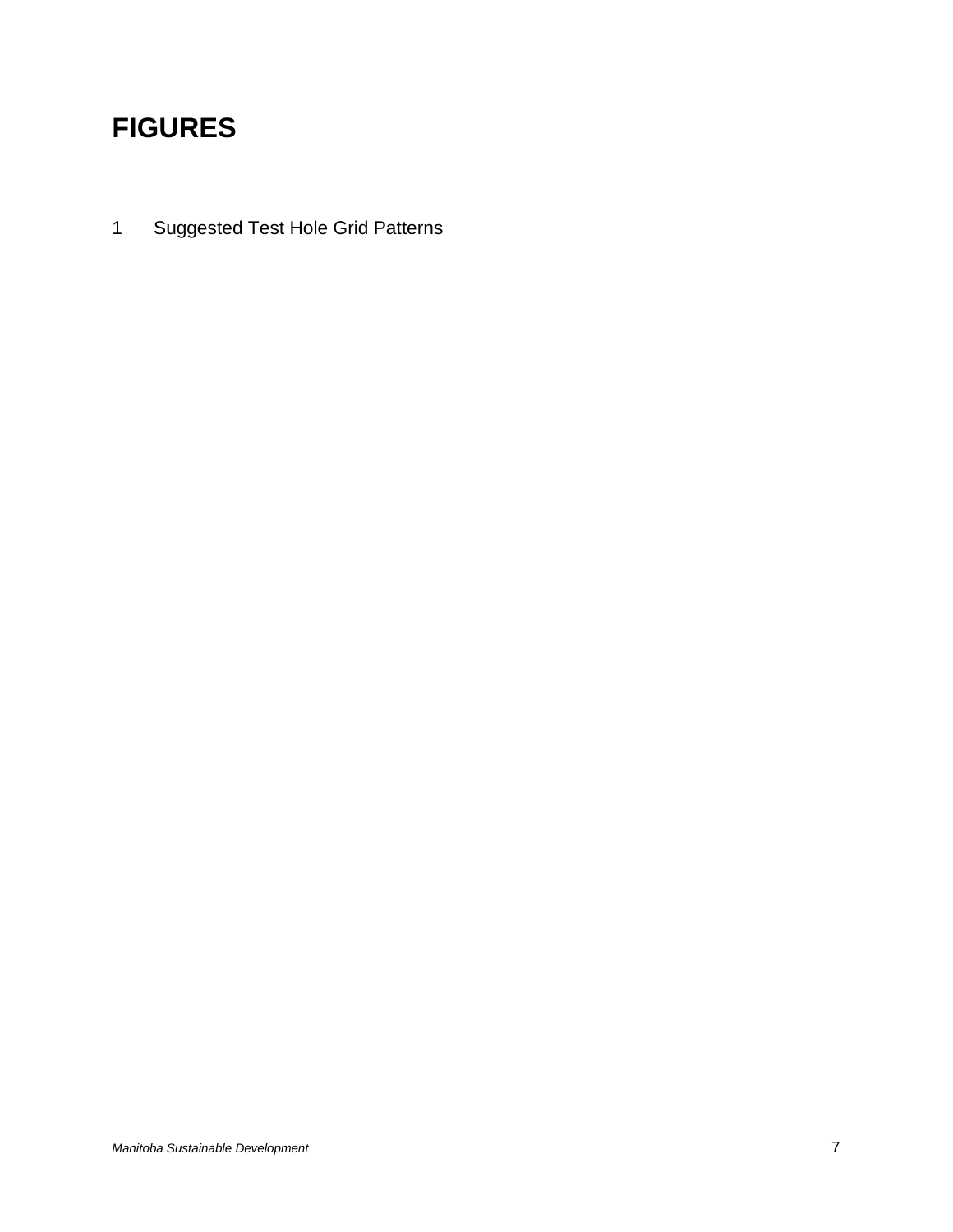# **DEFINITIONS**

**"Access Road"** means a road that leads from a Provincial Trunk Highway, Provincial Road, or a municipal road.

**"Accredited Laboratory"** means an analytical facility accredited by the Standard Council of Canada (SCC), or accredited by another accrediting agency recognized by Manitoba Sustainable Development to be equivalent to the SCC, or be able to demonstrate, upon request, that it has the quality assurance/quality control (QA/QC) procedures in place equivalent to accreditation based on the international standard ISO/IEC 17025, or otherwise approved by the Director.

**"Act"** means The Environment Act.

**"Active Area"** means an area of a landfill that is currently being used for the deposit of solid waste.

**"Affected Area"** means a geographical area, excluding the property of the Development.

**"All Weather Road"** means a graded and/or graveled road or road of equivalent materials that is passable by vehicles under both wet and dry weather conditions.

**"Approved"** means approved by the Director or designated Environment Officer in writing.

**"Background Water Quality"** means the quality of water in any geologic zone monitored with regards to the chemical and microbiological parameters specified in a Licence issued pursuant to The Environment Act by the Director.

**"Berm"** means an embankment or ridge that forms a barrier.

**"Biosolids"** means accumulated organic solids, resulting from wastewater treatment processes, that have received adequate treatment to permit the material to be recycled.

**"Body of Water"** means any body of flowing or standing water whether natural or artificially created.

**"BTEX"** means benzene, toluene, ethylbenzene, and xylenes.

**"Building"** means a structure used for residential or business purposes, other than a building used in the operation or maintenance of a waste management facility.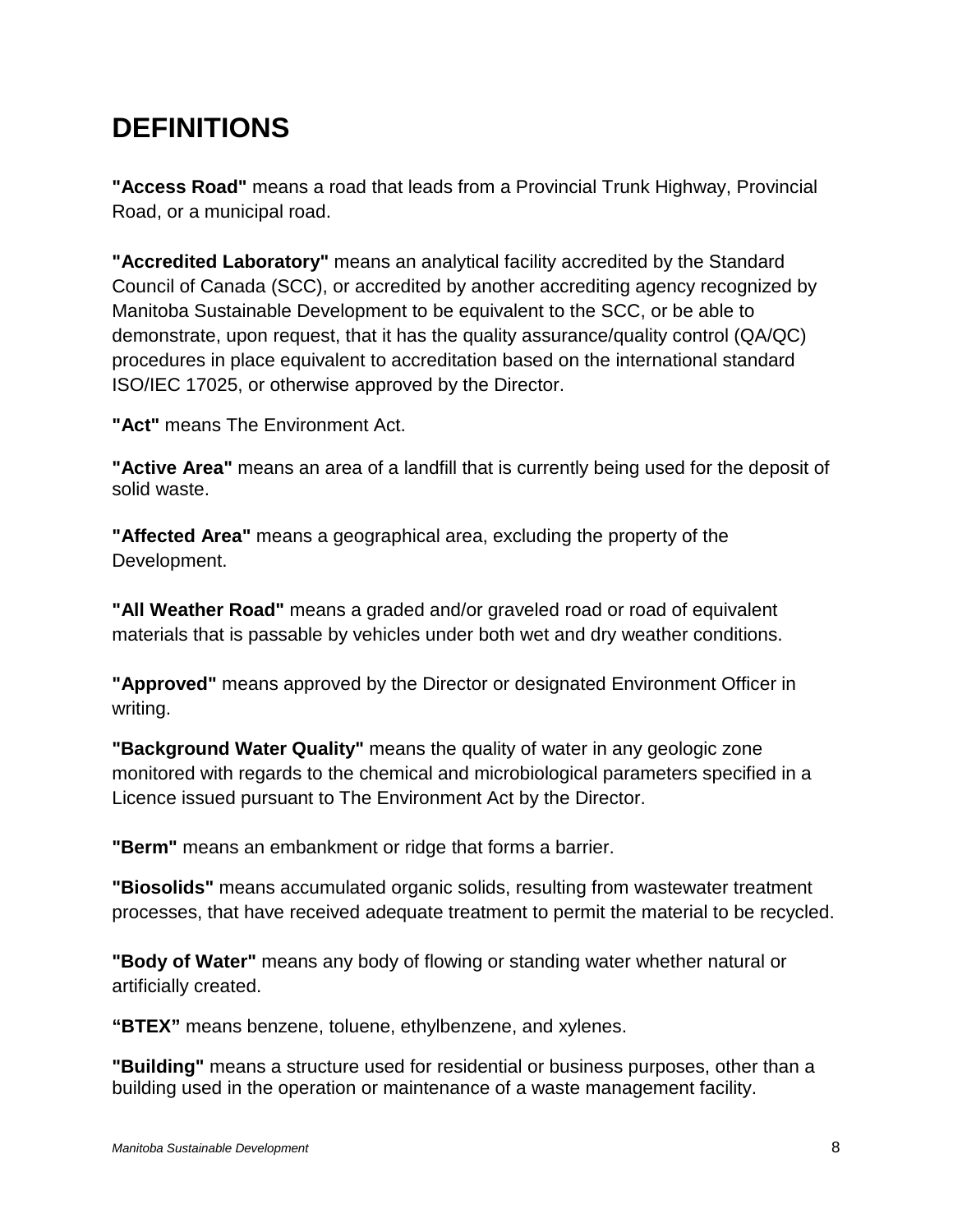**"Buffer"** means a strip of land that is managed to reduce or eliminate the impacts of land use practices on sensitive areas or natural features.

**"Bulky Metallic Waste"** means large metallic waste that can be recycled or reused, such as motor vehicles, farm and industrial machinery, large appliances and sheet metal.

**"CCME"** means Canadian Council of Ministers of the Environment.

**"Cell"** means an area of a landfill in which solid waste has been, or is to be, deposited.

**"Certified Technician"** means an individual who is qualified and authorized for the removal, discharge, handling and disposal of refrigerants that contain ozone depleting substances and other hydrocarbons.

#### **"Class 1 Waste Disposal Ground"** means a landfill that

(a) receives more than 5,000 tonnes of solid waste in a year or 400 tonnes of solid waste in a 30 day period;

(b) receives solid waste from outside the province; or

(c) is operated by anyone other than a municipality or regional waste management authority and

(i) disposes of solid waste generated by the operator, or

(ii) receives solid waste generated by others for commercial purposes.

**"Class 2 Waste Disposal Ground"** means a landfill other than a Class 1 waste disposal ground or a Class 3 waste disposal ground.

**"Class 3 Waste Disposal Ground"** means a landfill that was subject of an operating permit for a Class 3 waste disposal ground under the former regulation that was in effect immediately before the coming into force of this regulation.

**"Closure Plan"** means a plan indicating the actions to be taken for the closure of the Development, or a portion of the Development.

**"Component"** means a landfill cell, pad or structure that forms a part of a process or system within an activity area of the Development.

**"Compost"** means solid mature product resulting from composting.

**"Composting"** means a managed process of bio-oxidation of a solid heterogeneous organic substrate including a thermophilic phase.

**"Contaminant"** means a contaminant as defined in The Dangerous Goods Handling and Transportation Act.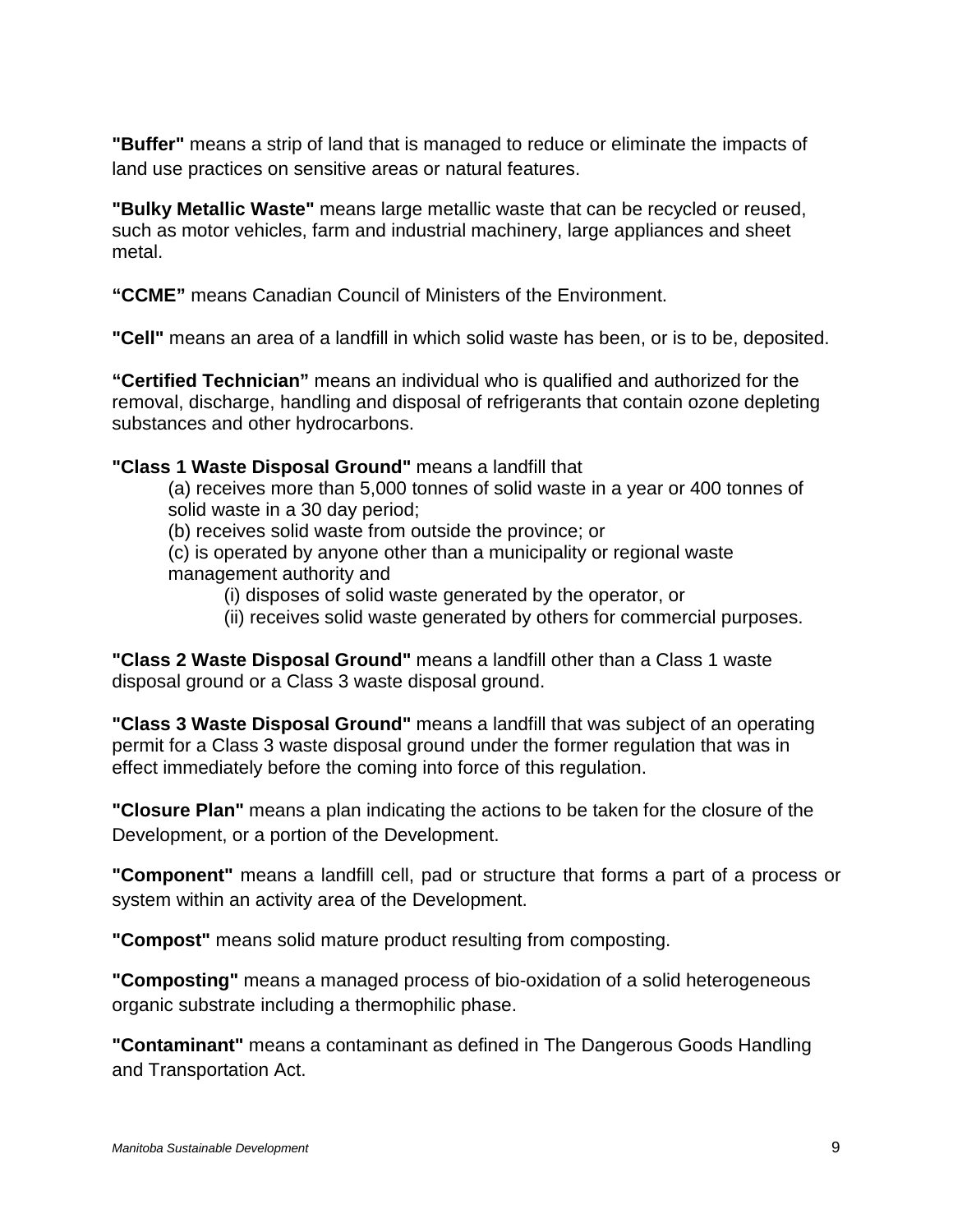**"Cover Material"** means material which is non-flammable, does not interfere with landfill gas collection or extraction systems, does not biodegrade to produce landfill gas, is a deterrent to vectors, is free of roots, vegetation and frozen material, or is a material approved by the Director, that is used to cover compacted solid waste.

**"Daily"** means any 24-hour period.

**"Director"** means an employee so designated pursuant to The Environment Act.

**"Engineer(s)"** means an engineer or engineers registered as a professional engineer with Engineers Geoscientists Manitoba.

**"Environment Officer"** means an employee so designated pursuant to The Environment Act.

**"Final Cover"** means earth compacted to a thickness of at least 0.5 metre applied to the surface of the compacted waste cell that has achieved the final elevation for cell closure, and is graded to minimize ponding of water on the surface.

**"Groundwater"** means water under the surface of the ground, whether in liquid or solid form.

**"Hazardous Waste"** means a product, substance or organism as defined in The Dangerous Goods Handling and Transportation Act, or any amendments thereto.

**"HDPE"** means high density polyethylene.

**"Hydraulic Conductivity"** means the quantity of water that will flow through a unit cross-sectional area of a porous material per unit of time under a hydraulic gradient of 1.0.

**"Industrial Waste"** means waste product generated by industry other than hazardous waste and liquid industrial waste.

**"Landfill"** means a facility at which solid waste is disposed of by placing it on or in land.

**"Landfill Gas"** means a mixture of gases generated by the microbial decomposition and chemical reactions between wastes in a landfill.

**"Leachate"** means liquid that has percolated though solid waste and contains dissolved and/or suspended materials from the solid waste.

**"Leachate Head"** means a pressure head on the leachate liner.

**"Licence"** means a licence issued under the Act.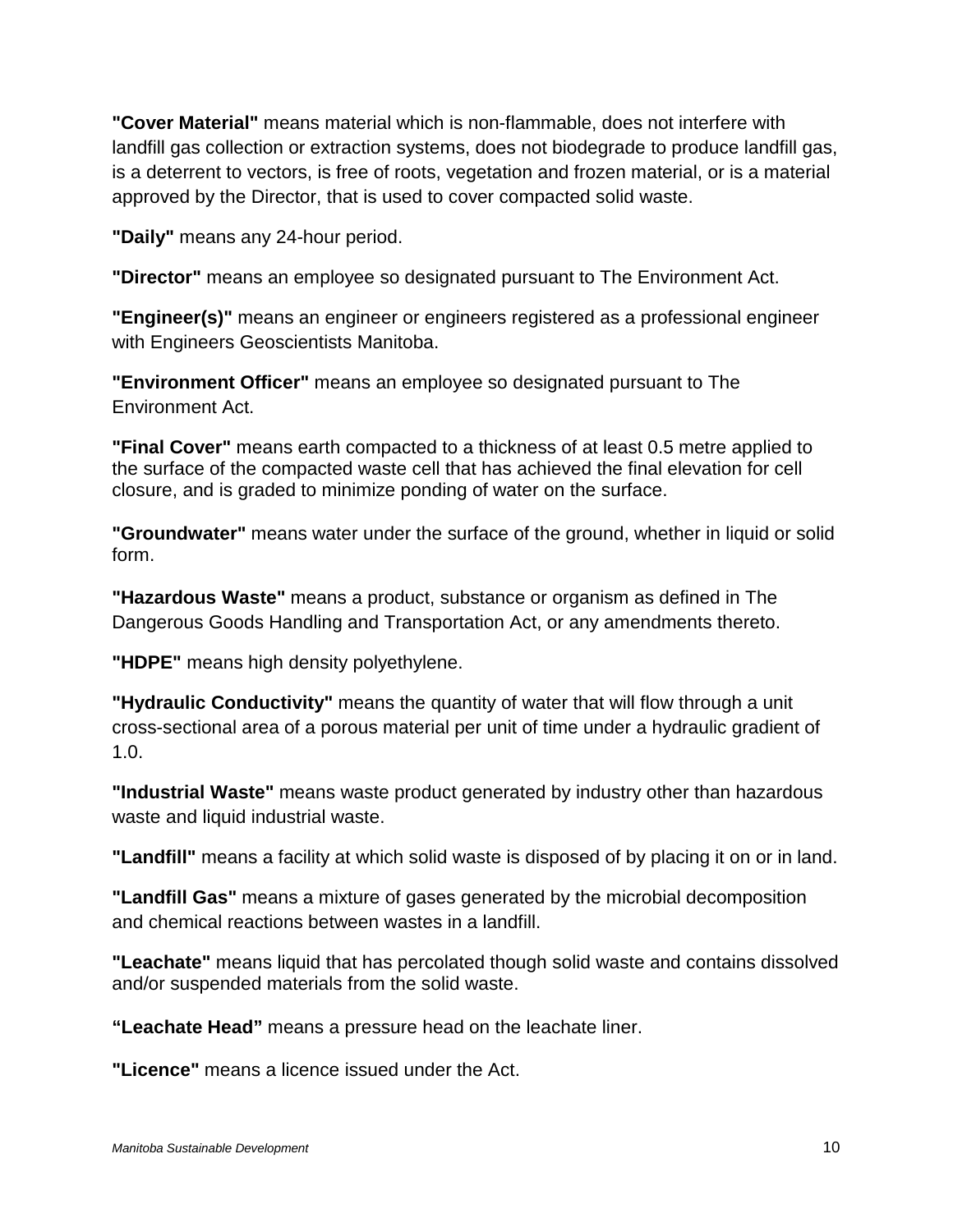**"Liner"** means a continuous layer of reworked soil, or manufactured materials, placed beneath and on the sides of a waste disposal ground active area, a compost facility, or a storage area intended to restrict the downward or lateral escape of solid waste, leachate, and or gases, or to restrict the upward movement of groundwater into an area.

**"Liquid Waste"** means waste that has a slump of more than 150 mm using the Canadian Standards Association Slump Test Method A23.2-5C.

**"Material Recovery Facility"** means a building where commingled recyclables are separated and processed (including sorting, baling and crushing) or where source separated recyclables are processed for sale to various markets.

**"Mil"** means one-thousandth of an inch.

**"Monitoring Well"** means a well drilled to measure groundwater levels and collect groundwater samples for analysis to determine the concentration of groundwater constituents.

**"Pollutant"** means a pollutant as defined in The Environment Act.

**"Post Closure Plan"** means a plan indicating the actions to be taken for the care, maintenance, and monitoring of the Development after closure, that will prevent, mitigate, or minimize the threat to public health and the environment.

**"Operator"**, in relation to a waste management facility, means the holder of a licence or permit issued in respect of the waste management facility.

**"Permit"** means a permit issued under section 5 under the Waste Management Facilities Regulation.

**"QA/QC"** means quality assurance/quality control.

**"Qualified Professional"** means an individual properly trained and authorized to practice in a specific area or field which may include assessment, design, or providing consultation for an aspect of the Development; to include but not be limited to Professional Engineers, Geoscientists or Landscape Architects.

**"Remote Seasonal Waste Facility"** means a facility for the deposit of solid waste that

- (a) it serves a population of less than 200;
- (b) it is located in an area that does not have all-season road access; and
- (c) is operated for less than six months in a year.

**"Representative Sample"** means a sample collected by a methodology acceptable to an Environment Officer.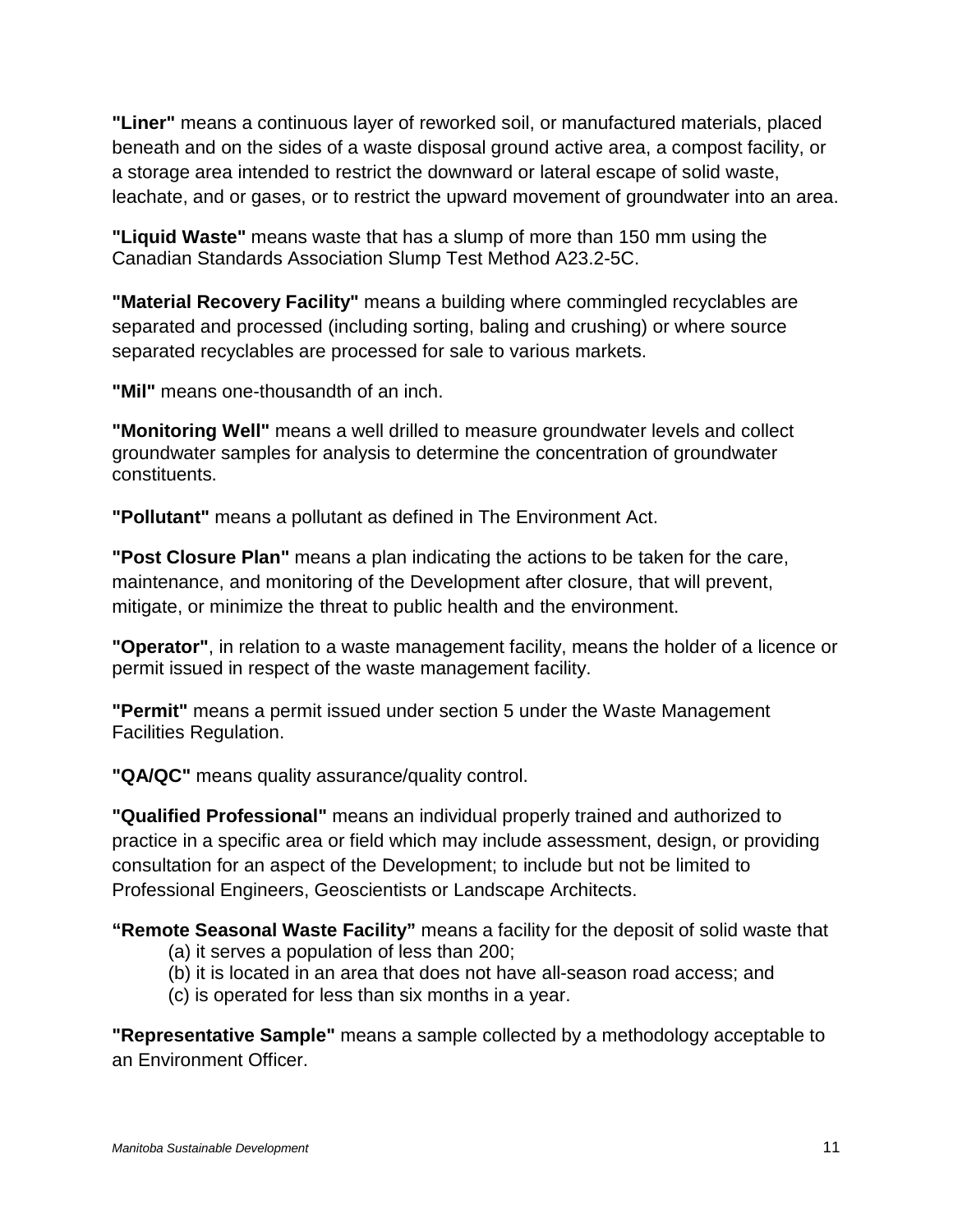**"Site"** means the area both permanent and temporary which is required for the construction and operation of the Development.

**"Solid Waste"** means any waste in solid form, including dead animals.

**"Special Waste"** means bagged asbestos containing materials, dead animals including specified risk materials (SRM), slaughterhouse waste and food products deemed to be unacceptable by the Canadian Food Inspection Agency (CFIA), biosolids, and any other waste identified by the Director.

**"Surface Water"** means any naturally or artificially created body of flowing or standing water that is above the surface of land.

**"SWANA"** means the Solid Waste Association of North America.

**"Waste Disposal Ground"** means a parcel of land that is used for the disposal of solid or industrial waste, also referred to as a landfill.

**"Waste Management Facility"** means a landfill, a composting facility, transfer station, a material recovery facility, or a remote seasonal waste facility.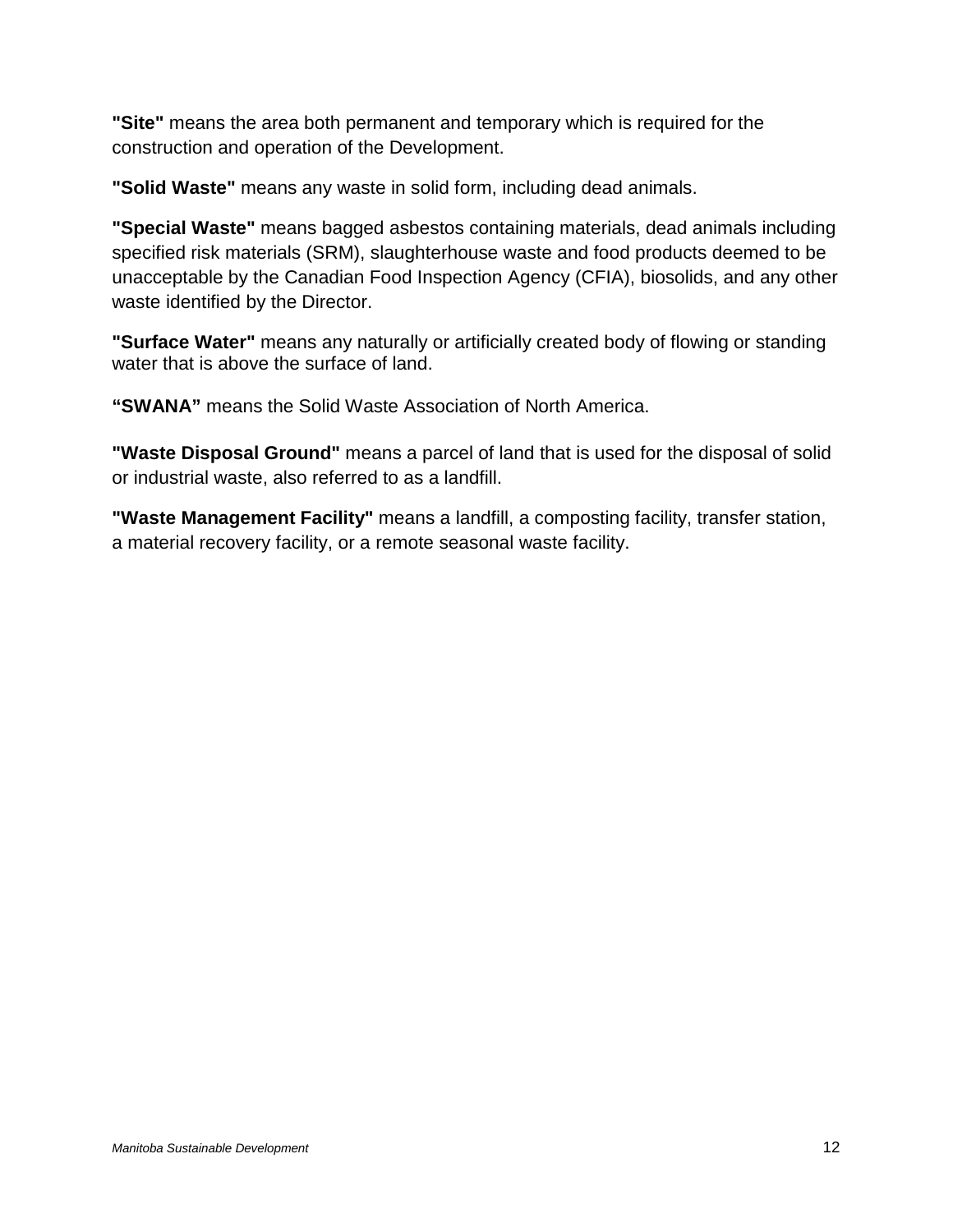# <span id="page-12-0"></span>**1.0 REGULATORY REQUIREMENTS**

Solid waste management and disposal in Manitoba is regulated under the Waste Management Facilities Regulation (MR 37/2016) (the Regulation) under The Environment Act (C.C.S.M. c. E 125) (the Act). The most up to date version of the Regulation and the Act can be found on the Manitoba Laws [website.](http://web2.gov.mb.ca/laws/regs/index.php) The regulation is organized as follows:

- Part 1: Interpretation
- Part 2: Licences and Permits for Waste Management Facilities
- Part 3: Waste Management Facility Operating Requirements
- Part 4: Closure Requirements
- Part 5: Miscellaneous
- Part 6: Transitional and Repeal
- Schedule A: Waste Management Facility Permit Application
- Schedule B: Landfill Requirements
- Schedule C: Transfer Station Requirements
- Schedule D: Composting Facility Requirements
- Schedule E: Material Recovery Facility Requirements
- Schedule F: Remote Seasonable Waste Facility Requirements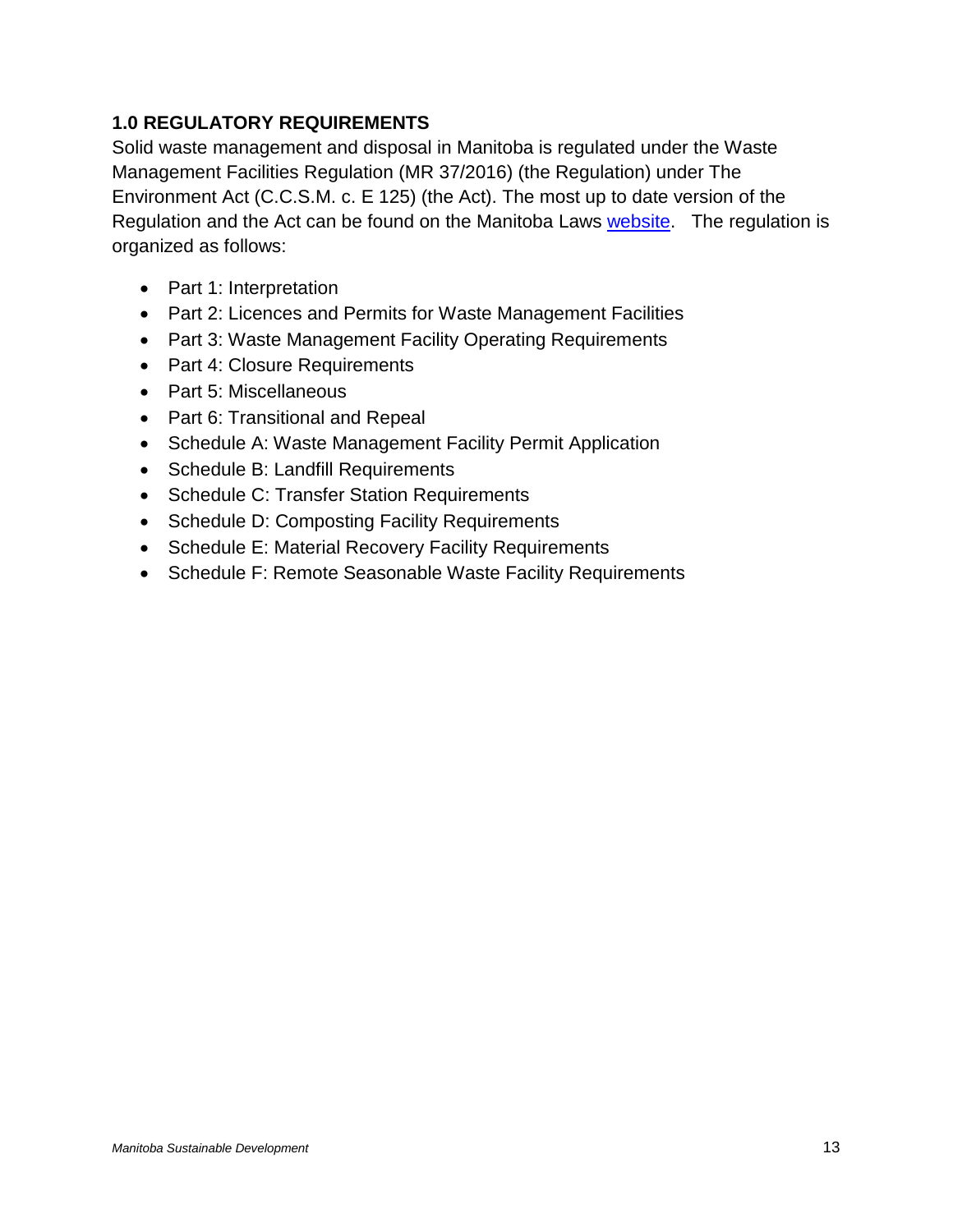# <span id="page-13-0"></span>**2.0 APPROVAL PROCESS**

Prior to constructing, modifying, or operating any waste management facility an appropriate approval must be obtained. The following subsections provide basic information and guidance about the approval process.

#### <span id="page-13-1"></span>**2.1 Classifications**

Identifying the Class of a WDG is the first step in the approval process. Landfills in Manitoba are divided into three classes:

• Class 1 Waste Disposal Grounds (WDGs), which are the largest facilities that a) receives more than 5,000 tonnes of solid waste in a year or 400 tonnes of solid waste in a 30-day period;

b) receives solid waste from outside the province; or

c) is operated by anyone other than a municipality or regional waste management authority and

i) disposes of solid waste generated by the operator, or

- ii) receives solid waste generated by others for commercial purposes.
- Class 2 WDGs, which are facilities that do not fall under the definition of a Class 1 or Class 3 WDG; and
- Class 3 WDGs, which are WDGs that were previously classified as Class 3 WDGs under the former Waste Disposal Grounds Regulation.

#### <span id="page-13-2"></span>**2.2 Environment Act Licences**

An Environment Act Licence (EAL) must be obtained prior to any construction, modification, or operation of:

- Class 1 WDGs,
- landfill gas collection systems,
- commercial composting operations, or
- gasification plants.

The licensing process is prescribed by the Licensing Procedures Regulation (M.R. 163/88) and is summarized in a **[flow chart](http://www.gov.mb.ca/conservation/eal/publs/eal_flowchart.pdf)**.

The Environment Act Proposal (EAP) Report Guideline, which provides all information about how to apply for an EAL, is also available **[online](http://www.gov.mb.ca/conservation/eal/publs/info_eap.pdf)**.

An EAP consists of:

- A cover letter;
- A signed EAP form (available online);
- Hard and electronic copies of the proposal document(s); and
- The application fee payable to the Minister of Finance.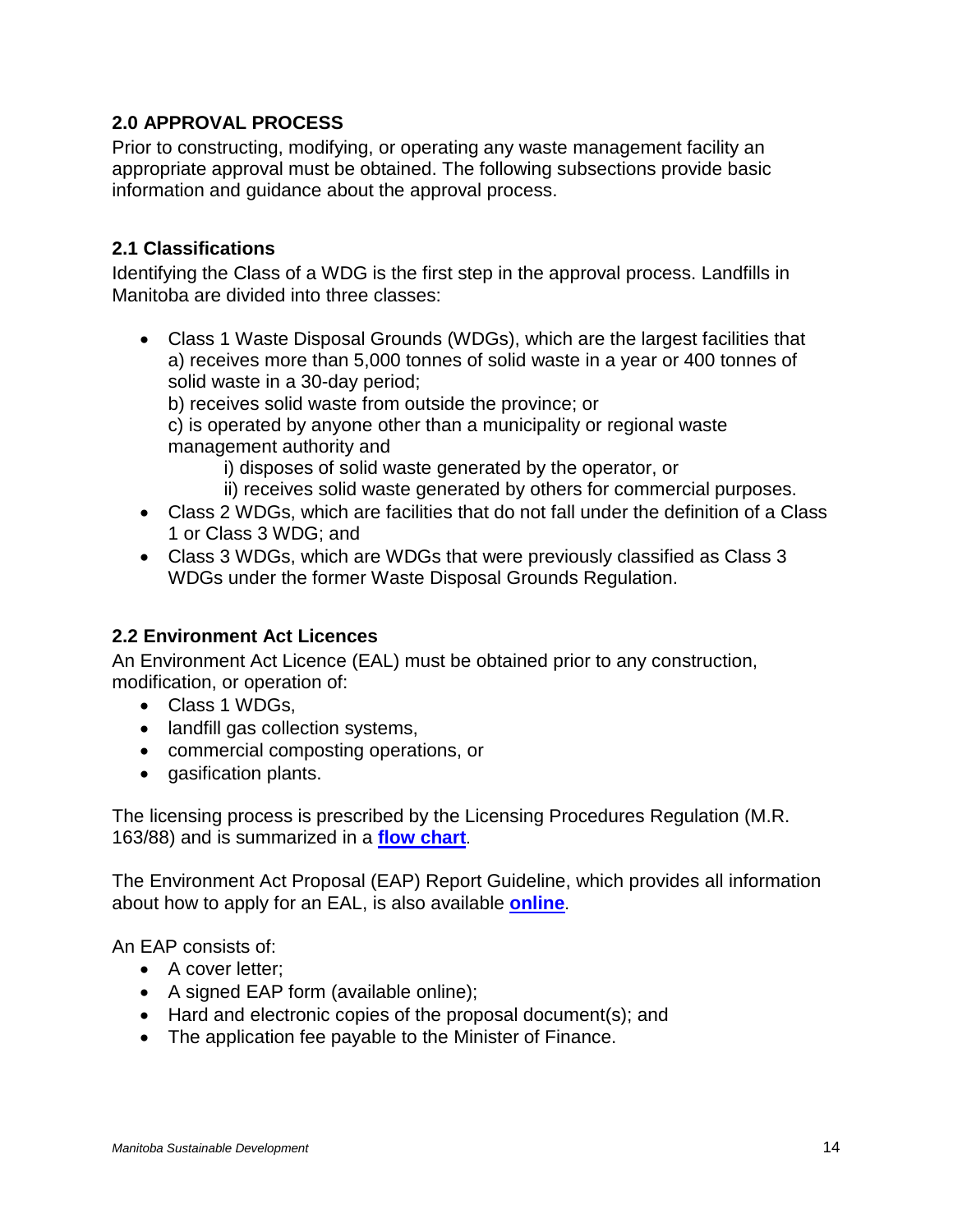The fees for the applications vary by Class of Development, which differ from the Class of WDG (see Table 1, below). A current fee schedule can be found in the Environment Act Fees Regulation online. The class of development licence required for each type of facility are listed in Table 1, below.

| <b>Type of Facility</b>                                           | <b>Class of Development</b> | <b>Section under The</b><br><b>Environment Act</b> |
|-------------------------------------------------------------------|-----------------------------|----------------------------------------------------|
| Class 1 WDG                                                       | <b>Class 2 Development</b>  | Section 11                                         |
| <b>Commercial Composting</b><br>Facility                          | <b>Class 1 Development</b>  | Section 10                                         |
| <b>Biosolids Composting</b>                                       | <b>Class 2 Development</b>  | Section 11                                         |
| Landfill Gas System *                                             | <b>Class 1 Development</b>  | Section 10                                         |
| <b>Gasification Plant for</b><br>conversion of waste to<br>energy | <b>Class 1 Development</b>  | Section 10                                         |

**Table 1 – Environment Act Licence Development Types**

**NOTE:** any landfill gas system that is required to mitigate landfill emissions (ie. collection and treatment/utilization/flaring of landfill gas) in accordance with The Climate Change and Emissions Reductions Act (C.C.S.M c. C135) and the Prescribed Landfills Regulation (M.R. 180/2009) is licensed as a Class 1 Development under Section 10 of The Environment Act.

# <span id="page-14-0"></span>**2.3 Permits**

Prior to construction, operation, or expansion of any type of waste management facility, excluding the licensed facilities described in the section above, a permit to operate is required under the Regulation*.* These facilities include:

- Class 2 WDGs,
- Class 3 WDGs,
- Transfer Stations,
- Composting Facilities,
- Material Recovery Facilities, and
- Remote Seasonal Waste Facilities.

A proponent must complete and submit a permit application on a form approved by the Director, and must include the information set out in Schedule A (Waste Management Facilities Permit Application) of the Regulation. For a landfill, the proposal must also include supporting information prepared by a qualified professional that contains the assessment of geological and hydrological conditions specific to the landfill and its surrounding areas.

The Director has the authority to request, and may require the applicant to provide any additional information considered necessary to assess the application. The Director may also issue a permit that imposes terms and conditions considered necessary to protect human health and the environment, or refuse to issue a permit if it is evident that the facility will have a negative impact on human health or the environment. Refusals will be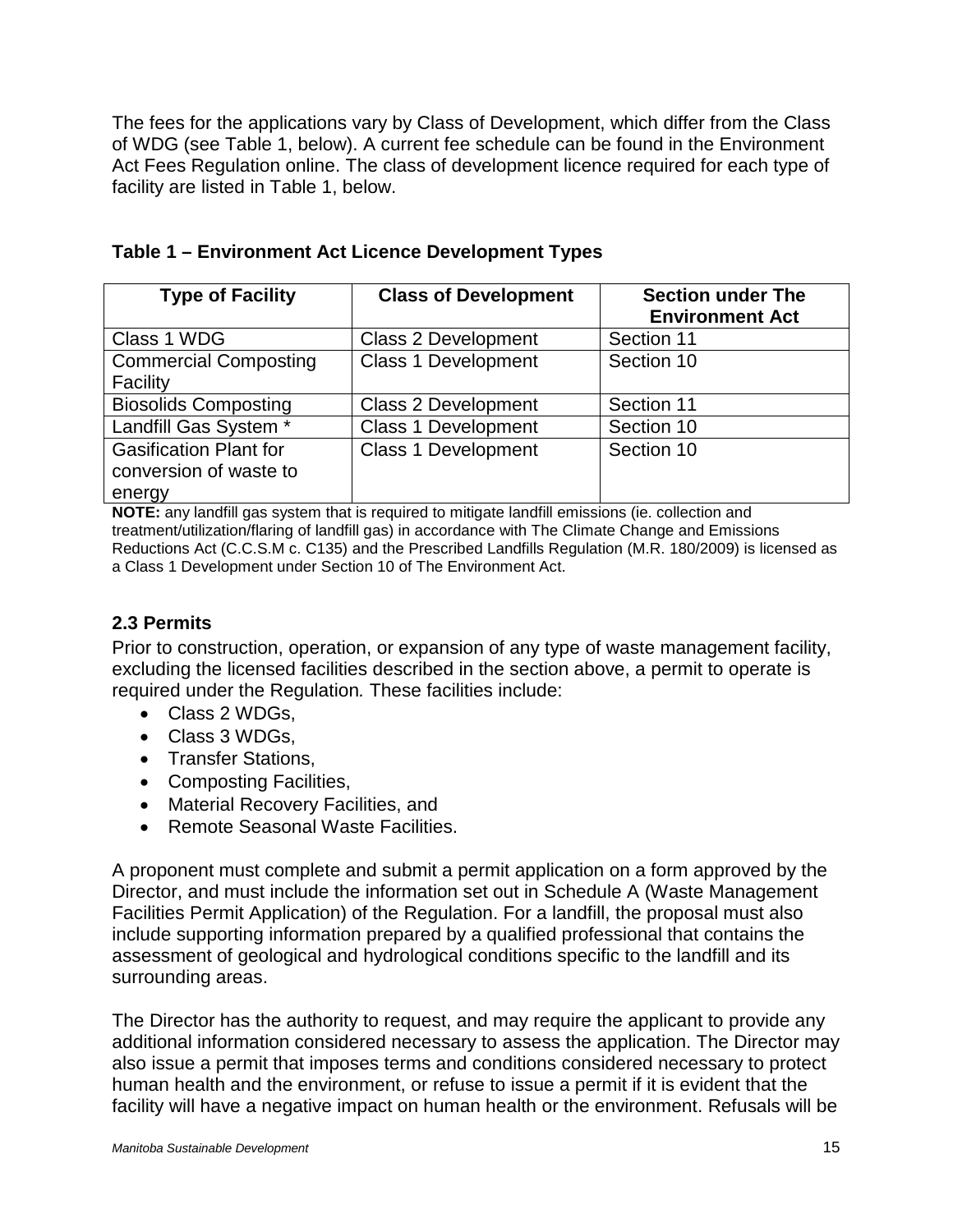communicated to the proponent within 30 days of the decision, in writing, with reasons for the refusal.

Permit renewals are required every 5 years under the Regulation. Renewal forms are available online on the Manitoba Sustainable Development Solid Waste Program website. All renewal applications must be submitted to the Director at a minimum 90 days prior to the expiration of the current permit.

# <span id="page-15-0"></span>**2.4 Transitions**

#### <span id="page-15-1"></span>**2.4.1 Converting a Class 2 WDG to a Class 1 WDG**

When a Class 2 WDG no longer meets the requirements for a Class 2 WDG, the facility is required to apply for a Class 1 WDG EAL in order to continue to operate. The process to obtain an EAL is outlined in the *Licensing Procedures Regulation* (M.R. 163/88).

#### <span id="page-15-2"></span>**2.4.2 Permits Under Former Regulation**

Permits issued under the former Waste Disposal Grounds Regulation are required to be renewed under the Regulation. The amount of solid waste received in a year will determine when the permit renewal is required for those facilities that currently have permits *without expiry dates*. Existing landfills that have an expiry date on the Permit will be required to renew a minimum 90 days prior to the expiry date on the Permit.

The permit renewal will occur as outlined in Table 2:

| <b>Type of Landfill</b>                                               | <b>Permit</b> | <b>EAL</b> | <b>Timeline to</b><br>apply for<br><b>Permit or EAL</b> |
|-----------------------------------------------------------------------|---------------|------------|---------------------------------------------------------|
| Operating an existing Class 1 WDG under an<br><b>Operating Permit</b> |               | X          | 1 year                                                  |
| Operating an existing Landfill that will change to a<br>Class 1 WDG   |               | X          | 1 year                                                  |
| Accepts between 1,001 - 5,000 tonnes in a year                        | X             |            | 2 years                                                 |
| Accepts between 501 tonnes - 1,000 tonnes in a<br>year                | X             |            | 3 years                                                 |
| Accepts between 0 - 500 tonnes in a year                              | X             |            | 4 years                                                 |

#### **Table 2 – Permit Renewal Timeline**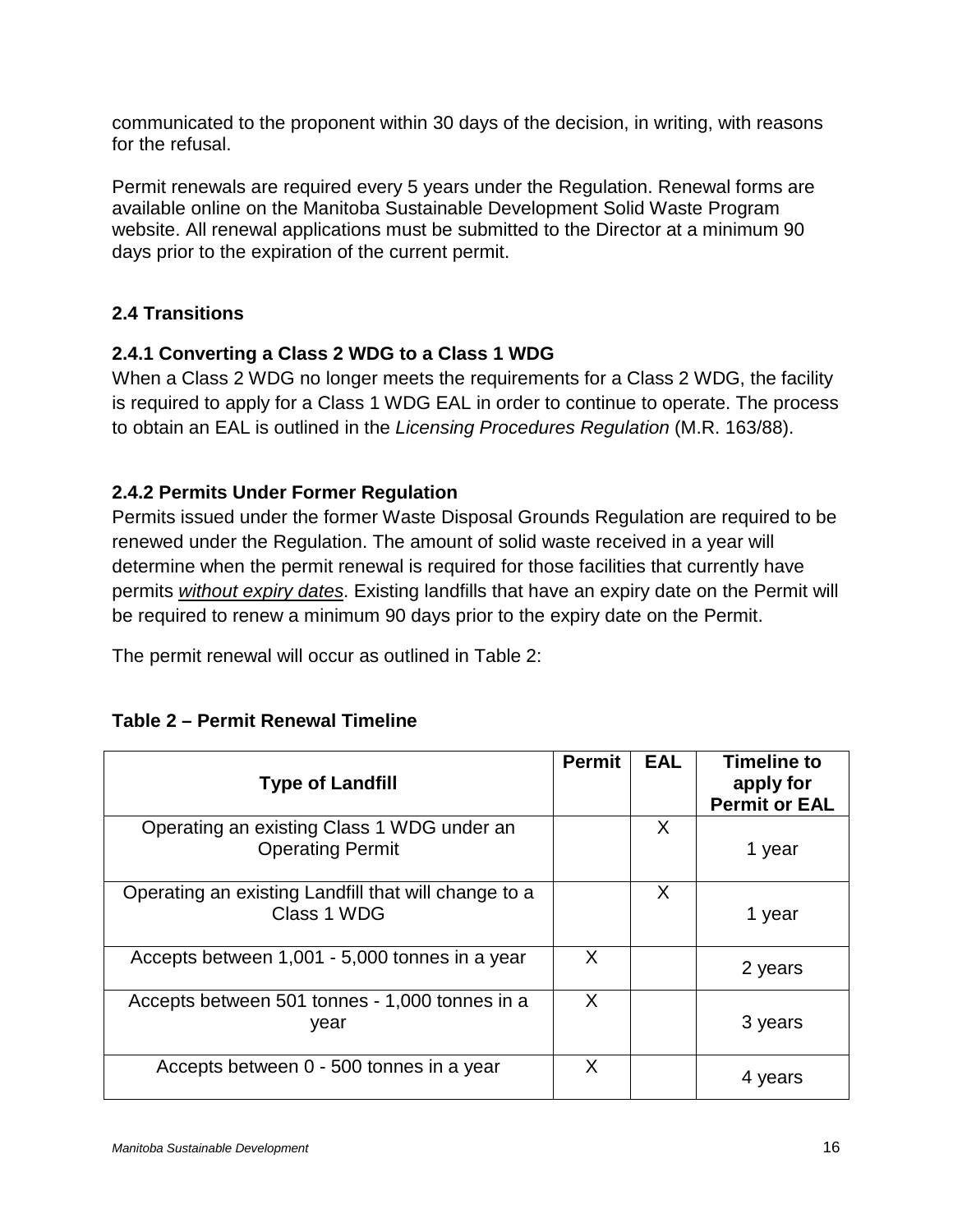Permits under the former regulation will remain in effect until a new permit is issued. The facility is subject to the terms and conditions in the permit. The permit may also be suspended, revoked, or amended in accordance with the Regulation.

# <span id="page-16-0"></span>**3.0 SITING CRITERIA**

The following subsections provide basic information and guidance on acceptable siting and siting requirements for any landfill and remote seasonal waste facility in Manitoba.

#### <span id="page-16-1"></span>**3.1 Setback Requirements**

The following tables outline the preliminary screening criteria to be used when developing a Class 1, Class 2 or Class 3 WDG. Setback distances are measured from the declared property line of the proposed facility to the development or feature in question. In addition to new construction, a proponent expanding a landfill shall also comply with the setbacks as provided below unless otherwise approved by the Director.

| <b>DEVELOPMENT OR FEATURE</b>               | <b>SETBACK</b> | <b>REFERENCE</b>                   |
|---------------------------------------------|----------------|------------------------------------|
| Railway or public road (except the access   | 100 metres     | <b>Waste Management Facilities</b> |
| road to the waste disposal ground)          |                | Regulation 37/2016                 |
| Property boundary of any cemetery           | 400 metres     | <b>Waste Management Facilities</b> |
|                                             |                | Regulation 37/2016                 |
| Potable water well                          | 400 metres     | <b>Waste Management Facilities</b> |
|                                             |                | Regulation 37/2016                 |
| Natural gas pipeline or underground utility | 100 metres     | <b>Waste Management Facilities</b> |
| corridor                                    |                | Regulation 37/2016                 |
| <b>Building</b>                             | 400 metres     | <b>Waste Management Facilities</b> |
|                                             |                | Regulation 37/2016                 |
| Surface water                               | 1 kilometre    | <b>Waste Management Facilities</b> |
|                                             |                | Regulation 37/2016                 |
| Airport                                     | $*15$          | <b>Transport Canada</b>            |
|                                             | kilometres     |                                    |
|                                             |                |                                    |

#### **Table 3 - Setback Requirements for Class 1 WDGs, Class 2 WDGs, and Class 3 WDGs**

*\*NOTE: Contact Transport Canada, Aviation, Winnipeg Operations at [caspnr-sacrpn@tc.gc.ca](mailto:caspnr-sacrpn@tc.gc.ca) for specific information regarding your location.*

Upon written request from the proponent, a variance, with or without conditions, may be issued with regard to the above setback requirements. Variances will only be considered if suitable alternatives are not available, and the variance does not result in unacceptable degradation of the environment.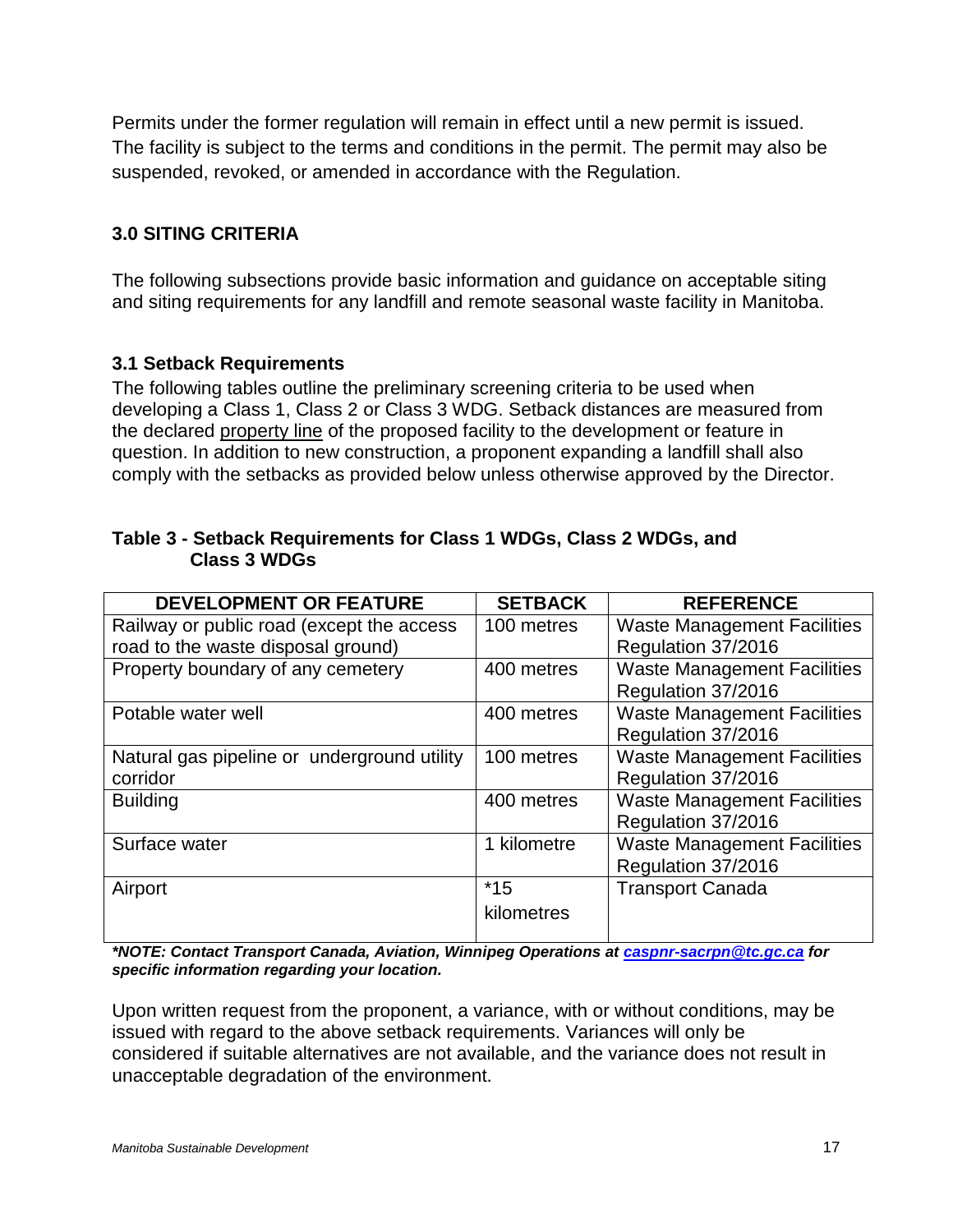Established facilities that are operating in non-compliance with the above will be evaluated on a site by site basis during the review process (e.g., natural gas pipelines for existing facilities). In accordance with the permit renewal process, sites will be assessed to determine if any environmental concern is present or additional protection is required.

#### <span id="page-17-0"></span>**3.2 Exclusion Areas**

Locating a landfill in the areas indicated in Table 4 is prohibited.

| <b>AREAS</b>         | <b>EXCEPTIONS</b>                                                                                                     |
|----------------------|-----------------------------------------------------------------------------------------------------------------------|
| Groundwater          | Seasonal high water table is at least one<br>metre below the lowest cut or base of liner<br>elevation                 |
| Flood prone areas    | Construct above 100 year flood elevation<br>or adequate flood protection measures are<br>incorporated into the design |
| Steep slopes         | <b>NONE</b>                                                                                                           |
| Gravel pit or quarry | <b>NONE</b>                                                                                                           |
| Permafrost           | <b>NONE</b>                                                                                                           |

#### **Table 4 – Landfill Exclusion Areas**

# <span id="page-17-1"></span>**3.3 Subsoil Investigation Requirements**

All proposed landfill and remote seasonal waste facilities must be evaluated to determine geological and hydrogeological conditions including but not limited to the type, distribution and continuity of subsoils, groundwater and bedrock. This is completed by conducting a subsurface investigation at the site.

# <span id="page-17-2"></span>**3.3.1 Test Hole Requirements**

During subsurface investigation, test holes must be evenly distributed and drilled to a minimum depth of 10 metres below the proposed base of the active area unless auger refusal is reached before this depth. The minimum test hole density is listed in Table 5.

#### **Table 5 - Minimum Test Hole Density**

| <b>AREA</b> |            | <b>NUMBER OF TEST</b> |
|-------------|------------|-----------------------|
| (acres)     | (hectares) | <b>HOLES</b>          |
| 20          |            |                       |
| 40          | 16         |                       |
| 80          | ົ          | ĸ                     |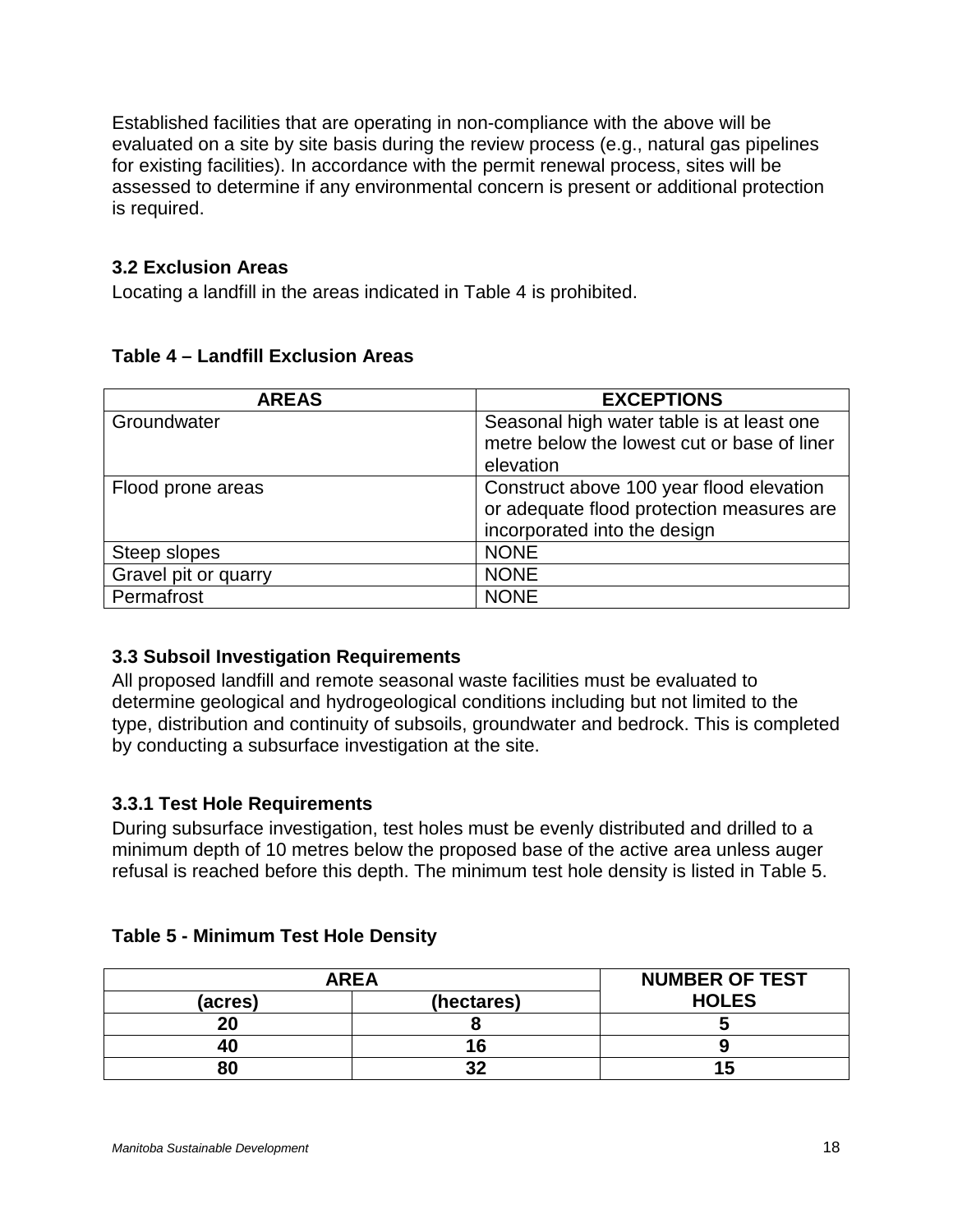The test holes may be arranged in the grid patterns illustrated in Figure 1.





Based on the results from the subsurface investigation, additional test holes should be added if warranted by site conditions.

# <span id="page-18-0"></span>**3.3.2 Permeability**

The permeability of the major subsurface soil strata shall be determined by analysis carried out by an accredited soils laboratory. Analysis should be performed on representative samples obtained during the subsurface investigation. Testing may include but not be limited to the following:

- Atterburg limits (plastic limit, liquid limit, and plasticity index, ASTM D4318)
- Soil Classification (ASTM D2487)
- Moisture Content (ASTM D2216)
- Particle Size Analysis (Hydrometer test, ASTM D422)
- Visual Classification
- Standard Proctor Density (ASTM D698)
- Hydraulic Conductivity (ASTM D5084).

The soils laboratory should also be asked to provide a professional assessment, based upon the analysis and the testing, as to whether the soil samples could achieve a permeability of 1 x 10<sup>-7</sup> cm/s or less in their in situ and reworked states.

#### <span id="page-18-1"></span>**3.4 Groundwater Investigation Information**

A minimum of three groundwater wells (piezometers) are required for most sites in Manitoba. On the basis of the assumed direction of the groundwater flow, one well should be sited upstream and two should be sited downstream of the proposed landfill.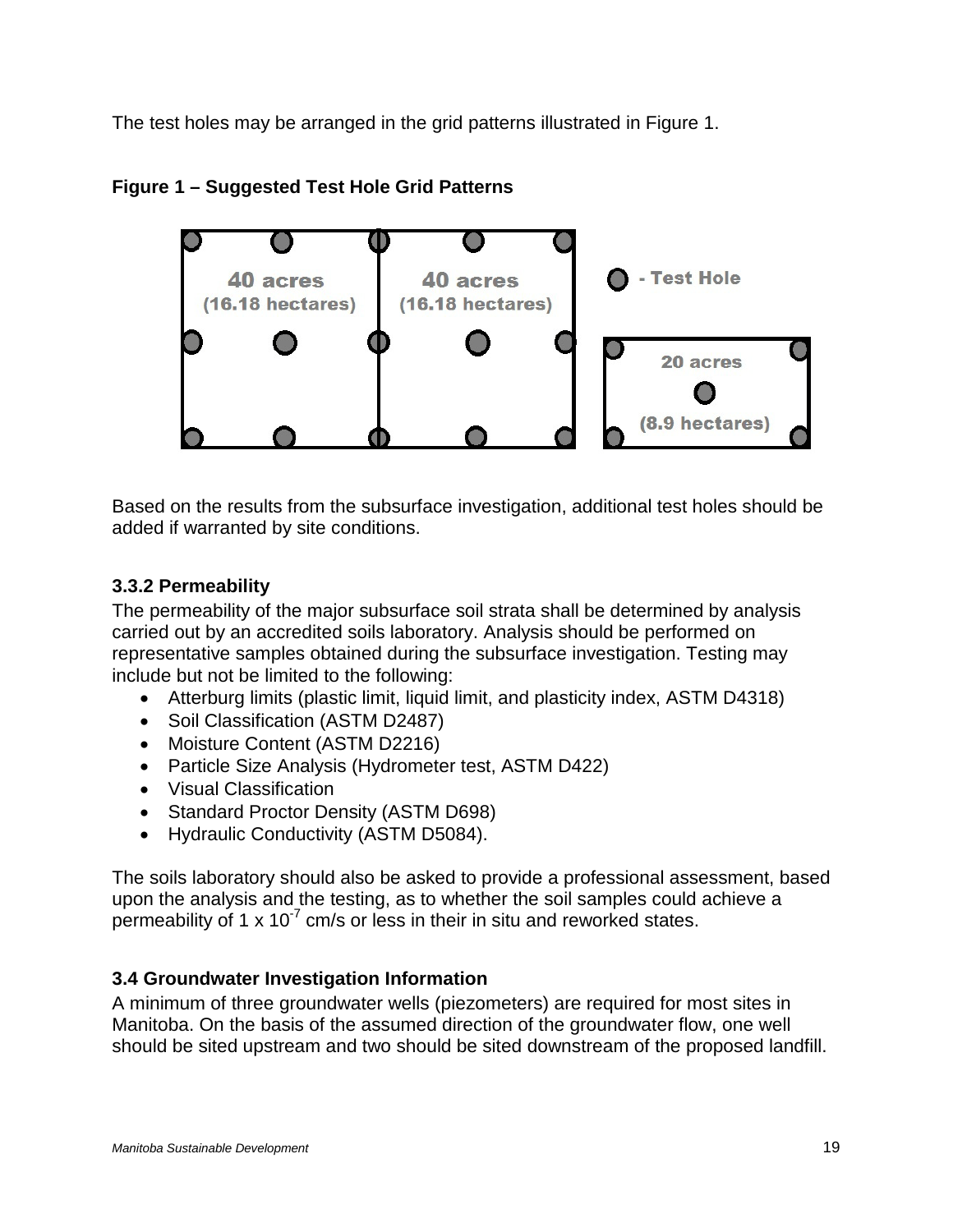The following data shall be obtained from the groundwater wells:

- the elevation of the groundwater table (the piezometric surface);
- the groundwater flow direction; and
- baseline groundwater chemistry.

#### <span id="page-19-0"></span>**3.4.1 Chemistry**

The chemical parameters that must be included in the groundwater baseline chemistry analysis are listed in Table 6. The baseline chemistry is required to compare with future groundwater samples when determining if the landfill is affecting the local groundwater. Additional testing for other chemical parameters (e.g., pesticides, other trace elements) may be required by Manitoba Sustainable Development on a site specific basis.

# <span id="page-19-1"></span>**3.4.2 Exceptions**

Some sites in Manitoba are located in areas where a thick veneer of impermeable soils overlie and protect the local aquifer or in areas where there are no recognized aquifers. Groundwater wells may not be required at these sites if the following conditions are met:

- the subsoil investigation provides a minimum separation distance of 10 metres of low permeability clay or clay till between the expected base of the active area and the aquifer (i.e., equivalent time of travel (refer to Section 3.5) to aquifer is greater than 2 metres of 1x10<sup>-7</sup>cm/s material); and
- no usable aquifer is encountered within 10 metres of the expected base of the active area.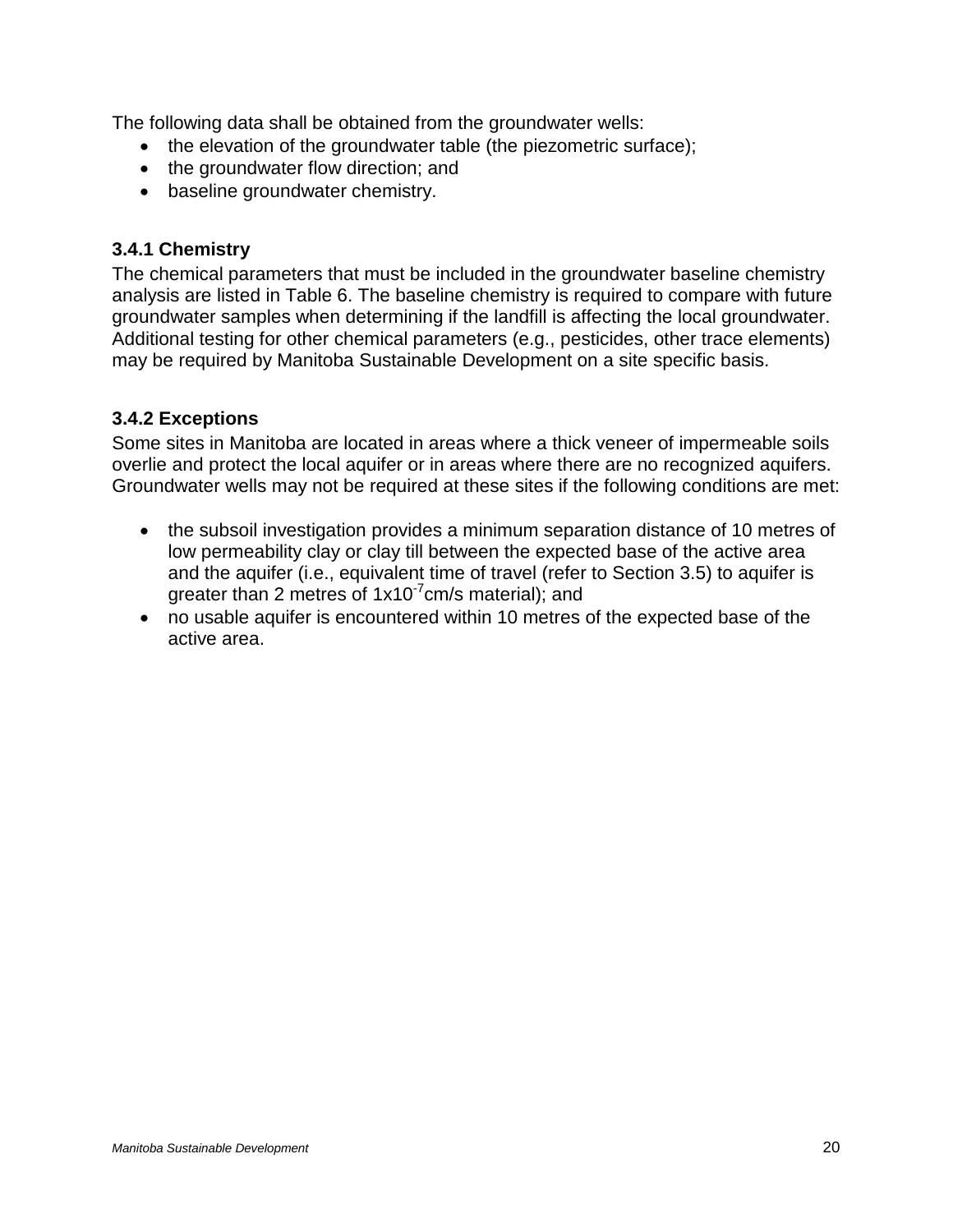| <b>Chemical Parameters</b>     |                                           |  |  |
|--------------------------------|-------------------------------------------|--|--|
| <b>Inorganics</b>              |                                           |  |  |
| Alkalinity - Total             | Magnesium - Dissolved                     |  |  |
| Ammonia - Total                | Manganese - Dissolved                     |  |  |
| Arsenic - Total                | Mercury - Dissolved                       |  |  |
| Barium - Dissolved             | Nitrate - Reported as N                   |  |  |
| Boron - Dissolved              | Nitrite - Reported as N                   |  |  |
| Cadmium - Dissolved            | Total Kjeldahl Nitrogen - Reported as N   |  |  |
| Calcium - Dissolved            | pH                                        |  |  |
| <b>Calcium Carbonate</b>       | <b>Total Phosphorous</b>                  |  |  |
| Chloride                       | Potassium - Dissolved                     |  |  |
| Chromium - Dissolved           | Silicon - Dissolved                       |  |  |
| Conductivity                   | Sodium - Dissolved                        |  |  |
| Copper - Dissolved             | <b>Total Dissolved Solids (TDS)</b>       |  |  |
| Iron - Dissolved               | Sulphate                                  |  |  |
| Lead - Dissolved               | Uranium - Dissolved                       |  |  |
| Zinc - Dissolved               |                                           |  |  |
|                                | <b>Volatile Organic Compounds (VOC's)</b> |  |  |
| <b>BTEX</b>                    |                                           |  |  |
| <b>Other Organics</b>          |                                           |  |  |
| Biological Oxygen Demand (BOD) | Chemical Oxygen Demand (COD)              |  |  |
| Dissolved Organic Carbon (DOC) |                                           |  |  |
| <b>Field Parameters</b>        |                                           |  |  |
| pH                             | <b>Groundwater Elevation</b>              |  |  |
| Conductivity                   | Dissolved Oxygen                          |  |  |
| Temperature                    |                                           |  |  |

# **Table 6 - Baseline Groundwater Chemistry Parameters**

• **Note:** All metals (except Arsenic) are to be sampled for dissolved analysis.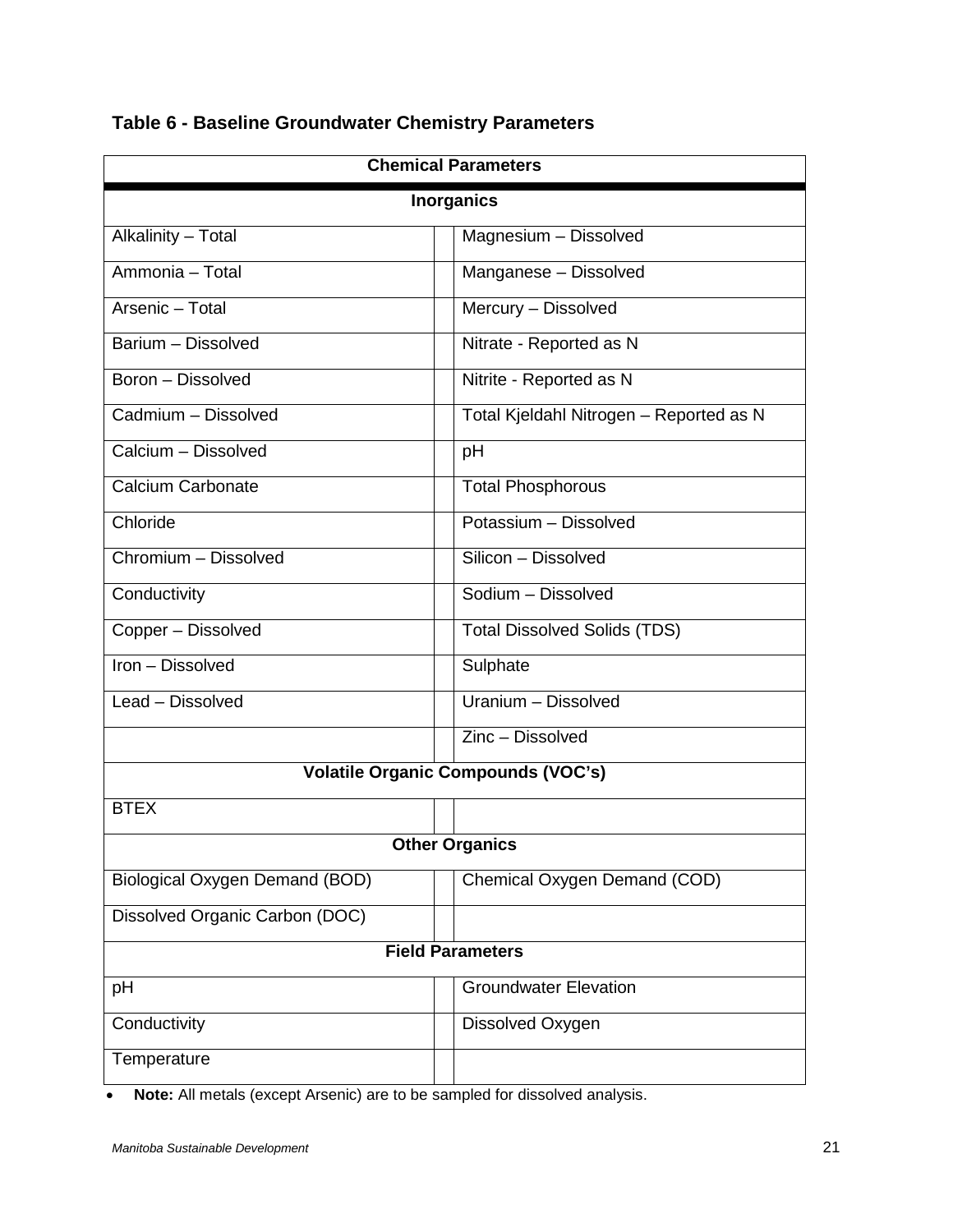• **Note:** Dissolved samples should be filtered in the field and preserved in the field at time of sampling. If dissolved samples are not to be filtered and preserved in the field then Manitoba Sustainable Development and the Laboratory must be notified prior to sampling.

# <span id="page-21-0"></span>**3.5 Geologic Site Evaluation**

The suggested method to evaluate the geologic sensitivity of groundwater to leachate contamination is the estimated 'time of travel' (ToT) of leachate contaminants through the soil and proposed liners (permeability). For the calculation, it is acceptable to assume that the flow paths are vertically downward in all cases, and the lateral movement of contaminants is not a factor. An exception to this assumption would be circumstances with coarse soils in close proximity to surface water (e.g., rivers or lakes).

ToT calculations must include the following:

- composition of liner or liner systems;
- leachate head on the liner or liner system;
- depth to groundwater; and
- depth and types of soils (including bedrock if applicable).

In addition to the above, consideration for the inclusion of leachate collection, extraction and management should also be included for any design with a ToT of less than 75 years. If leachate management is not included for those sites with ToT less than 75 years, justification and supporting calculations, groundwater sampling results, etc. must be provided in the design submission. Table 7 below demonstrates the geological sensitivity rating. Locating a site in an area with a sensitivity rating of 'high' is discouraged unless the proponent is prepared to install a properly designed leachate control and management system, and a suitable liner system.

| <b>Table 7 - Site Evaluation for Geological Sensitivity</b> |  |
|-------------------------------------------------------------|--|
|-------------------------------------------------------------|--|

| <b>GEOLOGICAL SENSITIVITY RATING</b> | <b>DESCRIPTION</b>                                                       |
|--------------------------------------|--------------------------------------------------------------------------|
| High                                 | Water moving vertically will reach the<br>aquifer in less than 25 years. |
| Moderate                             | Water moving vertically will reach the<br>aquifer in 25 to 90 years.     |
| Low                                  | Water moving vertically will reach the<br>aquifer in 90 or more years.   |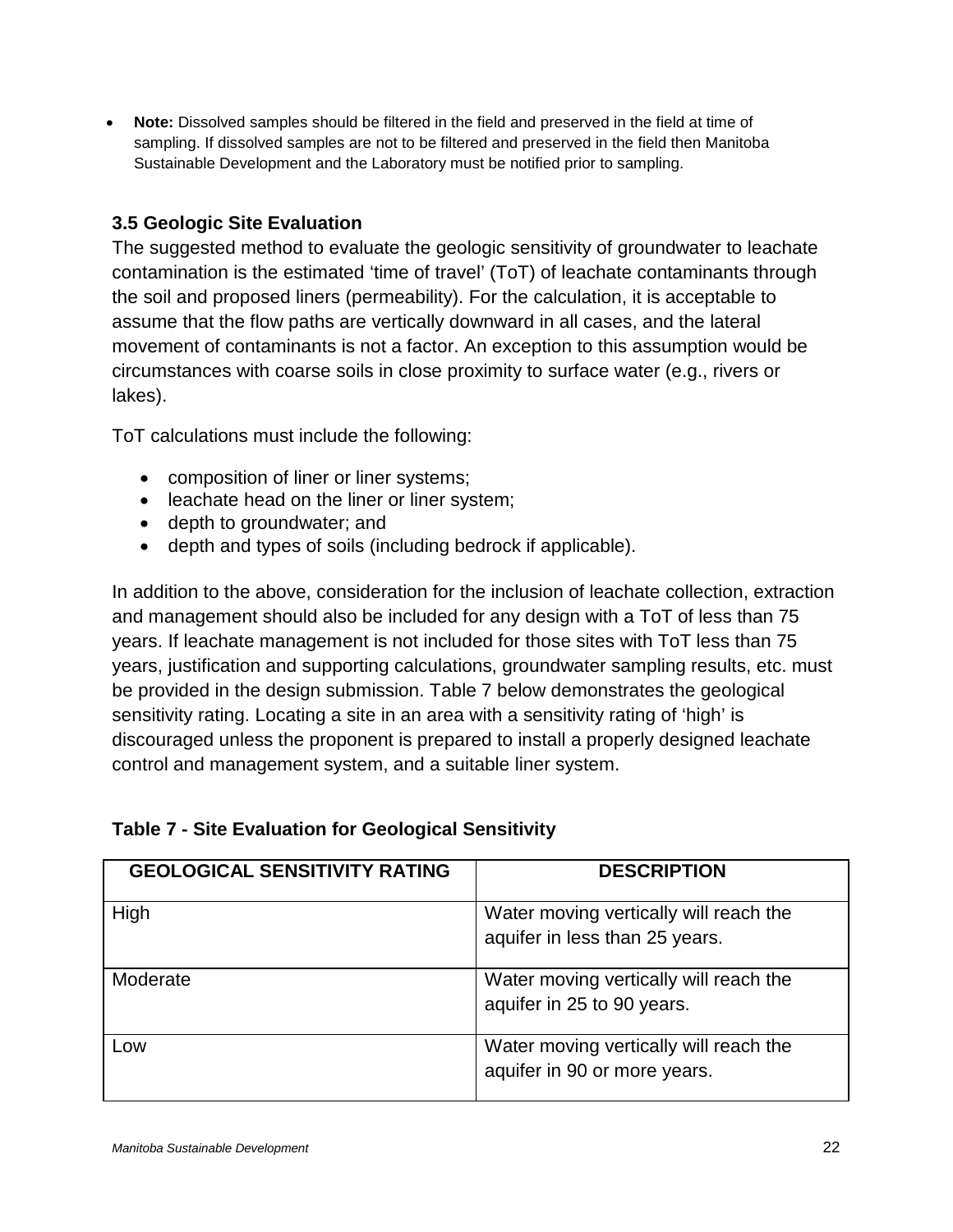# <span id="page-22-0"></span>**4.0 LANDFILL DESIGN AND CONSTRUCTION**

The following subsections provide and summarize information required for landfill design and construction in Manitoba. Note that landfill construction must occur in accordance with plans approved by the Director: **Always refer to the Permit or Licence for additional or specific construction requirements.**

## <span id="page-22-1"></span>**4.1 Qualified Professionals**

Landfills have the potential to create long term negative impacts on the environment. Therefore, Manitoba requires that the design and construction of landfills must be overseen by qualified professionals who understand and can identify potential factors that may harm the environment, and can provide methods to reduce actual or potential harm and incorporate these methods into the design.

# <span id="page-22-2"></span>**4.2 General Design and Construction Requirements**

In addition to the requirements in the *Waste Management Facilities Regulation*, the following must be submitted:

- 1. Site plan to scale including, but not limited to the following:
	- pre-construction elevation contours *(1:2000 scale)*
	- location of property boundaries
	- location of cells, recycling, burning and compost areas *(where applicable)*
	- location of litter control fencing/berm
	- location of buildings *(if applicable)*
	- location of internal roads
	- location of bore holes/test pits and sealing method
	- location of proposed monitoring wells
	- location of surface drainage network *(if applicable)*
	- location of wells, sinkholes, surface water courses and
	- location of leachate pond(s) *(if applicable)*
- 2. Design plan to scale including, but not limited to the following:
	- proposed active area design, leachate collection and disposal method
	- design slopes and berm grades
	- WDG area cut & fill depths
	- leachate pond design
	- details and design information for composting pad (*if applicable*)
- 3. Additional information including, but not limited to the following:
	- landfill gas collection and management plan (*if applicable*)
	- background water chemistry
	- soil test results
	- bore hole logs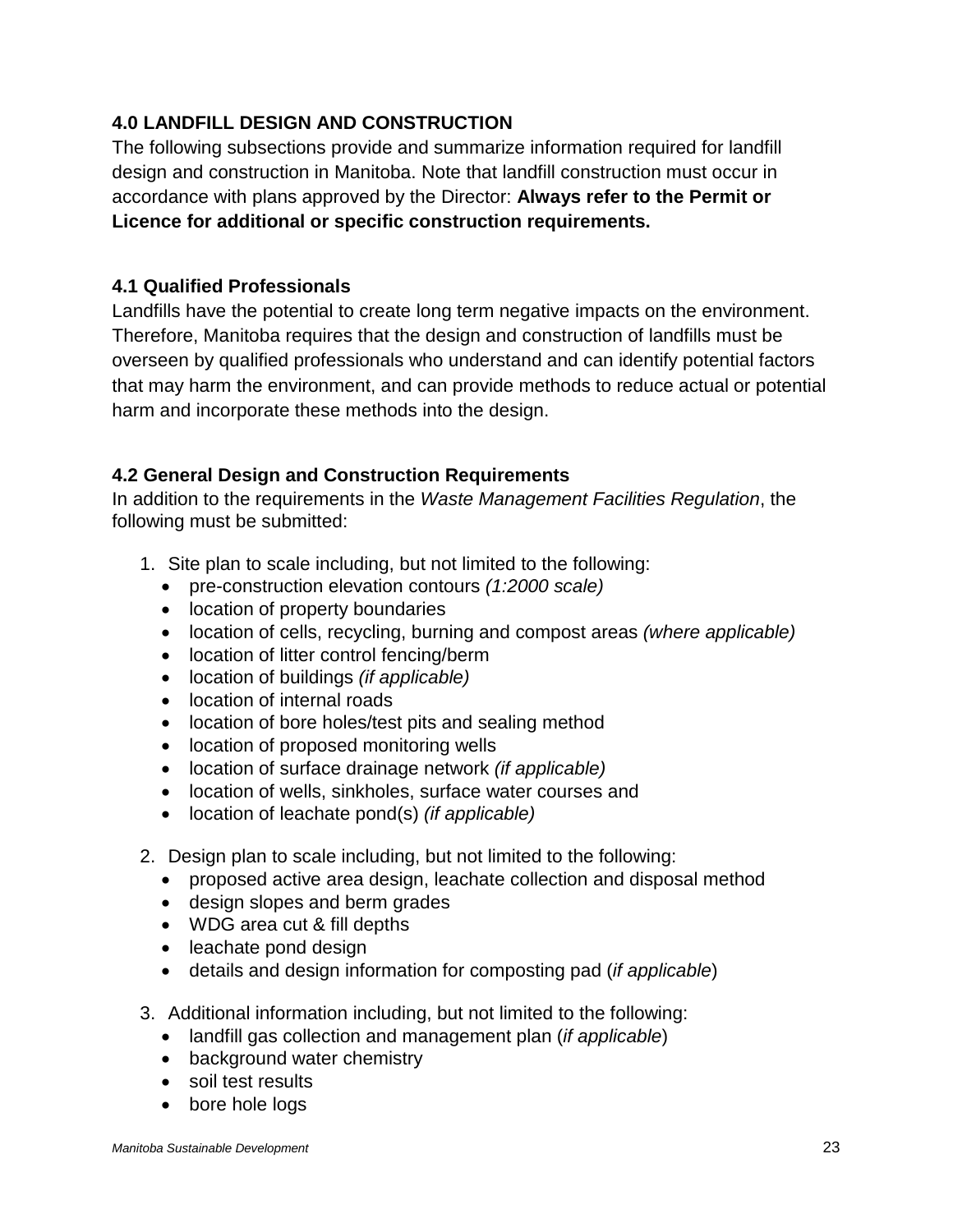# <span id="page-23-0"></span>**4.2.1 New or Expanding Landfill Design Requirements**

In addition to the requirements indicated in the sections above, any new or expanding landfill permit applications also have the following requirements:

- Submission of design plans for any waste cell construction (level of detail and construction supervision is dependent upon site conditions);
- Notification to the assigned Environment Officer five days prior to proceeding with any **approved** construction or alteration activity at the facility;
- Active areas and material storage areas must be designed, constructed or fenced to retain loose garbage and materials, in order to reduce windblown litter;
- Any above grade waste cells must be designed to retain leachate to the depth to which potential leachate could accumulate (i.e., lined with impermeable material);

Additional height of above grade berms shall be designed for slope stability, but may be developed without the 1 metre liner perpendicular to the slope, upon approval of the Director. This is because it is recognized that the primary purpose (above liquid leachate level) is waste containment, not liquid containment; and

• Cut and fill clay cells or compacted clay lined cells may require soil sampling to be conducted after construction and prior to being placed into operation. The Operator must arrange for testing to occur with the assigned Environment Officer.

## **No person may set any waste cell into operation or place any waste in a cell, until receiving written authorization from an Environment Officer.**

# <span id="page-23-1"></span>**4.2.2 Class 2 WDG and Class 3 WDG Design Requirements**

In addition to the requirements indicated in the sections above, Class 2 WDG and Class 3 WDG permit applications also have the following requirements depending on the cell type:

- 1. Cut and fill clay cells
	- Must demonstrate no less than 75 years time of travel to groundwater;
	- Must demonstrate no less than  $1x10^{-8}$  cm/s hydraulic conductivity on any non-reworked permeability test sample;
	- Must demonstrate that there is no groundwater or bedrock within 2 metres of the cell base; and
	- Testing of the material after construction is required.
- 2. Compacted clay lined cells below grade
	- Testing of all clay liners must be conducted by a qualified professional to confirm a compaction of 95% standard proctor density on maximum lifts of 150 mm; and
	- All clay lined cells or leachate ponds must be constructed to achieve a hydraulic conductivity of not more than  $1 \times 10^{-7}$  cm/s with a minimum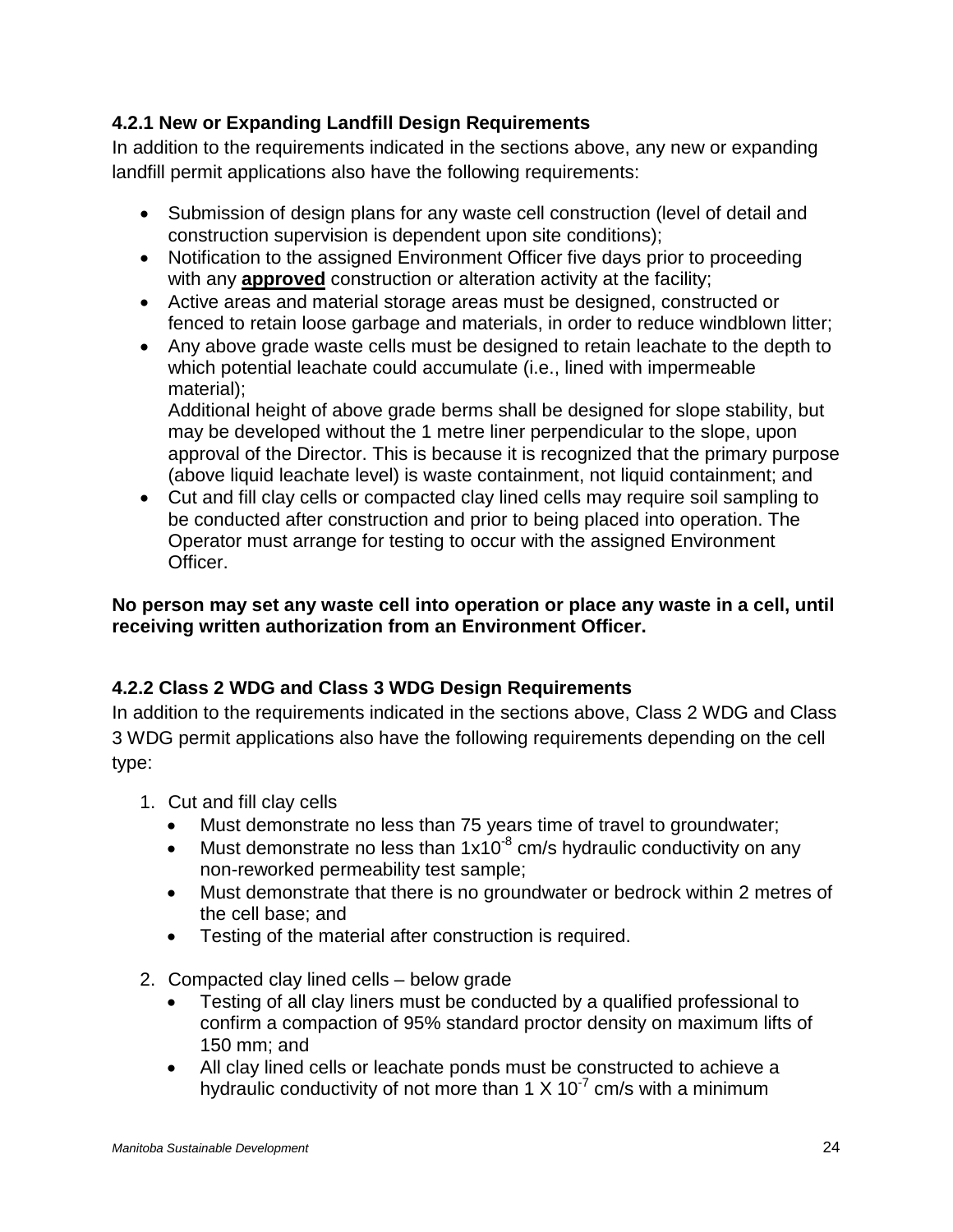thickness of not less than 1 metre measured perpendicular to the slope (unless otherwise approved by the Director).

- 3. Composite or synthetic lined cells
	- Liners shall be installed in accordance with specification from the liner manufacturer under continuous and direct supervision of an engineer or a qualified installation supervisor designated by the manufacturer or representative;
	- Destructive and non-destructive testing of any high density polyethylene (HDPE) liner shall be carried out in accordance with industry standards and results must be compiled and provided to the Director prior to using or covering the waste cell;
	- Any HDPE liner must have a minimum thickness of 60 mil;
	- All sections of HDPE liners must be joined by double channel fusion seaming;
	- No synthetic liners, excluding Geosynthetic Clay Liners (GCL), shall be covered prior to authorization by an Environment Officer; and
	- Synthetic liners shall be covered prior to waste placement in accordance with manufacturer's recommendations and standards.

# <span id="page-24-0"></span>**4.2.3 Leachate Collection System Design Requirements**

For those sites that are designed to include a leachate collection system, the following design requirements must be met:

- A porous layer or trench must be designed into the cell to channel leachate to a collection and extraction point; and
- Alternative aggregates that are compatible with the chemical properties of leachate, such as tire derived aggregate (TDA), crushed glass, or other materials approved by the Director, may be used in place of traditional stone.

# <span id="page-24-1"></span>**4.2.4 Leachate Containment System Design Requirements**

For those sites that are designed to include a leachate containment system, the following design requirements must be met:

- Minimum 1 metre depth of clay or compacted clay that can achieve  $1x10^{-7}$  cm/s or equivalent geosynthetic lined cell;
- Freeboard of 1 metre above the maximum elevation of leachate held in the cell;
- Sized to contain, until evaporation, all leachate collected at the facility.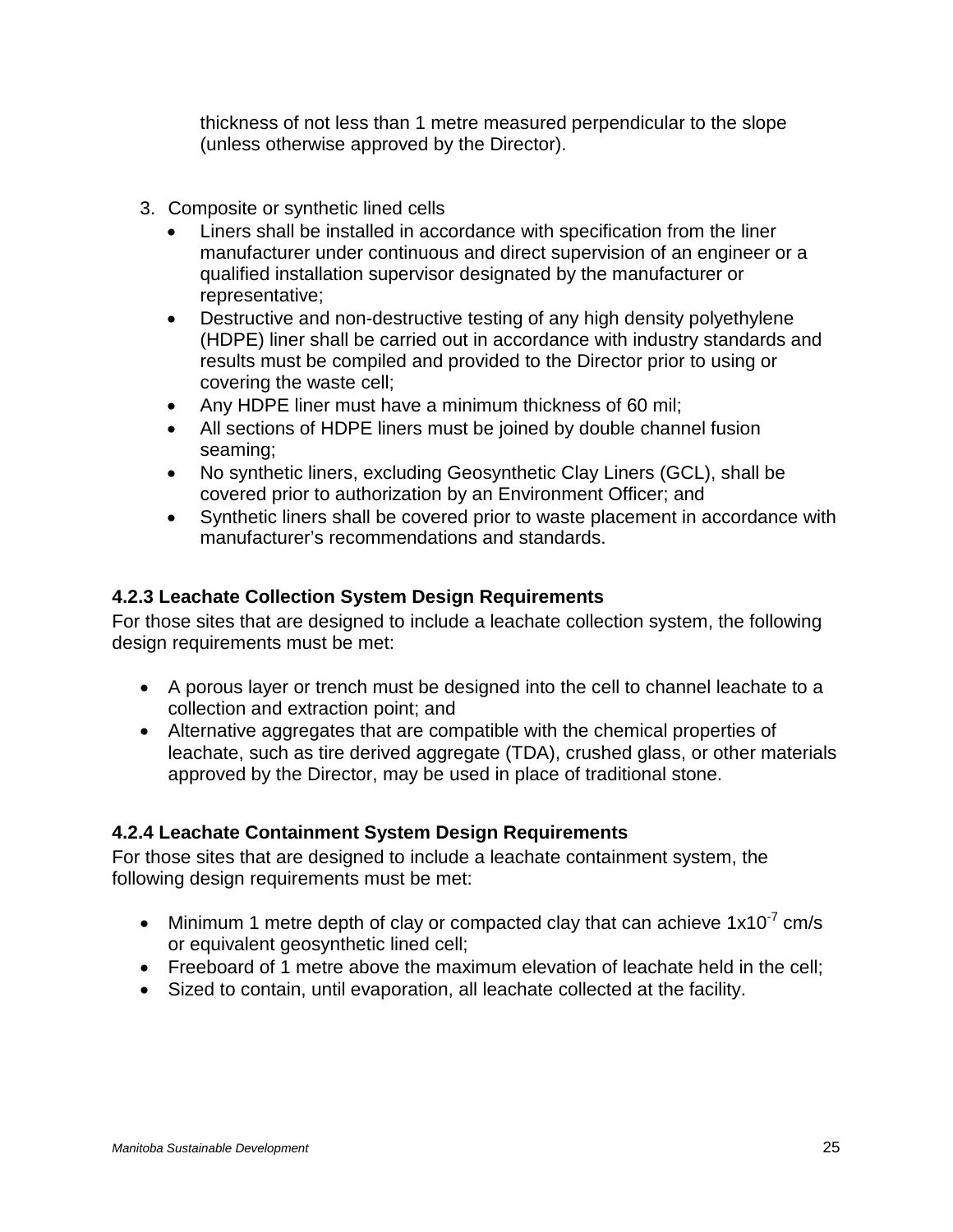# <span id="page-25-0"></span>**5.0 LANDFILL OPERATION**

#### <span id="page-25-1"></span>**5.1 Operation Manual**

Operators of landfills are required to maintain an Operation Manual that includes an Emergency Response Plan, waste acceptance procedures and policies, a site drawing, and process descriptions necessary for the safe and efficient operation of the facility. The Operation Manual must be reviewed and updated every 5 years and submitted to the Director upon request. A copy of the Operation Manual must be kept at the site and must be accessible to every person who is working at the facility.

The Operation Manual may include, but should not be limited to the following:

- Introduction
	- o site summary
	- o site management
	- $\circ$  site security measures (e.g., site operator, contact information, hours of operation, gate, applicable signage)
- Landfill Design and Construction
	- o landfill capacity and layout
	- o construction method for initial cell/area and future cells
	- o surface water control
		- **•** entrance
		- active area
		- **storage/recyclable areas**
	- o stormwater control
	- o engineered systems
		- **If** liner systems
		- **Exercise** management
	- o landfill gas system (if applicable)
- General Operations
	- o site access and fencing
		- around entire site
		- active area
		- **EXECUTE:** temporary/moveable or permanent
	- o site supervision
	- o signage
	- o general safety
- Monitoring and Reporting Programs
	- o procedure for required or voluntary sampling at the site<br>
	qroundwater
		- groundwater
		- **surface water**
		- leachate
		- air emissions and landfill gas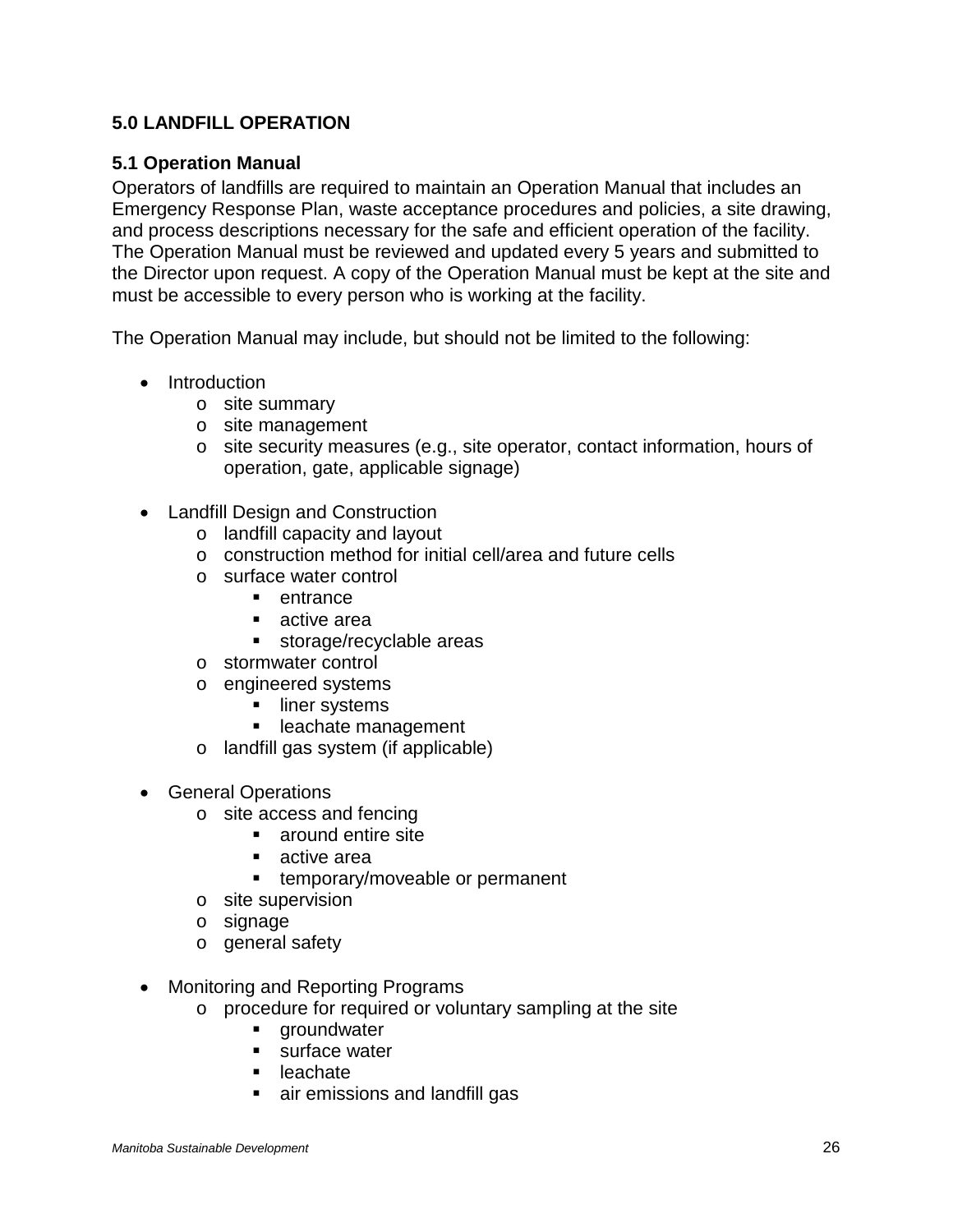- o sampling frequency
- o analytical plan
- o review and interpretation of results
- Contingency Plans
- Disposal Operations
	- o waste collection and delivery (if applicable)
	- o method of waste handling to the active area
	- o cell construction and waste placement
	- o compaction and cover including frequency and type of cover material, as well as provisions for winter and interim cover
	- o method for stockpiling and spreading of cover material, including provisions for winter;
	- o equipment and operation schedule (e.g., dedicated machine, contract, and municipal equipment)
	- o acceptable materials
	- o prohibited materials
	- o burning
	- o animal and insect control
- Site Inspection and Maintenance
	- o general site inspection
	- o roads
	- o ditches
	- o operating and machinery maintenance records
	- o annual report
	- o financial assurance documentation
- Site Safety
	- o public safety
	- o employee personal protective equipment
	- o employee training
- Fire Prevention and Emergency Response Plan
- Landfill Closure Plan
	- o closure plan
	- o closure design
	- o final cover
	- o post-closure activities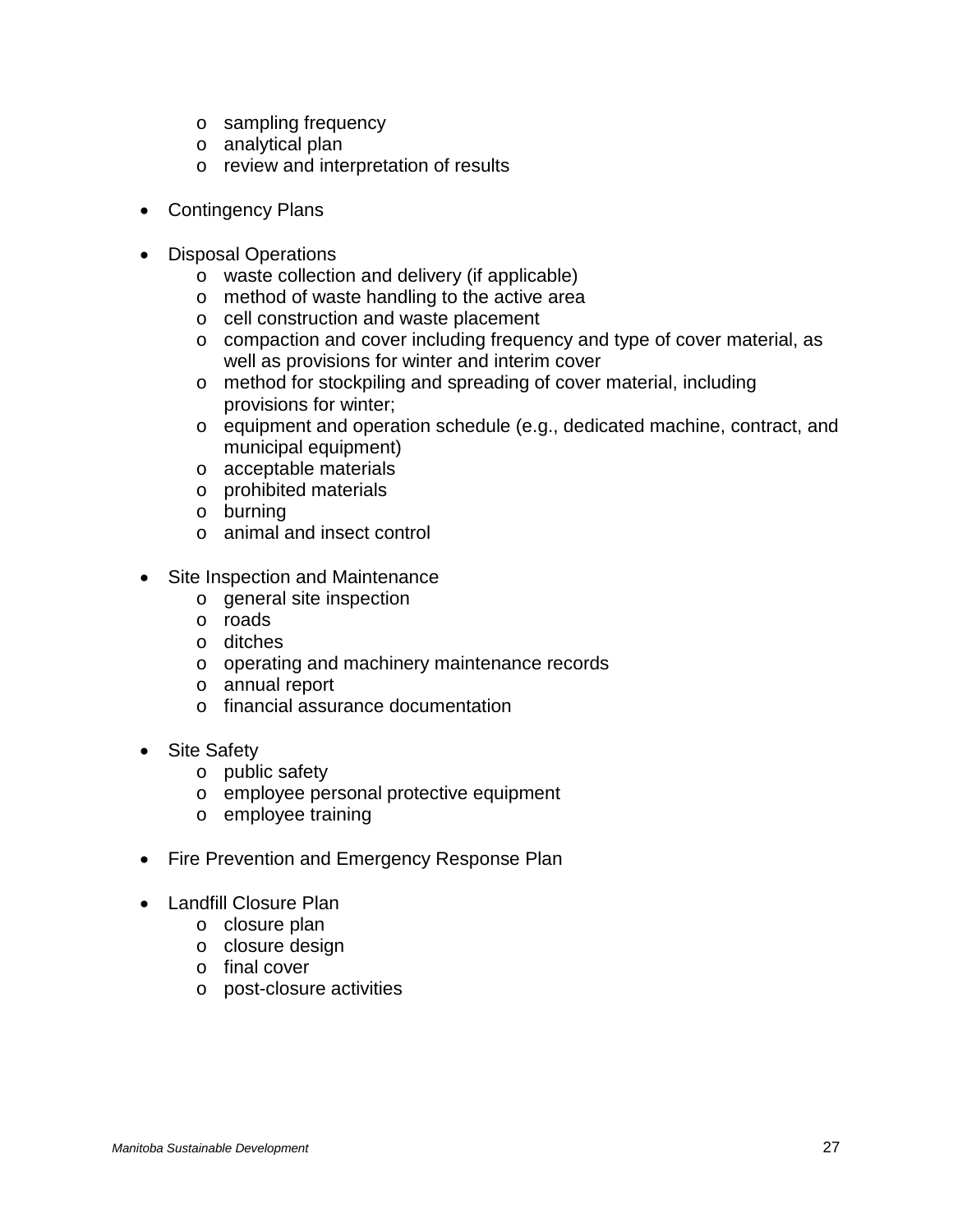## <span id="page-27-0"></span>**5.2 Record Keeping and Reporting**

The following records must be maintained by the landfill Operator in an accessible and secure location. Note that this list is not exhaustive:

- a copy of the Permit or EAL;
- development and construction drawings;
- operational records;
- inspection records;
- training procedures;
- operation manual;
- closure and post closure plans;
- monitoring results and reports;
- leachate volumes pumped; and
- copies of all annual reports

In addition to the above, reports that may be required are detailed in the following sections.

# <span id="page-27-1"></span>**5.2.1 Assessment and Recommendation**

The Director may require the Operator to prepare, or arrange to have prepared by a qualified professional, a report detailing any matter related to the construction and operation of the facility that the Director considers necessary to protect human health and the environment.

# <span id="page-27-2"></span>**5.2.2 Tonnage Records**

The Operator shall submit, unless otherwise exempt, the annual received tonnage records as a part of the Waste Reduction and Recycling Support (WRARS)\_reporting requirements. The Operator must remit the WRARS Levy to Green Manitoba for each six month period per year. Reporting periods are from January 1 to June 30 and July 1 to December 31. The WRARS Levy is applicable to all municipal solid waste, including residential, industrial, commercial and institutional waste (ICI), and construction, renovation and demolition waste (CR&D). Ashes from burned waste are also to be included in the reported tonnage to WRARS.

# <span id="page-27-3"></span>**5.2.3 Annual Report**

Unless otherwise exempt in the Permit or EAL, the Operator shall submit, on or before the  $15<sup>th</sup>$  day of April of each year, an annual report with respect to all activities at the landfill conducted pursuant to the Permit or EAL during the previous calendar year. The format of the report shall be approved by the Director and contain information as identified in the approved Operation Manual.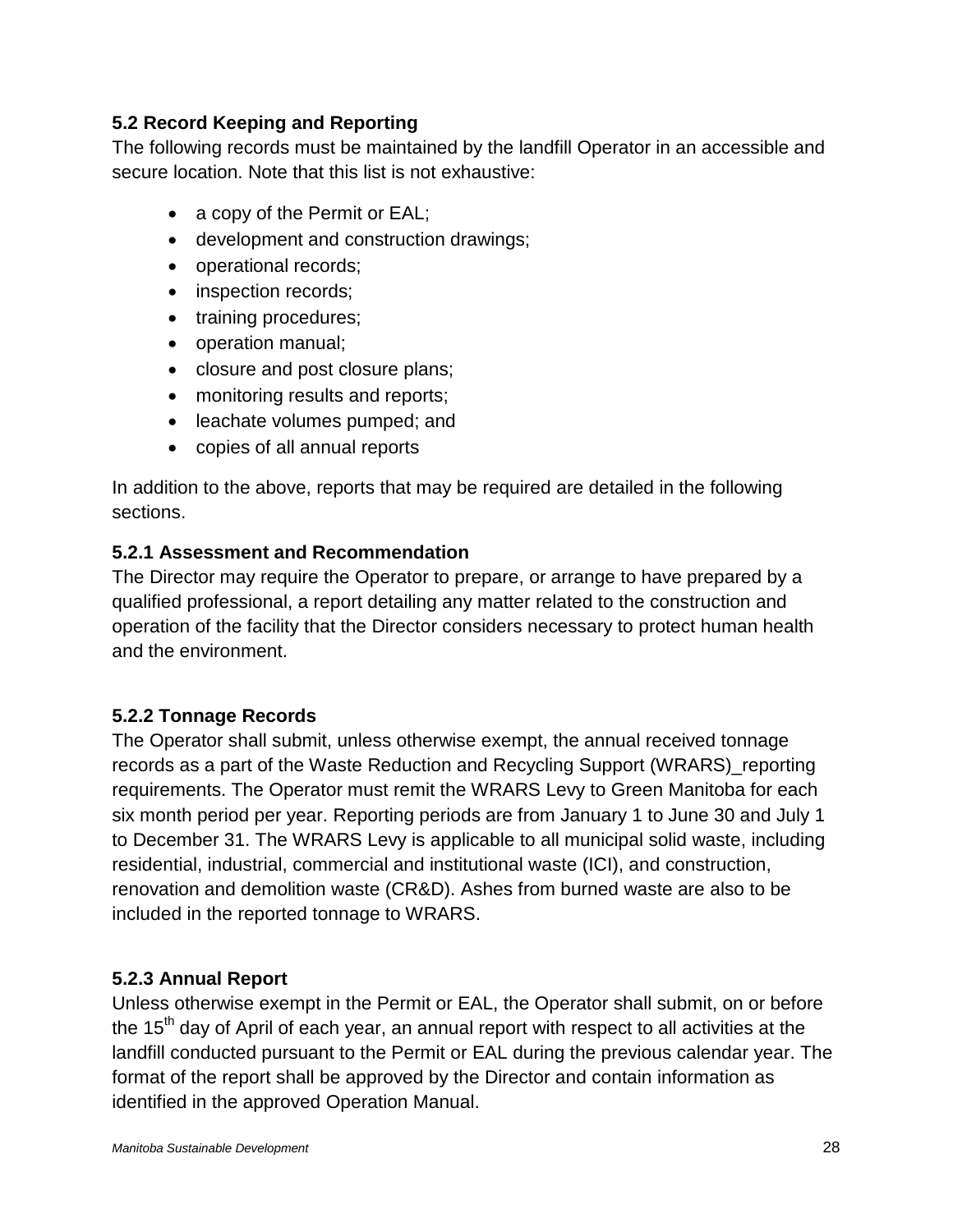# <span id="page-28-0"></span>**5.3 Site Security and Safety**

# <span id="page-28-1"></span>**5.3.1 Contingency and Emergency Response Plan**

The emergency response plan should be posted at the site for all staff to use. The plan must include the following:

- Hazard identification;
- Fire suppression plan and resources;
- Emergency personnel list;
- Outside contacts;
- Evacuation plans;
- Emergency response procedures;
- Equipment listing;
- Maps/drawings; and
- Hazardous materials list.

Guidebooks that provide more information on Emergency Response Planning can be obtained [online](http://www.ccohs.ca/products/publications/emergency.html).

# <span id="page-28-2"></span>**5.3.2 Site Supervision**

Landfills are to be supervised by a Certified Operator at all times when the facility is open to the public and landfilling is occurring to the active area. If the Operator is not on duty, or the facility is closed, the gate must be closed and locked or barricaded to prevent access to the site.

Operator tasks may include the following:

- controlling the entrance and checking loads for wastes prohibited at the facility;
- directing traffic to appropriate disposal areas;
- ensuring safety procedures are followed by visitors;
- recording waste volumes and accepting fees (if applicable);
- conducting routine inspections and maintenance; and
- operational activities as required (e.g., equipment operation for compacting and covering waste, cutting grass, pushing snow).

# <span id="page-28-3"></span>**5.3.3 Operator Certification**

Landfill Operators are required to be trained to understand their responsibilities at the facility. Commencing July 1, 2019, when a Class 1, Class 2 or Class 3 WDG is open to the public and accepting waste at the active area, it must be staffed by an Operator who has successfully completed a course of instruction by the Solid Waste Association of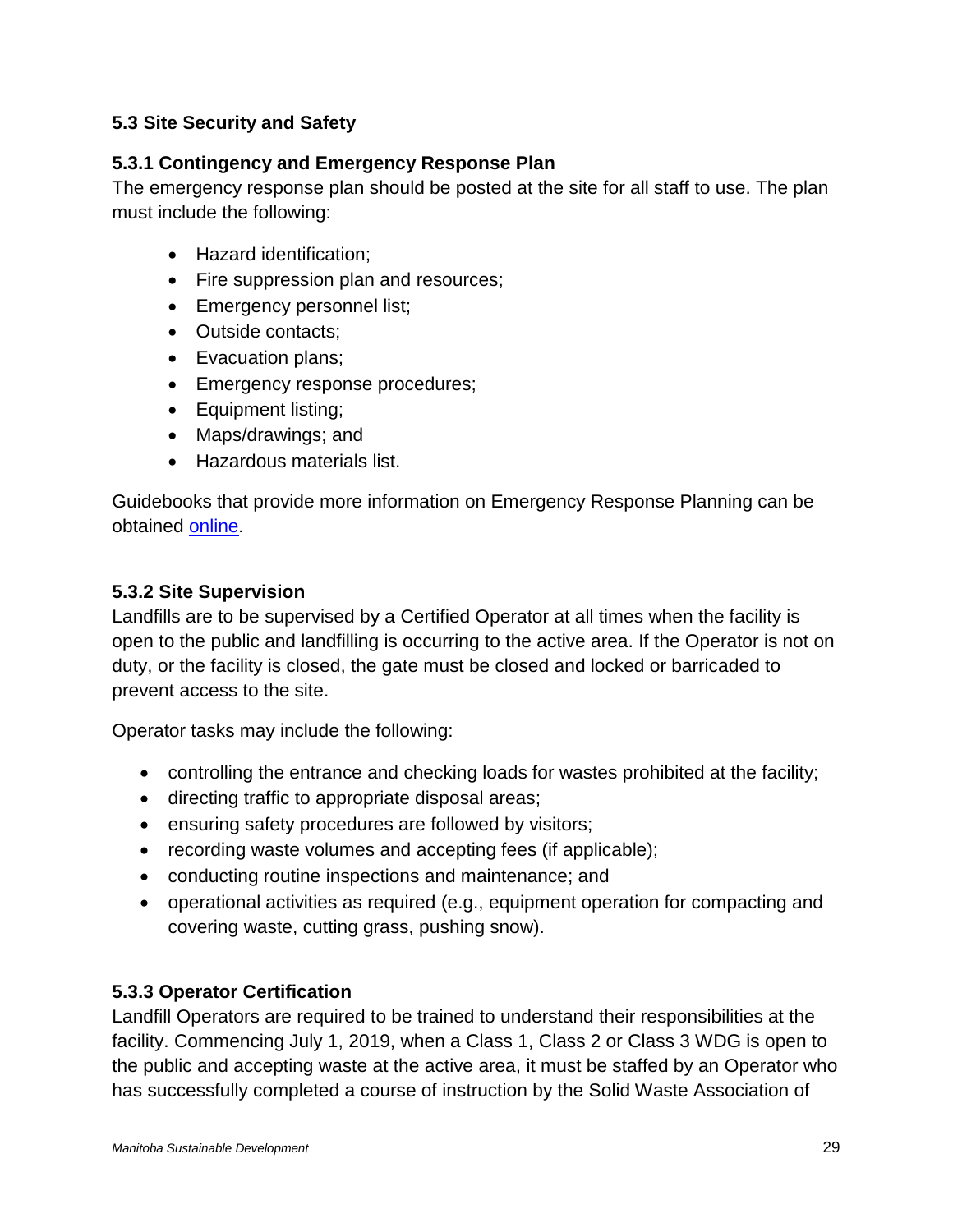North America (SWANA). These courses include the Landfill Operations Basics Course and the Manager of Landfill Operations Course. Only Class 1 WDGs must employ an individual with the Manager of Landfill Operations course. Operators can contact SWANA directly to register to attend one of these courses or to obtain additional information.

The Department will consider certifications from other jurisdictions upon request.

# <span id="page-29-0"></span>**5.3.4 Site Access**

All owners must maintain natural or artificial barriers along the perimeter of the facility to control public access and vehicular traffic onto the site. The type of barrier will depend on the security needs of the site (e.g., limiting access to wildlife and/or trespassers). Public access to the site may be controlled by using barriers or locked gates outside of operating hours.

All landfills must be serviced by an all weather access road designed to accommodate landfill traffic and complying with any road restrictions.

#### <span id="page-29-1"></span>**5.3.5 Signage**

Landfill signage is required to bring attention to site hazards and to avoid injury. Additional signage inside the facility may be posted to direct traffic, identify waste locations, and provide speed limits and safety procedures. All landfills must post and maintain signs at the entrance of the facility that indicate the following:

- the name of the facility;
- the operating hours of the facility;
- the types of materials that may be deposited at the facility;
- the types of materials that are not accepted at the facility; and
- a 24-hour emergency contact telephone number.

Signs must be maintained in good condition.

#### <span id="page-29-2"></span>**5.3.6 Fire Protection**

The occurrence of fires at landfills is not uncommon. Embers in hot loads, careless smoking, reactive substances, lightning strike, arson, and spontaneous combustion are all possible ignition sources for landfill fires. Understanding landfill fires and their prevention can significantly decrease the cost and severity of environmental and property damages.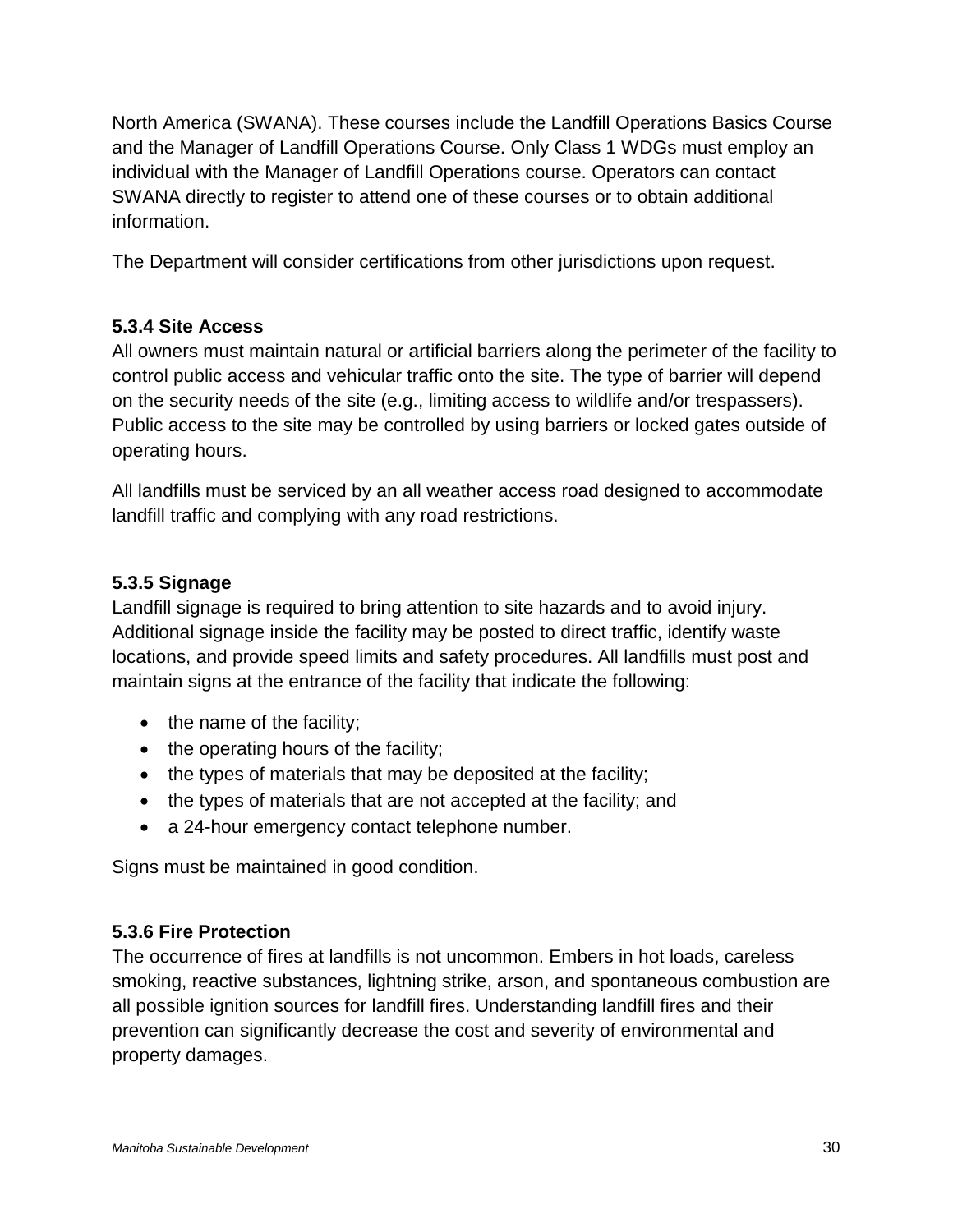# <span id="page-30-0"></span>**5.3.6.1 Fire Prevention**

# **ALL LANDFILLS MUST HAVE A STRICT, AND ENFORCED, NO SMOKING POLICY.**

The 3 Cs for fire minimization are compaction, cover and compartmentalize waste. Common ways to prevent and minimize landfill fires include the following:

- non-combustible intermediate cover layers;
- non-combustible 'walls' between waste cells;
- proper compaction reducing air space, therefore reducing fire potential;
- disposal of hot loads in non-combustible areas or an isolated area at the facility;
- storage of tires away from waste cells (if ignited, tire material can draw the fire deep into the waste pile);
- covering ashes with soil; and
- controlling and monitoring all burning activities.

Once a landfill is properly capped, it is recommended to use compost or similar product to keep the clay from desiccating, cracking and allowing air into the cell, which, if there are hot spots, can contribute to a flare up.

#### <span id="page-30-1"></span>**5.3.6.2 Fire Control**

A source of water, such as a hydrant or pond, should be available at all facilities. Agreements should be made with local fire services for infrastructure (buildings, equipment, etc).

Considerations when fighting fires at a landfill include the following:

- Type of waste;
- Use of foam (types of foam);
- Availability of soil/sand to be used as a smothering agent;
- Use of quenching pits;
- Availability of equipment;
- Residential and commercial development in area;
- Slope stability and integrity;
- Possibility of cave ins (where bridging of cover over burnt out area collapses);
- Access to the burning area; and
- Personal Protective Equipment for heat, smoke, toxins, etc. (Respiratory protection is mandatory and must be specific to the types of contaminants; otherwise a full Self Contained Breathing Apparatus (SCBA) is required. Gas metres should also be considered); and
- Fire fighter exhaustion.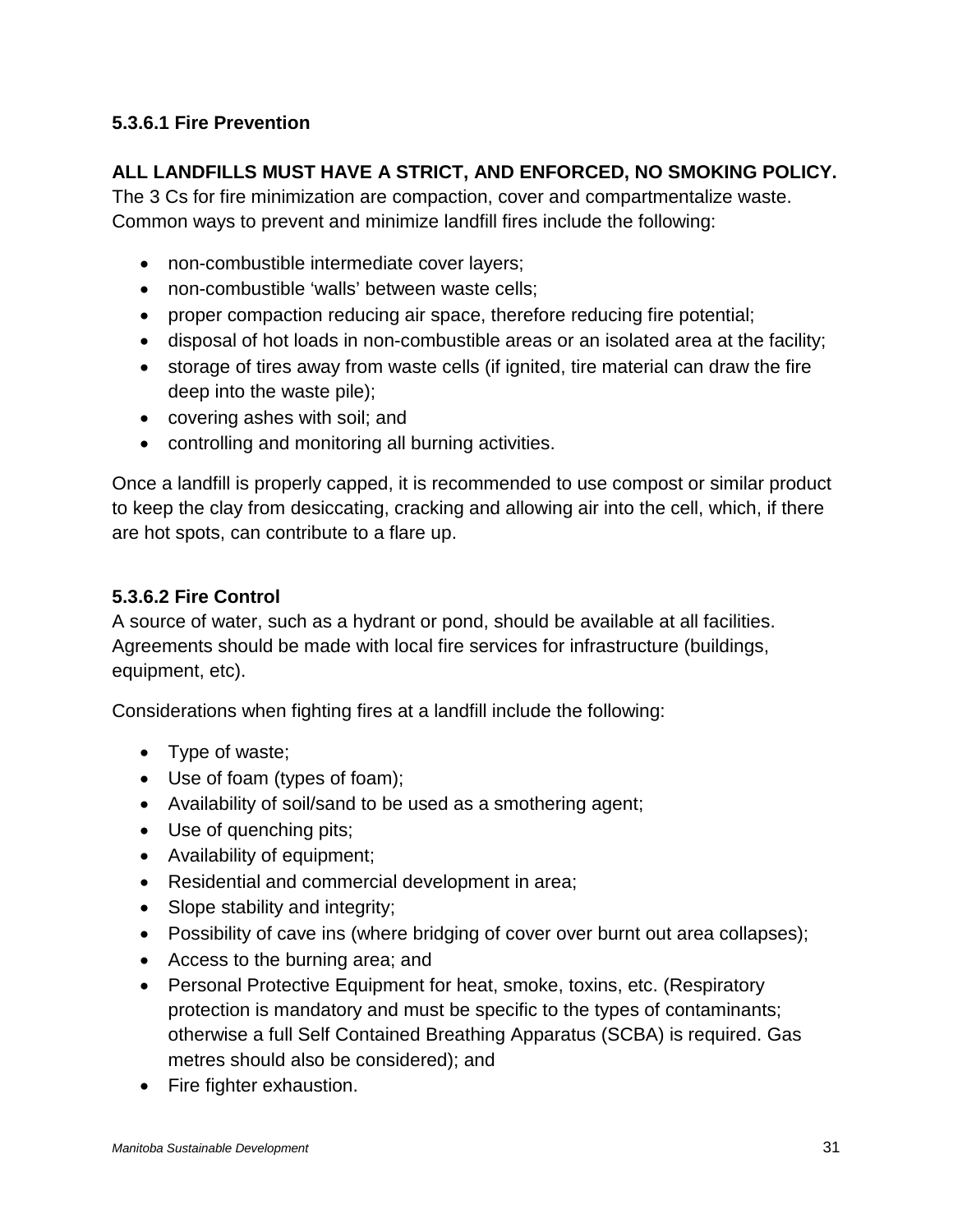If a fire occurs at a waste management facility due to an accident, natural causes, or vandalism, the operator of the facility must report the fire and the actions taken to extinguish it by phoning the Manitoba Sustainable Development Emergency Response Line at 204-944-4888 or 1-855-944-4888 and reporting the information to the person who answers the call.

# <span id="page-31-0"></span>**5.4 Site Activities**

#### <span id="page-31-1"></span>**5.4.1 Topsoil Removal and Storage**

Unless otherwise specified by the Director, the topsoil is to be removed and stored for future use at the facility. Other soils and materials removed during the construction and operation of a landfill cell should be stored and used for cover material at the landfill site.

#### <span id="page-31-2"></span>**5.4.2 Active Area Management**

The active area is designed to accept the waste that cannot be sorted, recycled or reused. It is important to have a direct route for traffic to use to and from the active area, unless the facility has bins or an alternative waste drop off site so the public does not access the active area. Visible signage should be installed to guide users to the disposal or alternative drop off area.

The active area must be enclosed with a fence or berm at least 1.8 metres higher than the height of the solid waste it contains to prevent windblown scatter.

Waste should be placed at the toe of the working face and pushed upslope, compacting in thin layers. At the end of each working day, or as specified in the permit, the cell is to be compacted and covered with a layer of soil to a minimum depth of 15 centimetres. Compacting and covering will reduce rodents and insects, windblown scatter, odours, leachate, and fires.

#### <span id="page-31-3"></span>**5.4.3 Burning**

The Operator must not burn unless authorized under the licence or permit issued for the facility. Only separated and readily combustible materials such as boughs, leaves, loose straw, paper products, cardboard, non-salvageable untreated wood, and packaging materials derived from wood may be burned, and only when there is an appropriate volume of this material to burn and weather conditions are favorable. Burning of any other materials is prohibited.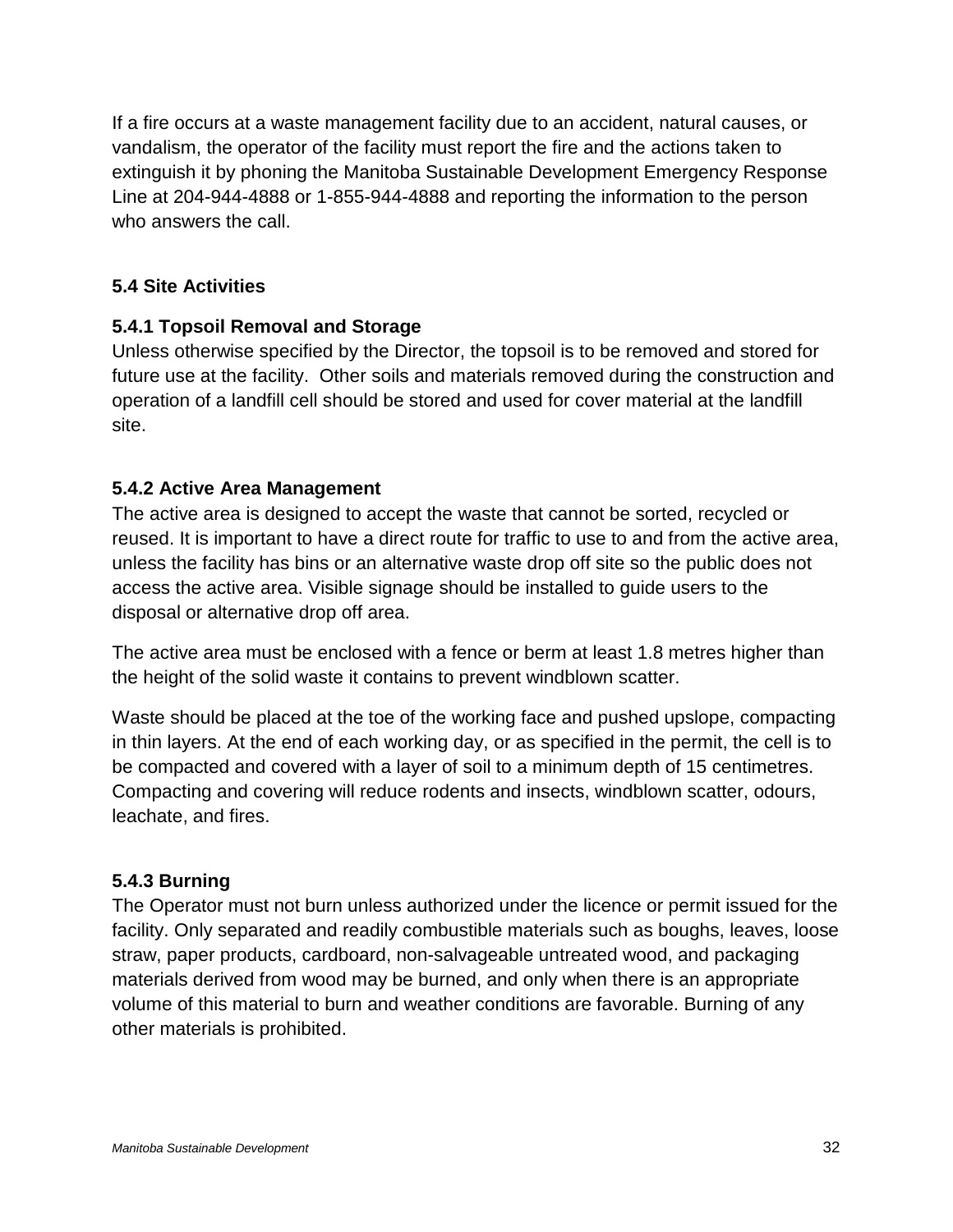Examples of prohibited materials include, but are not limited to the following:

- 
- 
- Plastics Carpet
- 
- Chemically treated fabrics Mattresses
- 
- 
- 
- Garbage Composite board
- Plywood Composites
	-
- Rubber Manure
	-
- Finished Furniture Man-made synthetics
- Railway ties Metallic waste
- Waste oil  **Pesticide containers**
- Materials constructed with glues, finishes, or preservatives

Requirements for controlled burning include, but are not limited to the following:

- The burn area must be enclosed on three sides by a berm that is at least 1.8 metres high or enclosed in a metal burn containment vessel or cage. Other burning containment vessels or structures may be approved by the Director upon request;
- The burn area must be graded to prevent the collection of water;
- The burn can occur only during daylight hours; and
- The burn must be under constant supervision and occur when wind direction and speed will prevent smoke and odour from entering nearby properties and roads.

The ashes from the burn area must be regularly removed once completely extinguished and placed into the active area cell for disposal.

Setback distances for burning are listed in Table 8 below.

#### **Table 8 - Location Requirements for Siting a Burn Area**

| <b>FACILITY</b>                                       | <b>SETBACK</b> | <b>REFERENCE</b>                   |
|-------------------------------------------------------|----------------|------------------------------------|
| Building not located at the landfill                  | 400 metres     | <b>Waste Management Facilities</b> |
|                                                       |                | Regulation 37/2016                 |
| Active area                                           | 50 metres      | <b>Waste Management Facilities</b> |
|                                                       |                | Regulation 37/2016                 |
| Compost or area used to collect flammable   50 metres |                | <b>Waste Management Facilities</b> |
| materials                                             |                | Regulation 37/2016                 |

If the landfill is authorized to burn, burn records must be maintained that include, but are not limited to the following:

- the date, time and duration of the burn;
- the volume and types of waste burned;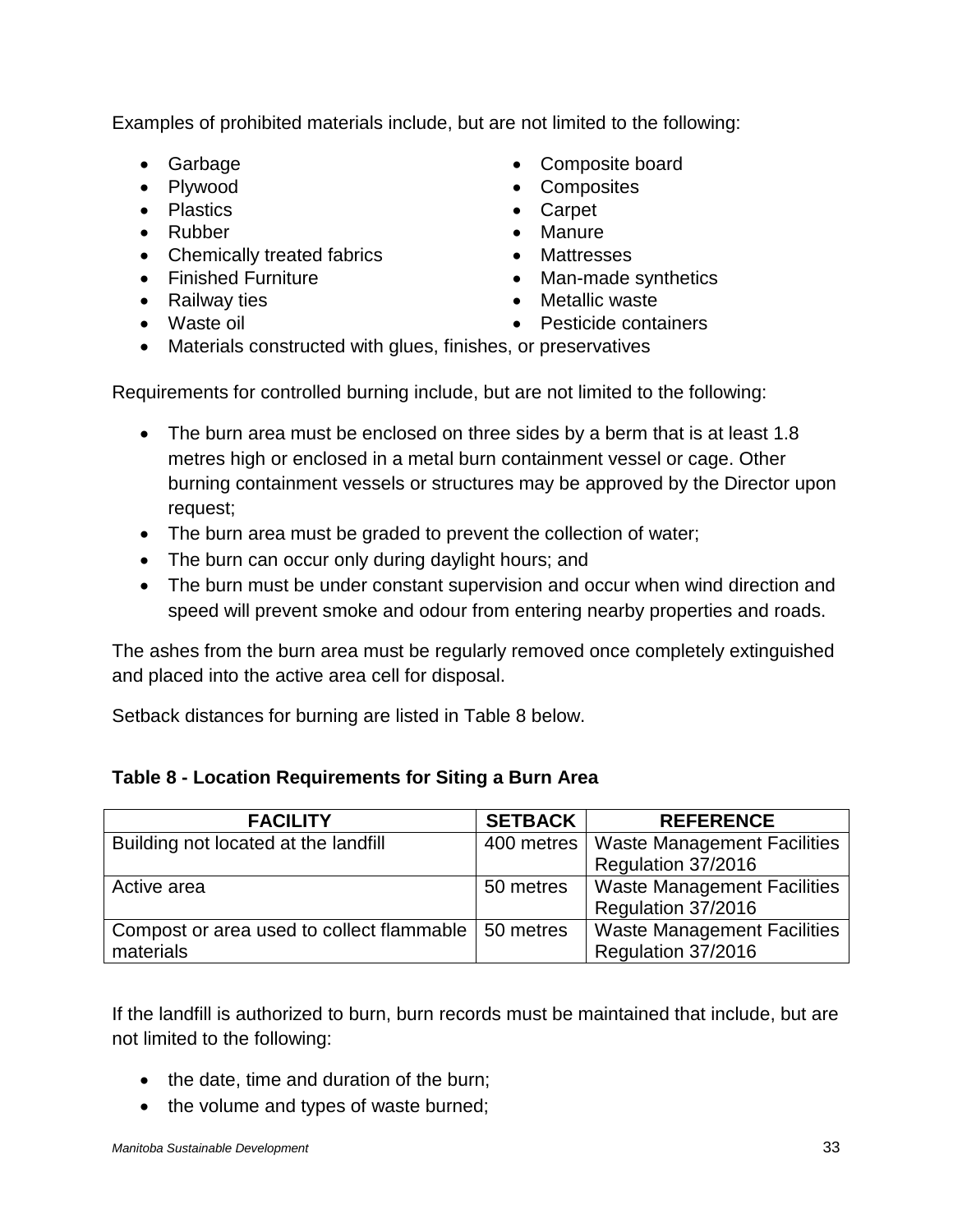- the weather conditions during the burn;
- any deviations from normal operations in respect to the burn; and
- any complaints received in respect to the burn.

These records must be maintained at the landfill for at least 5 years and must be provided to an Environment Officer or the Director upon request.

If a fire occurs at a waste management facility due to an accident, natural causes, or vandalism, the operator of the facility must report the fire and the actions taken to extinguish it by phoning the Manitoba Sustainable Development Emergency Response Line at 204-944-4888 or 1-855-944-4888 and reporting the information to the person who answers the call.

# <span id="page-33-0"></span>**5.4.4 Composting**

Composting is the breakdown of organic matter in a controlled aerobic manner. The diversion of organic matter from landfilling is beneficial, as it reduces the production of green house gases and landfill leachate and returns valuable nutrients to the soil. However, operators need to be knowledgeable regarding the potential problem areas in the composting of organic matter, in order to create a valuable end product. Some areas for consideration when developing a composting program include the following:

- Type of materials to be composted (i.e., leaf and yard waste only, kitchen waste, other materials such as pet waste, institutional waste);
- Feedstock management (seasonal variations, storage, incorporation of putrescible materials, C:N ratio, bulking materials, etc);
- Access roads;
- Composting base and working surface;
- Leachate management;
- Water supply for moisture control during composting;
- Odour controls;
- Wildlife controls;
- Fire prevention;
- Cold weather operations;
- Equipment and corrosion controls;
- Screening;
- Curing and storing; and
- Ultimate use (i.e., sale, own use, give away).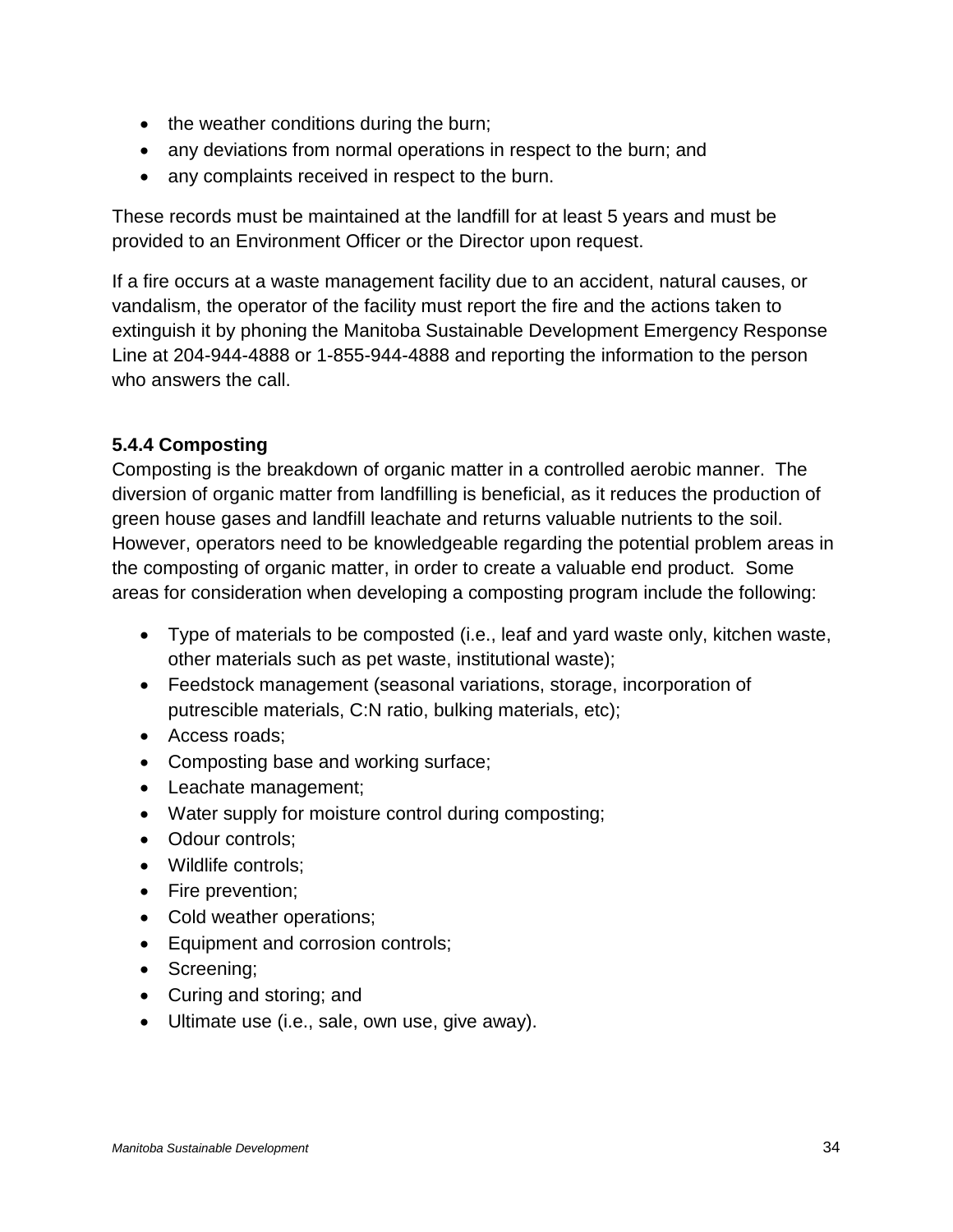Any facility that has a composting program will have conditions included in their permit or licence. Any compost that is to be sold must comply with the CCME Guidelines for Compost Quality and CFIA (Canadian Food Inspection Agency) criteria under the Fertilizers Act and Regulations.

# <span id="page-34-0"></span>**5.4.5 Surface Water Drainage**

The control of surface water is required to minimize leachate production from overland flow into the active area and minimize surface water contamination from active area runoff.

A storm water drainage system should also be constructed to control rainfall runoff and limit sediment flow to surface water bodies.

Containment berms around the active area should be designed to control and collect the volumes from a 25 year storm event.

It is also necessary to ensure that waste is not disposed of in water, either in a fill area, or in a trench. All water in contact with the active area waste must be handled and treated as leachate.

#### <span id="page-34-1"></span>**5.4.6 Leachate Management and Removal**

Attention to leachate levels is required to prevent uncontrolled discharge to the environment. Regular pumping of leachate from manholes, sumps, and the active area will help reduce leachate head on the liner.

Leachate can be treated onsite or transported offsite for treatment and disposal if approved in writing by the Director. Leachate recirculation over the active area waste or closed cells is not permitted.

It is recommended that a Leachate Management Plan is included in all facility Operation Manuals.

#### **5.5 Nuisances**

Facility operators must take steps to eliminate or reduce odour, noise, and other nuisances resulting from landfill operations. The following subsections detail the requirements for controlling on and off site nuisances associated with landfill operations.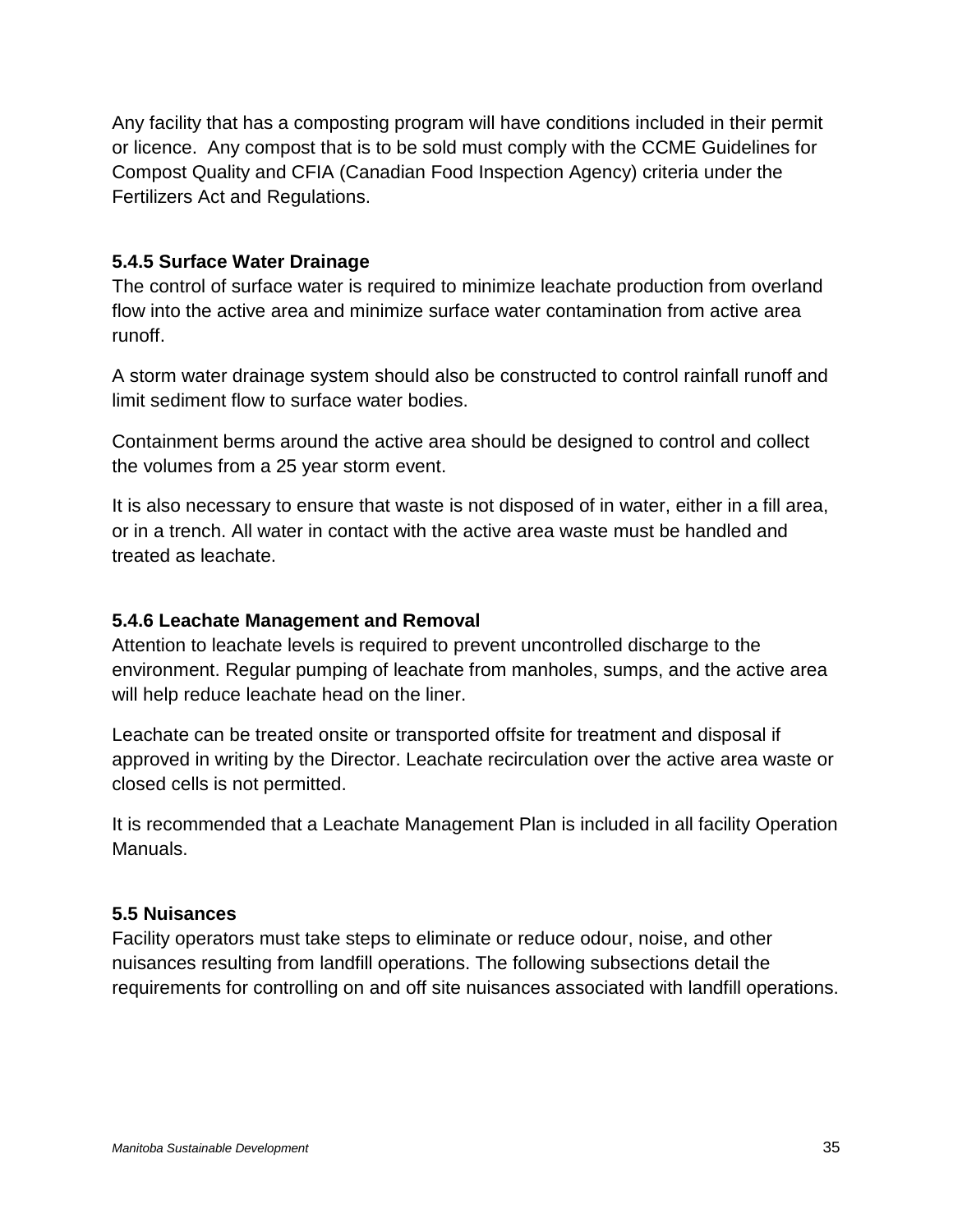# <span id="page-35-0"></span>**5.5.1 Odour and Noise Control**

Odour control can be accomplished by covering the waste in the active area with soil or other approved cover material at the frequency specified in the Regulation*.* Other odour control measures may include the following:

- keeping segregated materials in a clean, organized area;
- implementing landfill gas control systems; and
- repairing leachate seeps as required.

Noise control measures include the use of buffer zones and barriers, regular and scheduled equipment maintenance, regulated operating hours, and selection of a remote location for the landfill. Access routes for vehicles hauling waste or other materials should be selected to minimize noise impact on property owners.

An odour and noise control plan may be required if multiple written complaints from different affected parties are submitted.

# <span id="page-35-1"></span>**5.5.2 Dust Control**

Dust created within the facility should be controlled to prevent public complaints. Control methods and materials must be approved by the Director. Options may include spraying water with a suitable approved dust control agent.

# <span id="page-35-2"></span>**5.5.3 Litter Management**

The Operator is responsible for collecting litter on adjacent properties outside the landfill property boundary and litter accumulated at the facility. Suggested measures to reduce the escape of waste or other materials are provided in the following:

- Use natural or artificial barriers;
- maintain a small working face area;
- Increase the frequency of cover over the active area; and
- Conduct regular litter clean up.

Active area fencing should be located close to the working face, and can be relocated in order to accommodate the prevailing winds. It is also recommended that litter fencing be located around the unloading area of the active area. Fencing must be kept clean in order to be an effective litter collection device.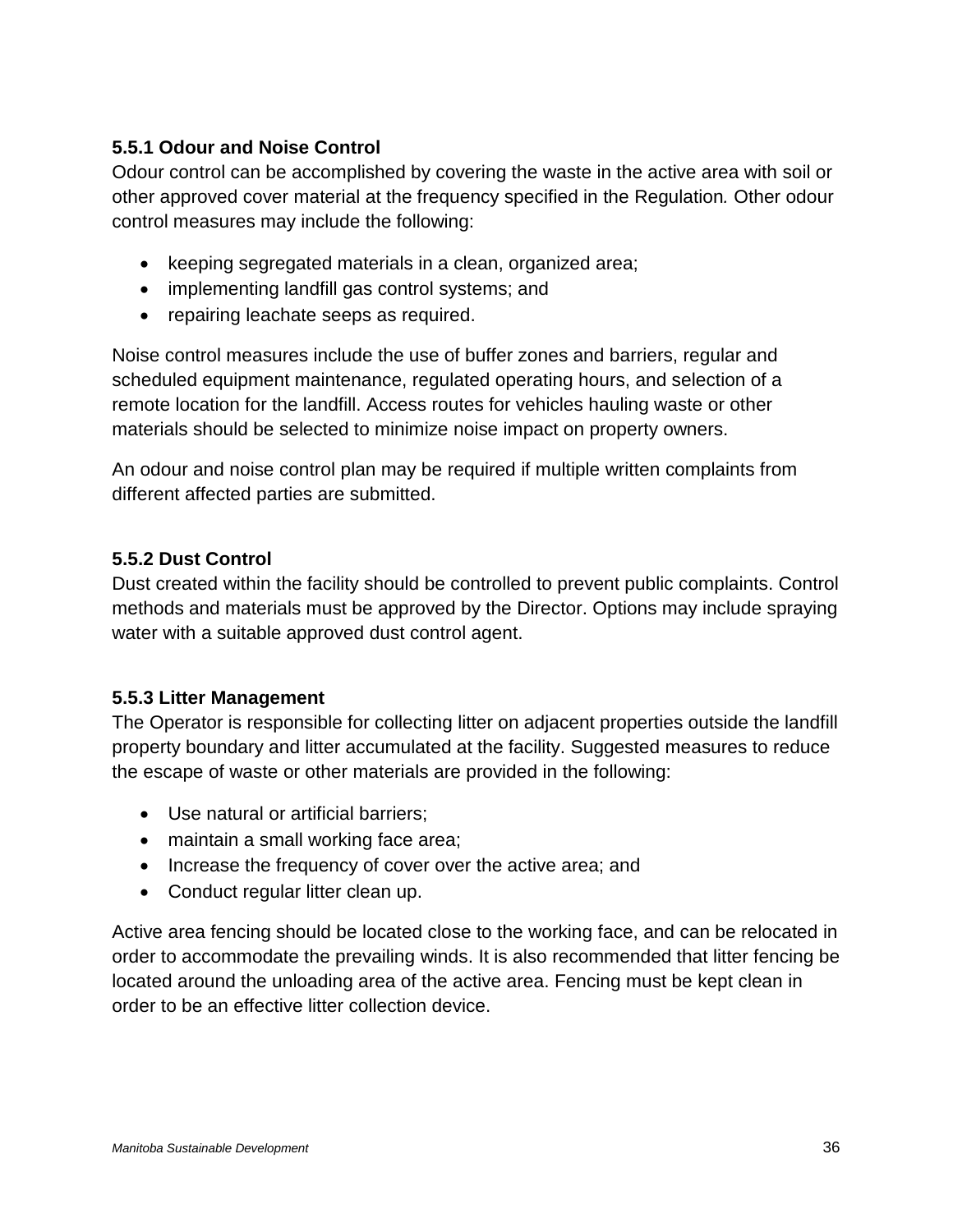# <span id="page-36-0"></span>**5.5.4 Animal and Insect Management**

Control options to minimize the presence of animals and insects at the facility include, but are not limited to the following:

- Minimizing the food supply by regular compaction and cover of the working face;
- Preventing opportunities for shelter by mowing grass and weeds regularly;
- Removing bulky items to prevent shelter opportunities;
- Providing positive drainage as rodents and vectors are discouraged by lack of access to a water supply; and
- Implementing a baiting program through an exterminator to reduce the population size (a pesticide permit must be obtained from Manitoba Sustainable Development).

# <span id="page-36-1"></span>**5.6 Source Separated Materials**

If approved under the Permit or EAL, designated areas to provide storage for the following items may be established. Please note that this list is not exhaustive:

- Tires
- Glass
- Electronic Waste
- Combustibles
- Cardboard/Paper
- Asphalt Shingles
- Metals
- White Goods
- Propane Cylinders
- Recyclables
- Compostables
- Plastics
- Pesticide Containers \*\*
- Household Hazardous \*\*
- Waste Oil \*\*
- Used Oil Filters and Containers \*\*
- Batteries \*\*
- Solvents/Paints\*\*

\*\* These items require additional permitting from Manitoba Sustainable Development under The Dangerous Goods Handling and Transportation Act.

All waste is to be stored above grade at the facility and stored for a period no longer than one year prior to making recycling arrangements.

# <span id="page-36-2"></span>**5.6.1 White Goods**

White goods are to be stored above grade in a separate area in an upright position. It is recommended that refrigeration and air conditioning equipment not be accepted unless ozone depleting substances (ODS) have been recovered and marked by a certified technician in accordance with the *Ozone Depleting Substances Regulation.*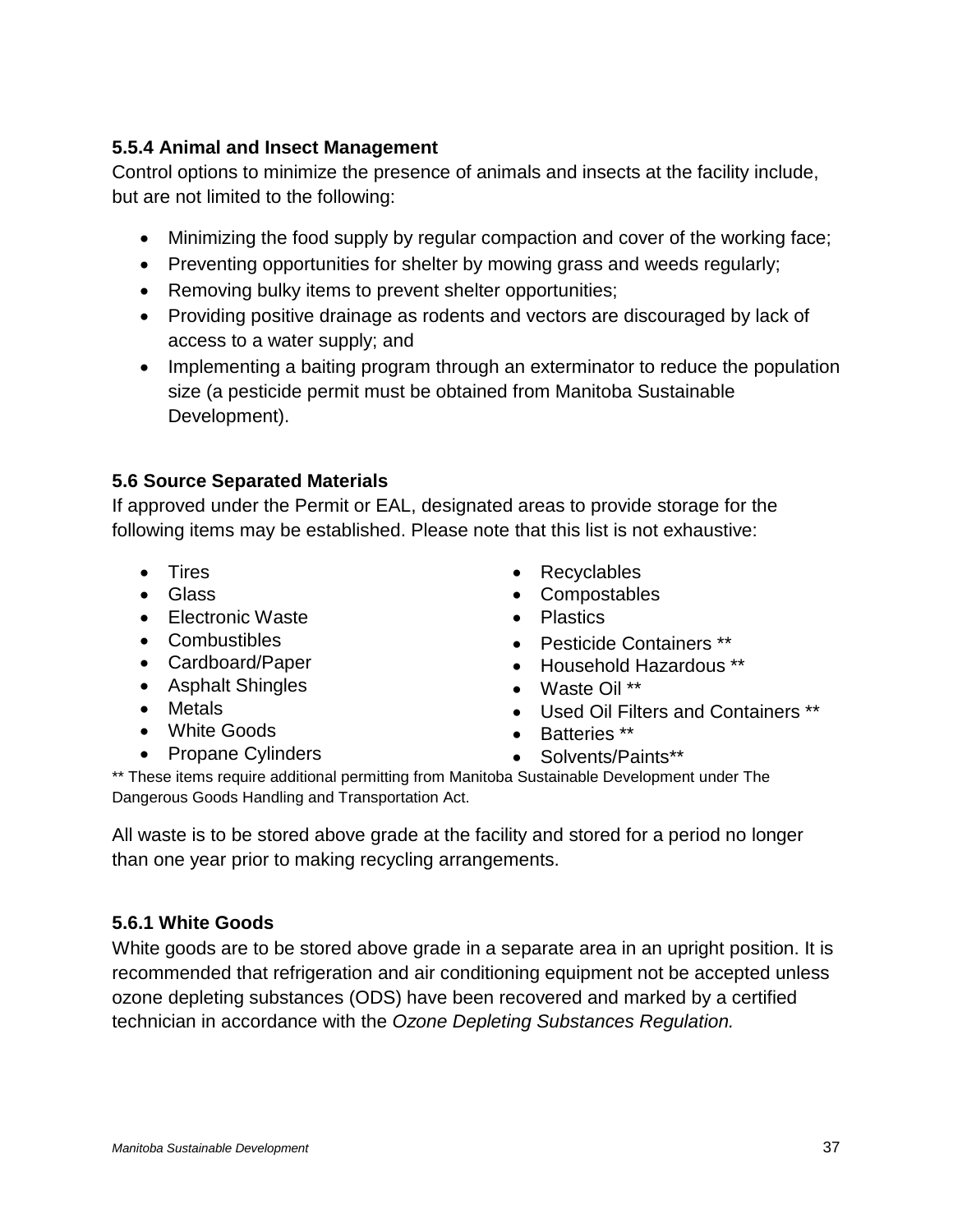If white goods are accepted and contain ODS, they are to be stored separate from the remaining white goods above grade and in an upright position. The Operator is required to have a certified technician recover the ODS in a safe manner.

# <span id="page-37-0"></span>**5.6.2 Tires**

Tires are to be stored in a separate area above grade at the landfill. Operators must:

- Accept tires that are clean with rims removed;
- Store tires in rows according to size to allow easy loading;
- Store tires in an accessible area and with adequate fire protection; and
- Store tires a minimum of 50 metres away from any burn area

# <span id="page-37-1"></span>**5.7 Special Waste**

# <span id="page-37-2"></span>**5.7.1 Biomedical Waste**

Biomedical waste should be disposed of in accordance with the *"Guidelines for the Management of Biomedical Waste in Canada"* (CCME, 1992) or any future publications. Untreated biomedical waste is *not* acceptable at WDGs unless approved by the Director.

# <span id="page-37-3"></span>**5.7.2 Asbestos Waste**

Handling and disposal of asbestos must be carried out in accordance with the following, or any future revisions thereof:

- *"Guideline for Working with Asbestos"* prepared by the Workplace Safety and Health Division of Manitoba Labour and Immigration; and
- *"Asbestos Disposal at Waste Disposal Grounds"* Guideline (June 9, 2015) prepared by Manitoba Sustainable Development.

# <span id="page-37-4"></span>**5.7.3 Petroleum Contaminated Soil (PCS)**

If a landfill is approved to accept PCS, handling and disposal should be carried out in accordance with conditions of the permit or licence and the following, or any future revisions thereof:

• *"Criteria for Acceptance of Contaminated Soil at Licensed Waste Disposal Grounds"* Guideline (January 2015) prepared by Manitoba Sustainable Development.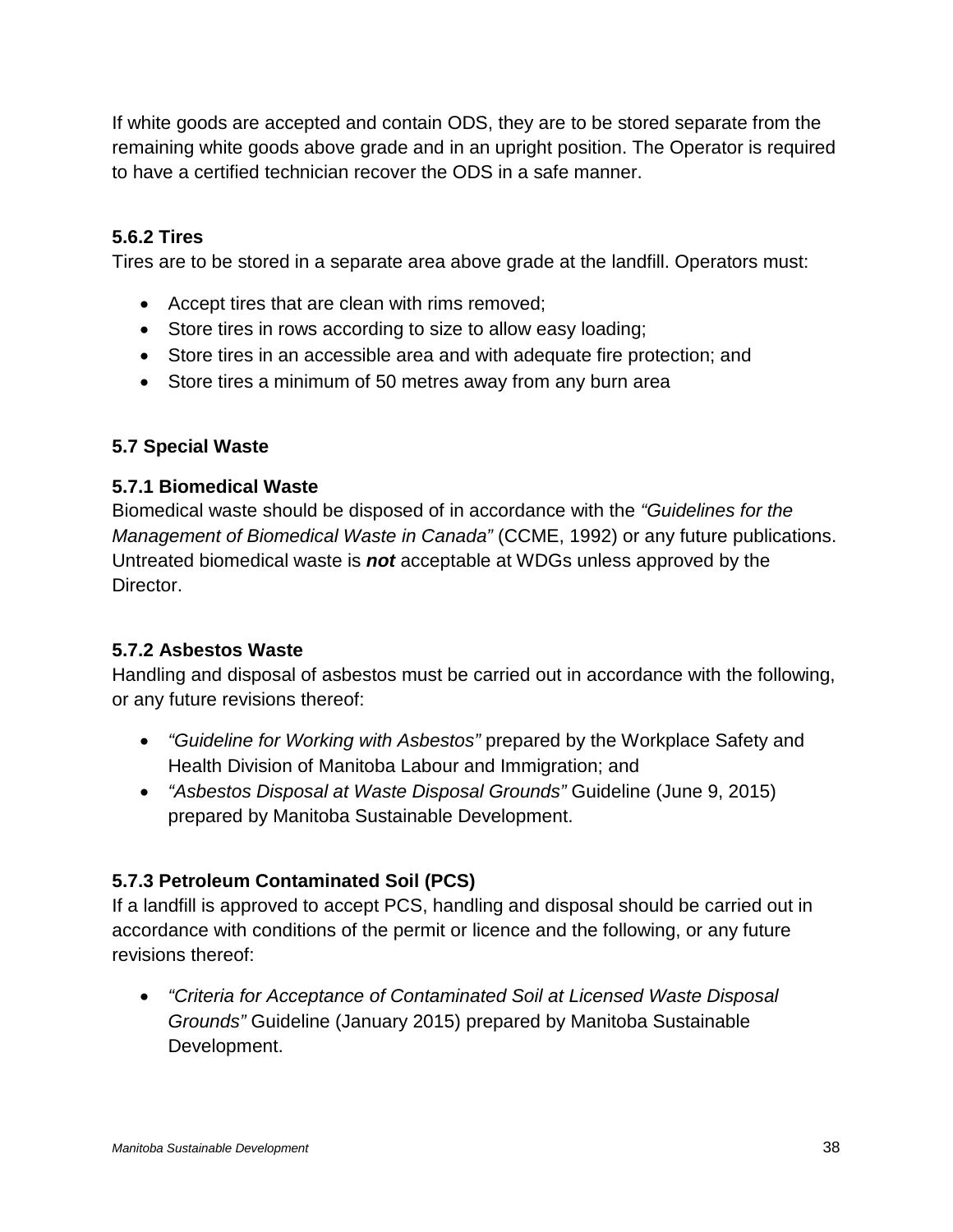Soils that contain petroleum contamination at a concentration below CCME Canadian Environmental Quality Guidelines (1999) and the Canada Wide Standards for Petroleum Hydrocarbons (PHC) in Soil (2001) for industrial land use can be received at a landfill and used directly as cover material without requiring further treatment.

PCS approved for use as cover material must be stored within an approved waste area.

### <span id="page-38-0"></span>**5.7.4 Liquid Waste**

No liquid waste is to be deposited at a landfill including, but not limited to the following:

- Wastewater sludge;
- Sewage;
- Septage; and
- Industrial liquid waste.

All existing liquid waste pits must be decommissioned.

#### <span id="page-38-1"></span>**5.7.5 Hazardous Waste**

No hazardous wastes are to be deposited in a landfill unless the facility is authorized to accept hazardous wastes under The Dangerous Goods Handling and Transportation Act.

If a hazardous waste is found when inspecting a vehicle, the Operator should not accept the waste. If a hazardous waste is found within the landfill, the Operator should refer to the Operation and Maintenance Plan, or contact Manitoba Sustainable Development to obtain proper disposal instructions.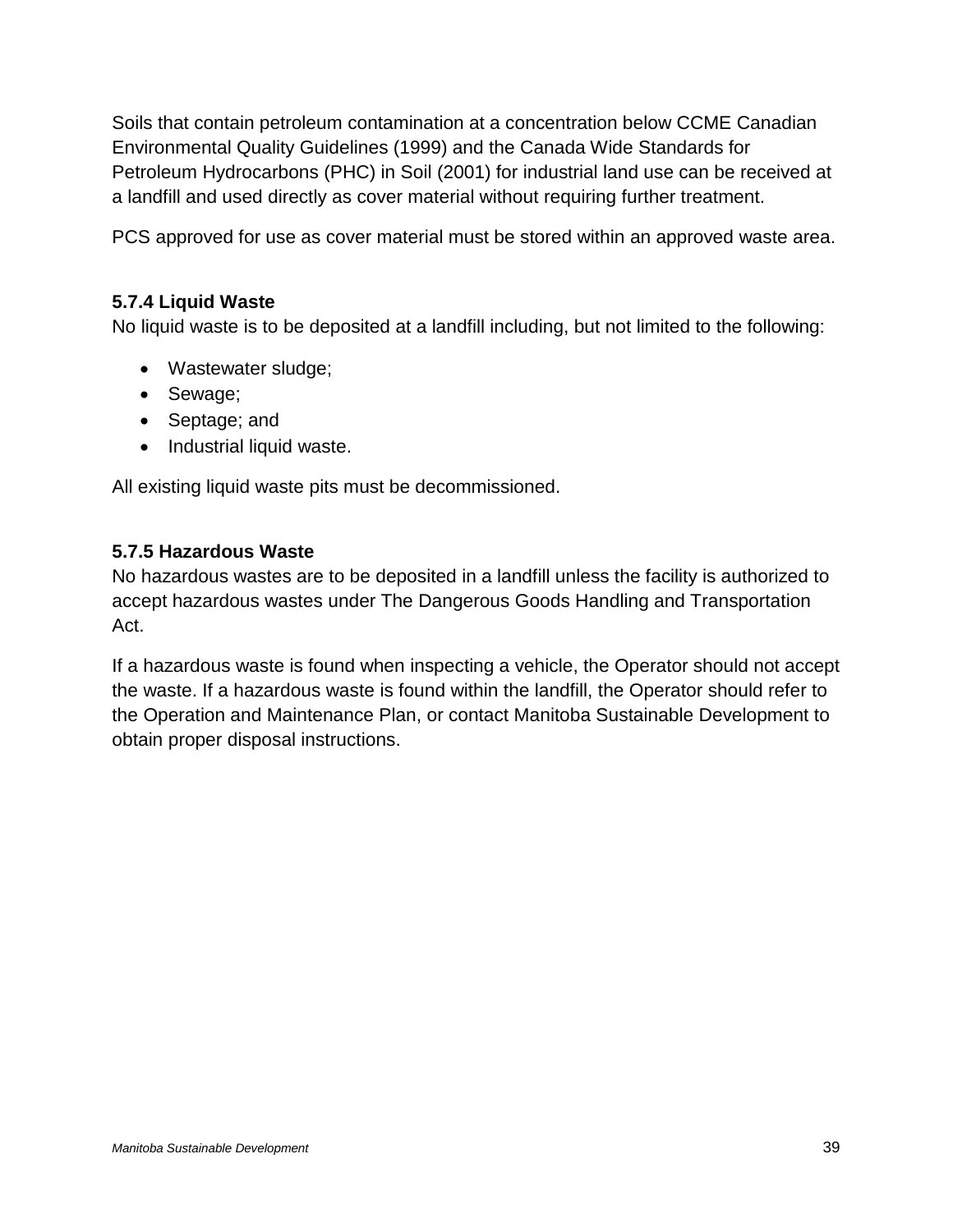# <span id="page-39-0"></span>**6.0 MONITORING AND REPORTING PROGRAMS**

The Director may require the operator of a landfill to develop and implement a monitoring and reporting program to detect and report the release of pollutants from the facility.

The monitoring and reporting program requirements may vary depending on site specific conditions, but will encompass, at a minimum, both groundwater and surface water monitoring. Additional monitoring programs for leachate and landfill gas may be required by the Director. The monitoring and reporting program must be submitted to the Director upon request, report on any results, and comply with the program as approved.

If the Director finds that the monitoring and reporting program plans are deficient, the Operator will be notified and required to address in writing all deficiencies as outlined by the Director.

# <span id="page-39-1"></span>**6.1 General Information**

Background samples for all monitoring wells and surface water areas should be taken to establish existing concentrations before landfill operations begin (baseline data). If the landfill is already in operation, groundwater concentrations can be approximated using historical data or obtaining groundwater samples in nearby areas not affected by landfill activity.

All water samples should be collected and assessed by a qualified professional and submitted for analysis to a laboratory accredited by the Canadian Association of Laboratories for the selected parameters. While conducting sampling, documentation for all aspects including sample handling and analysis, description of methods used to analyse the samples, proper record keeping of sampling, sample chain of custody, analytical results records, and quality control sample records must be completed and maintained.

The results from all analysis should be compared to background levels or site background concentrations where baseline data is not available. The qualified professional should note any results outside the range of background/baseline results and explain the reason behind the change. This may result in re-sampling the location, and/or implementing the contingency plan.

Monitoring well samples should be collected and analyzed in accordance with the Permit.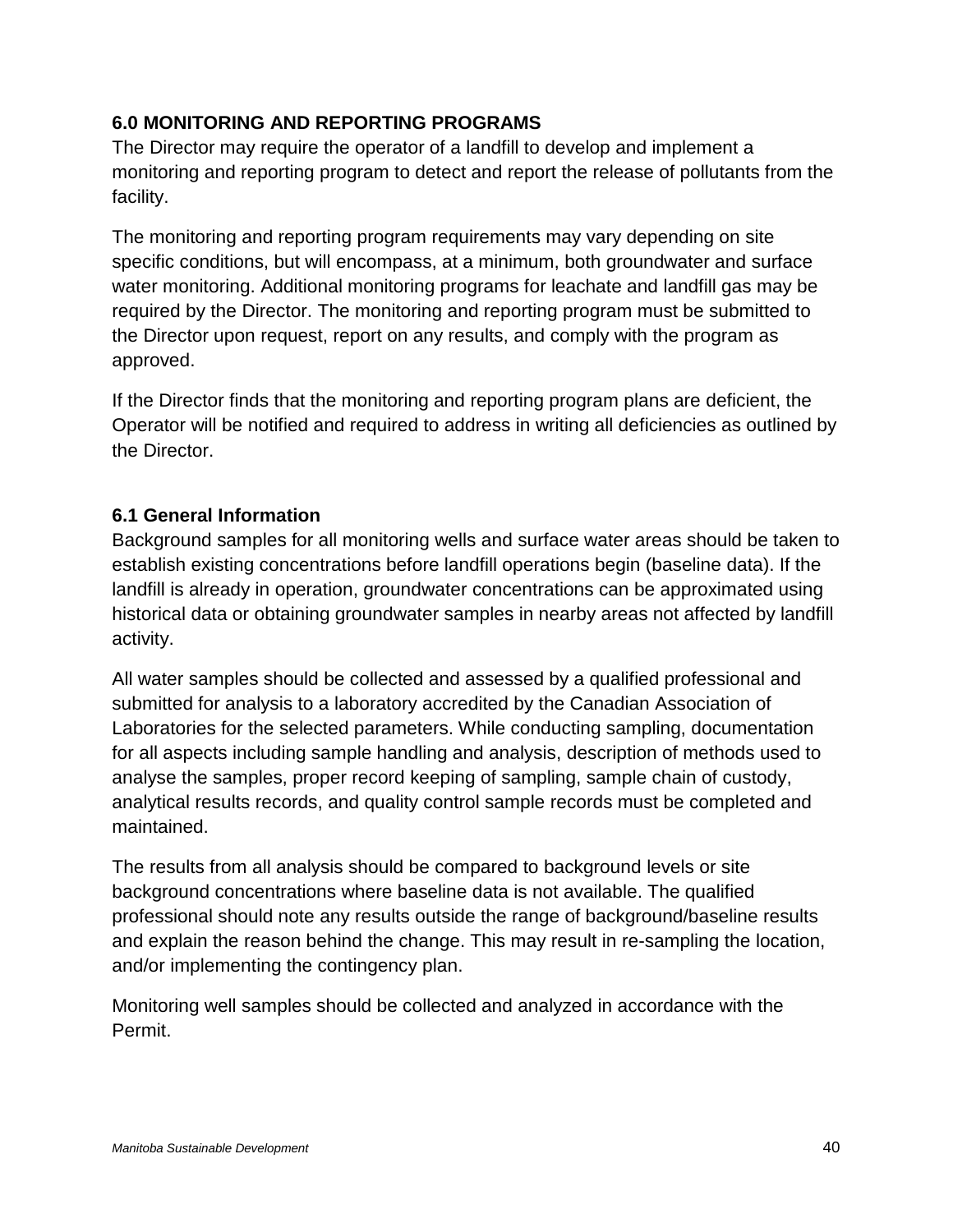Data from the sampling event should include the following:

- Groundwater elevation;
- Stream flow (if pertinent);
- Water temperature;
- Field conductivity;
- Field pH; and
- Dissolved oxygen.

# <span id="page-40-0"></span>**6.2 Groundwater Monitoring Program**

The groundwater monitoring program shall include a report that contains, but may not be limited to the following:

- Background groundwater data for each monitoring well;
- Establishment of groundwater quality control limits for each naturally occurring parameter;
- A detailed program for sampling frequency and analysis; and
- A Groundwater Contingency Plan.

## <span id="page-40-1"></span>**6.2.1 Monitoring Well Requirements**

The Operator must protect each monitoring well installed at the landfill from damage and keep it locked except when samples are being taken. The Operator must also clean, repair, or replace a monitoring well that is damaged or is no longer able to produce representative groundwater samples. Any wells that are no longer in use are required to be decommissioned in an environmentally sound manner.

# <span id="page-40-2"></span>**6.2.2 Sampling Frequency, Analysis, and Reporting**

Sampling of groundwater monitoring wells must be conducted by a qualified professional on behalf of the owner of a facility once per year or at the frequency specified in a Permit or EAL. The parameters tested should be those indicated in the Appendix of the Permit, EAL, or selected parameters as approved by the Director.

The groundwater monitoring well samples shall be collected, stored, and analyzed using approved field and laboratory techniques. The samples shall be analyzed at an accredited laboratory.

The Operator shall submit an annual report in a format acceptable to the Director, detailing the results of the groundwater sampling, complete with previous results and trends. The report shall be prepared by a qualified professional to ensure the results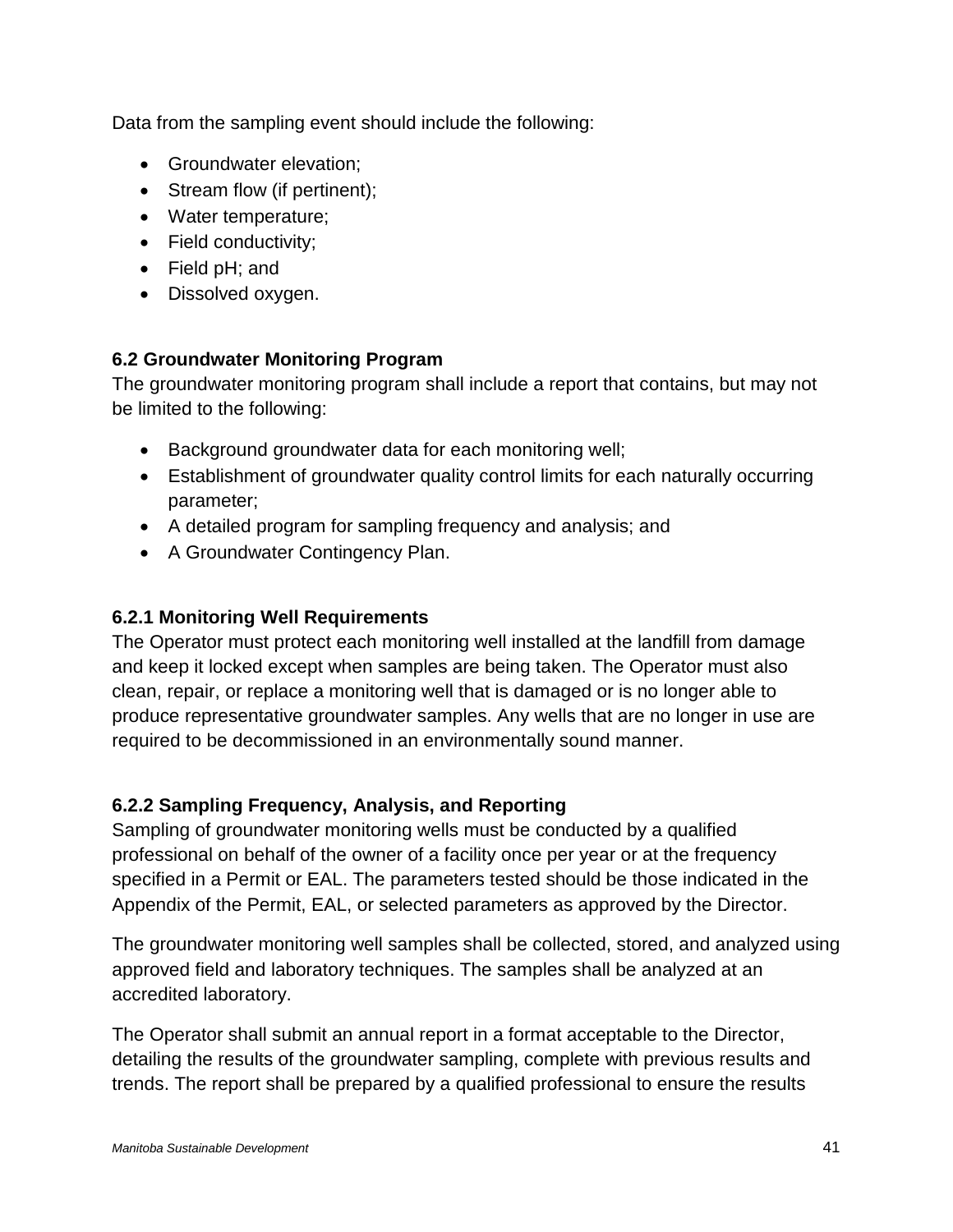comply with the guidelines published in CCME or other recognized standard organizations. The following guidelines may be considered during the review:

- *Guidelines for Canadian Drinking Water Quality Summary Table - August 2012*
- *CCME Canadian Environmental Quality Guidelines Summary Table*
- *Alberta Tier I Soil and Groundwater Remediation Guidelines – December 2010*
- *Alberta Tier II Soil and Groundwater Remediation Guidelines – December 2010*
- *Ontario Ministry of the Environment – Soil, Ground Water and Sediment Standards – April 2011*

The report shall be submitted to the designated Environment Officer no later than December 31 annually or as specified in the Permit or EAL.

# <span id="page-41-0"></span>**6.2.3 Groundwater Contingency Plan**

As part of the monitoring program, the Director may require the operator to develop a contingency plan to implement in the event of a parameter exceedance at the boundary of a facility.

In the event of an exceedance, re-sampling of the monitoring wells may be required, along with an amended monitoring program suitable to the Director.

Where an exceedance is deemed to be a risk to human health and the environment, the operator may be required to submit a report prepared by a qualified third party environmental professional to Manitoba Sustainable Development. The report shall address the results and propose a plan to control the offsite migration of the pollutant.

# <span id="page-41-1"></span>**6.3 Surface Water Monitoring Program**

# <span id="page-41-2"></span>**6.3.1 General Information**

A surface water monitoring program may be required at the request of the director. The program may include, but not be limited to the following:

- Sample points from the runoff control system at the facility;
- Identification of potential sources of contamination, leaks or spills at the landfill;
- Identification of any receiving surface water bodies at the boundary of the facility that could be impacted by a release of surface water from the facility; and
- Sample points in the receiving surface water bodies both upstream and downstream from the landfill.

The surface water samples must be collected, stored, and analyzed in accordance with the *Standard Methods for the Examination of Water and Wastewater*, or other field and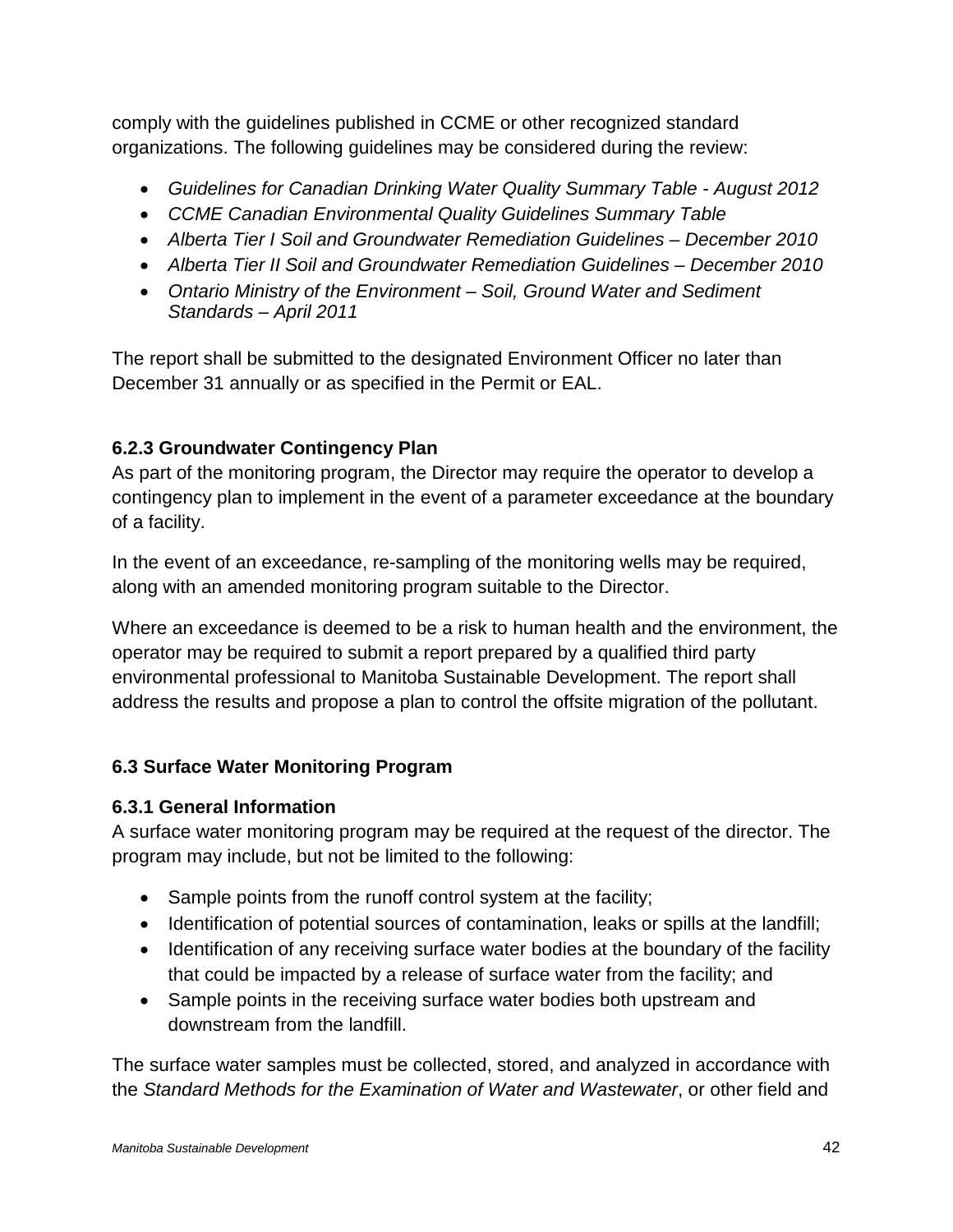laboratory techniques as approved by the Director. The samples must be analyzed at an accredited laboratory.

If required in writing by the Director, the permit or the licence, the operator must submit an annual monitoring report in a format acceptable to the Director. This report shall include the results of the most recent sampling analyses, a comparison with previous analytical results, and identification of trends in the data. The report must be prepared by a qualified professional to ensure the results comply with applicable guidelines published by CCME or other recognized standard organizations.

# <span id="page-42-0"></span>**6.3.2 Surface Water Contingency Plan**

In conjunction with the monitoring and reporting program, the Director may require the Operator to develop a contingency plan to implement in the event that a parameter in surface water at the boundary of the facility exceeds levels acceptable to the Director. The surface water contingency plan shall identify actions to be implemented to contain and mitigate impacts from a release of surface water. The Operator must submit the plan as requested and comply with the plan as approved.

If there is an accidental or unauthorized release of surface water from the runoff control system to a location outside of the property boundary, the Operator shall immediately notify the Director and implement the surface water contingency plan as approved.

# <span id="page-42-1"></span>**6.4 Leachate Monitoring Program**

# <span id="page-42-2"></span>**6.4.1 General Information**

All water in contact with waste is considered leachate and must be retained in an approved location until it can be treated or sent for disposal.

The most effective way to control leachate is to prevent leachate generation. This includes controlling surface and storm water flows, use of proper cover materials to prevent infiltration, and preventing high liquid content material from entering the landfill. If prevention and management is insufficient, liner systems, removal systems and operational practices can also be implemented.

Operators are responsible for the storage, treatment, and handling of leachate in accordance with the Regulation and the facility Permit or EAL.

The contaminants of concern in leachate typically consist of trace metals, major elements, organic compounds and microbiological components carrying both dissolved and suspended materials. The typical composition of leachate from new and mature landfills is provided in Table 9 below.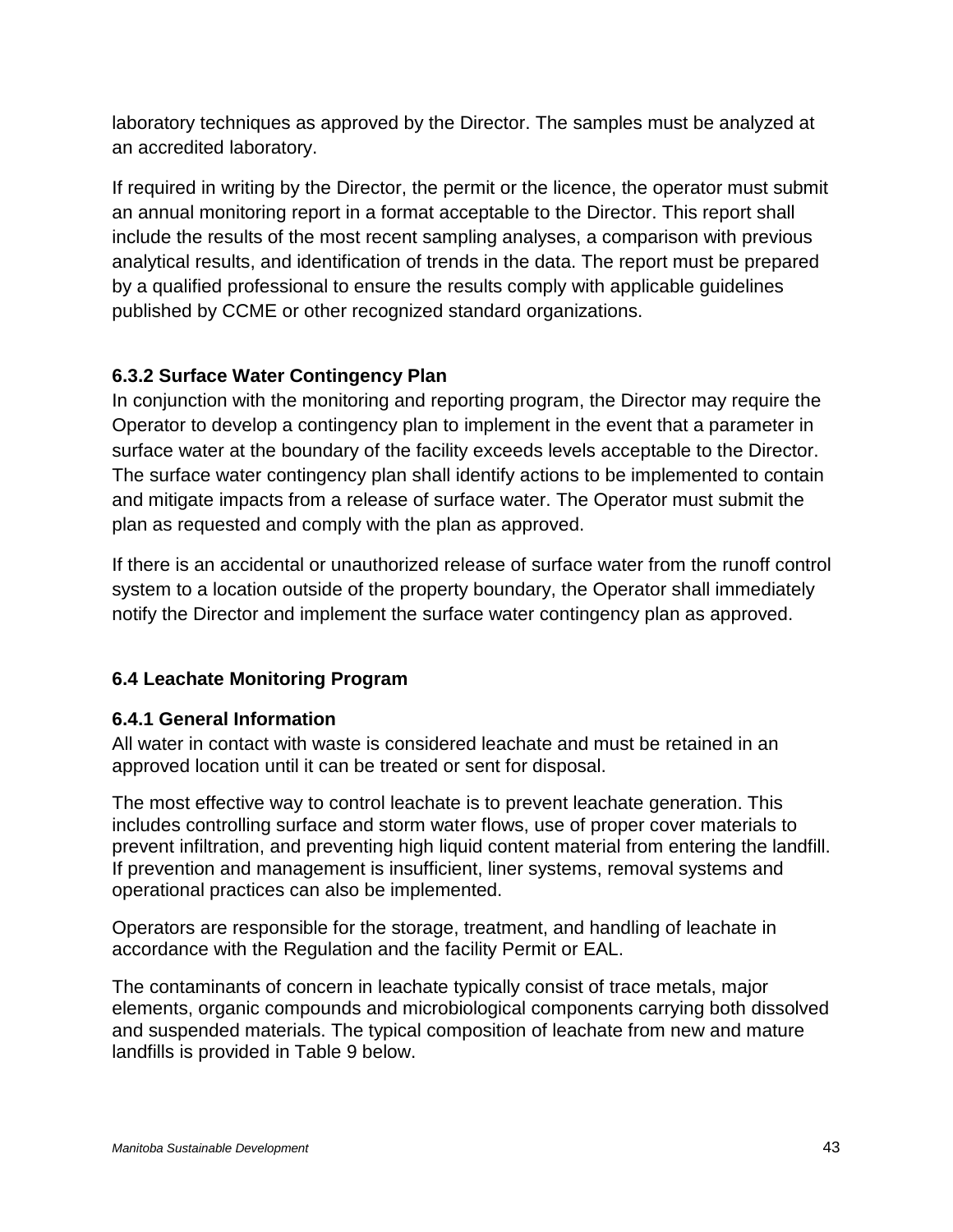| Table 9 - Leachate Composition from New or Mature Landfills |  |  |
|-------------------------------------------------------------|--|--|
|                                                             |  |  |

| 5-day biochemical oxygen demand (BOD <sub>5</sub> )<br>$\bullet$ | рH                                  |
|------------------------------------------------------------------|-------------------------------------|
| Total organic carbon (TOC)                                       | Total hardness as CaCO <sub>3</sub> |
| • Chemical oxygen demand (COD)                                   | Calcium                             |
| Total suspended solids (TSS)<br>$\bullet$                        | Magnesium                           |
| Organic nitrogen                                                 | Potassium                           |
| Ammonia nitrogen                                                 | Sodium                              |
| <b>Nitrate</b>                                                   | Chloride                            |
| Total phosphorous<br>$\bullet$                                   | Sulphate                            |
| Ortho phosphorous                                                | <b>Total iron</b>                   |
| Alkalinity as $CaCO3$                                            |                                     |
|                                                                  |                                     |

(McGraw-Hill, 1993, p 418)

# <span id="page-43-0"></span>**6.4.2 Leachate Monitoring Program**

If identified by the permit or licence, the leachate monitoring program shall be required during the active landfill lifespan, the final closure of the facility, and remain in effect post closure. The program shall include, but not be limited to the following:

- A detailed plan for a leachate collection system or leachate pond system; and
- Policies and procedures for sample collection and analysis that includes:
	- o Measurement of the depth of leachate head in the cells,
	- o Collection of representative samples at the frequency outlined in the Permit or EAL, and
	- o Submission of samples for laboratory analysis of parameters listed in the Permit or EAL.

# <span id="page-43-1"></span>**6.4.3 Treatment and Disposal**

All proposed forms of leachate treatment or disposal must be approved in advance by a Director of Manitoba Sustainable Development. Other options for cells, liners, or advanced technologies for use and disposal may be authorized in writing and accepted at the discretion of the Director.

Leachate treatment methods include evaporation, onsite treatment for disposal, transporting the leachate to a wastewater treatment plant (WWTP) and leachate recycling.

When removing leachate for treatment and disposal, it must be removed at a frequency that maintains the level at or below the approved acceptable leachate head.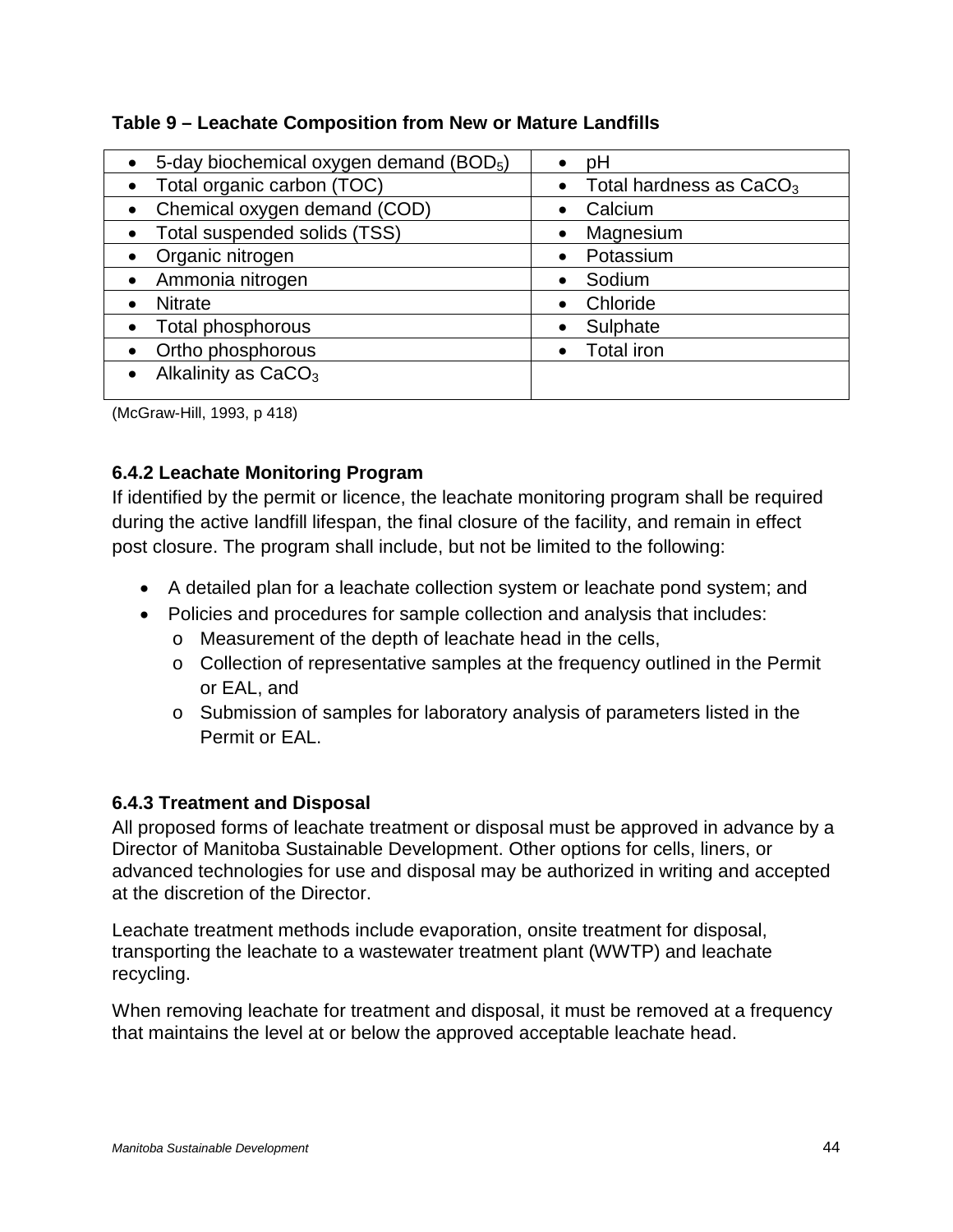# <span id="page-44-0"></span>**6.4.4 Reporting**

If the preferred method of leachate disposal is discharge to the environment or to a WWTP, a written request must be submitted to the Director of Manitoba Sustainable Development and approval must be granted prior to the discharge. Sampling results and interpretation shall be submitted to Manitoba Sustainable Development as required in the Permit or EAL. Leachate should be analyzed annually for the typical leachate parameters listed in Table 10.

| <b>Physical</b>          | <b>Organic Constituents</b>                | <b>Inorganic Constituents</b>                                       | <b>Biological</b>                                       |
|--------------------------|--------------------------------------------|---------------------------------------------------------------------|---------------------------------------------------------|
| Appearance               | Organic chemicals                          | Suspended solids (SS),<br><b>Total Dissolved Solids (TDS)</b>       | Biochemical oxygen demand<br>(BOD)                      |
| pH                       | Phenols                                    | Volatile suspended solids (VSS),<br>volatile dissolved solids (VDS) | Coliform bacteria (total, fecal; fecal<br>streptococci) |
| Conductivity             | Chemical oxygen<br>demand (COD)            | Chloride                                                            | Standard plate count                                    |
| Oxidiation-<br>Reduction | Total organic carbon<br>(TOC)              | Sulphate                                                            |                                                         |
| Potential                |                                            | Phosphate                                                           |                                                         |
| Color                    | Volatile acids                             | Alkalinity and acidity                                              |                                                         |
|                          |                                            | Nitrate-N                                                           |                                                         |
| Turbidity                | Tannins, lignins                           | Nitrite-N                                                           |                                                         |
| Temperature              | Organic-N                                  | Ammonia-N                                                           |                                                         |
| Odour                    | Ether soluable (oil and<br>grease)         | Sodium                                                              |                                                         |
|                          | Methylene blue active<br>substances (MBAS) | Potassium                                                           |                                                         |
|                          |                                            | Calcium                                                             |                                                         |
|                          | Organic functional groups                  | Magnesium                                                           |                                                         |
| as required              |                                            | <b>Hardness</b>                                                     |                                                         |
|                          | Chlorinated<br>hydrocarbons                | Heavy metals (Pb, Cu, Ni, Cr,<br>Zn, Cd, Fe, Mn, Hg, Ba, Ag)        |                                                         |
|                          |                                            | Arsenic                                                             |                                                         |
|                          |                                            | Cyanide                                                             |                                                         |
|                          |                                            | Fluoride                                                            |                                                         |
|                          |                                            | Selenium                                                            |                                                         |

#### **Table 10: Typical Leachate Parameters**

(McGraw-Hill, 1993, p 419)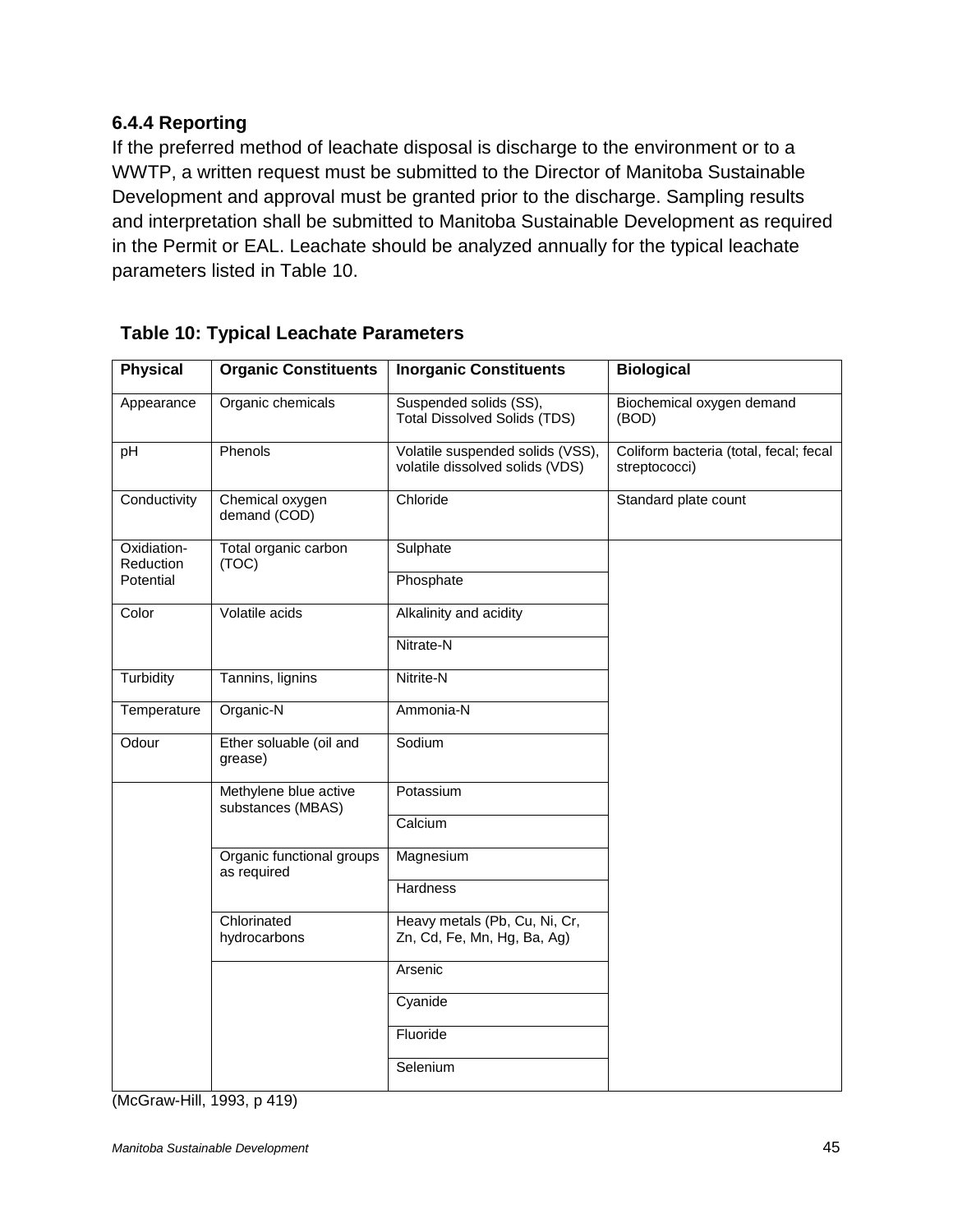# <span id="page-45-0"></span>**6.4.5 Leachate Contingency Plan**

The Director may require the Operator to develop a contingency plan to implement in the event that a parameter in the leachate has impacted soils or other discharges from the facility exceed levels acceptable to the Director. The operator must submit the plan and comply with the approved plan.

If there is an accidental or unauthorized release of leachate off the property, the operator shall immediately notify the Director and implement the approved leachate contingency plan.

# <span id="page-45-1"></span>**6.5 Landfill Gas Monitoring Program**

#### <span id="page-45-2"></span>**6.5.1 General Information**

Any installation of a landfill gas system, regardless of facility type, requires an EAL. Note that monitoring for landfill gas in any structure on any landfill or within 400 m of any landfill is recommended.

A landfill gas monitoring plan must be prepared for any facility that monitors landfill gas. The plan must specify all monitoring probe installation and maintenance procedures, as well as sampling and analysis procedures including quality assurance/quality control procedures.

Landfill gas monitoring typically consists of measuring the combustible gas concentrations using constructed gas probes. All landfills should be designed, constructed, and operated ensuring the maximum concentration of explosive gases does not exceed 20% of the lower explosive limit (LEL) in any landfill structure or at the property boundary.

# <span id="page-45-3"></span>**6.5.2 Landfill Gas Monitoring Program**

All landfill gas monitoring programs shall include, but not be limited to the following:

- A description of the landfill gas monitoring sites and their locations;
- The methods used for measurement and detection of the migration of subsurface landfill gas;
- The frequency of measurement of subsurface landfill gas; and
- A landfill gas contingency plan for the mitigation of subsurface landfill gas migration.

The data must be interpreted by a qualified professional authorized by the Director to determine the potential impacts from the migration of landfill gas.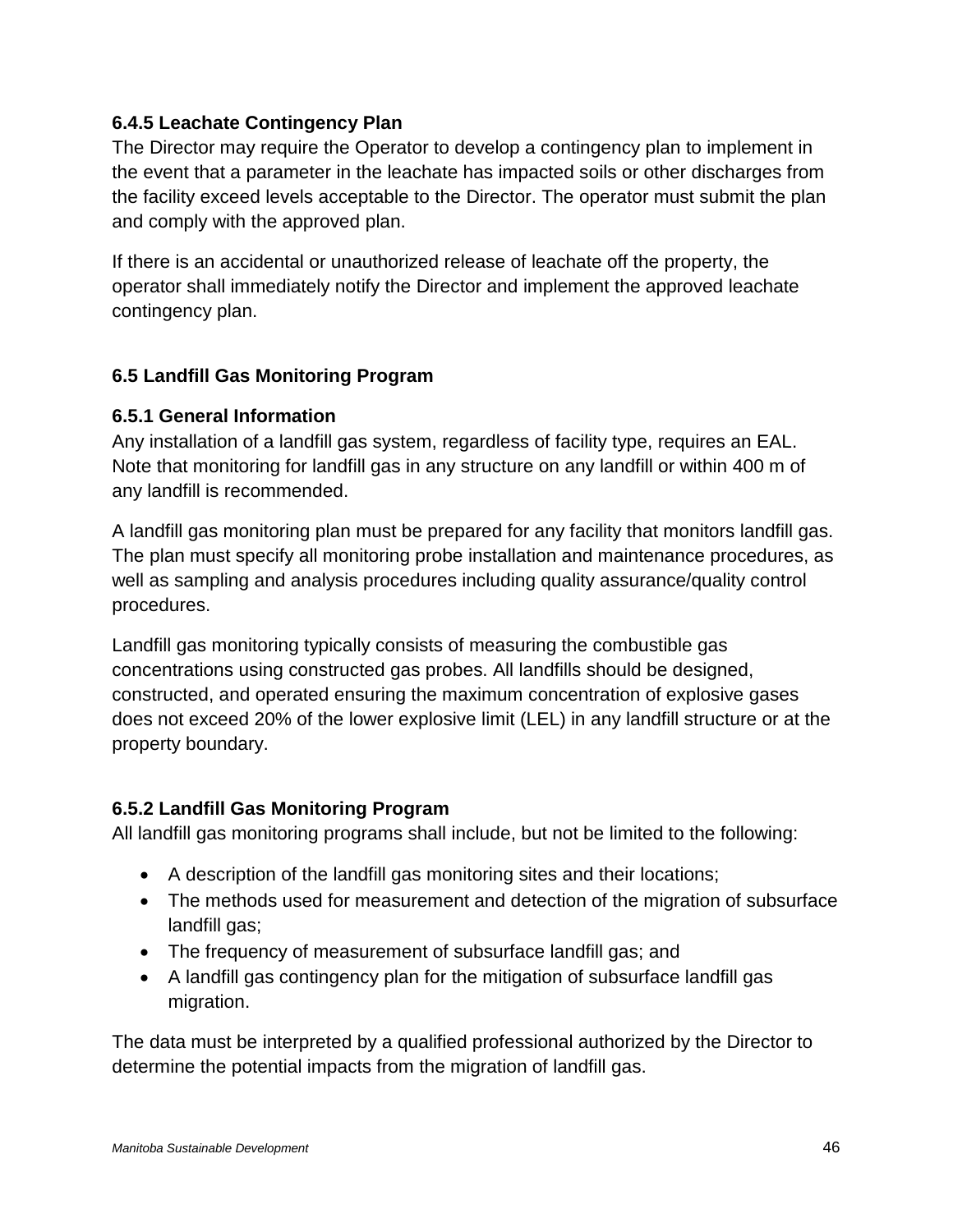# <span id="page-46-0"></span>**6.5.3 Landfill Gas Contingency Plan**

Throughout the active life, final closure, and post closure of a landfill, the landfill gas shall not exceed the landfill gas explosive limits as described in Table 11 below. If the explosive gas limits are exceeded, the Operator is to immediately notify the Director and implement the approved landfill gas contingency plan.

# **Table 11: Subsurface Landfill Gas Explosive Limits**

| <b>Sample Location</b>                                                                                                          | <b>Explosive Gas Limits</b> |
|---------------------------------------------------------------------------------------------------------------------------------|-----------------------------|
| In the subsurface at the property boundary                                                                                      | 50% LEL                     |
| In an on-site building or enclosed structure or in the area<br>immediately outside the foundation of the building or structure  | 20% LEL                     |
| In an off-site building or enclosed structure or in the area<br>immediately outside the foundation of the building or structure | <b>1% LEL</b>               |
| (Standards for Landfills in Alberta, Feb 2010)                                                                                  |                             |

*Manitoba Sustainable Development* 47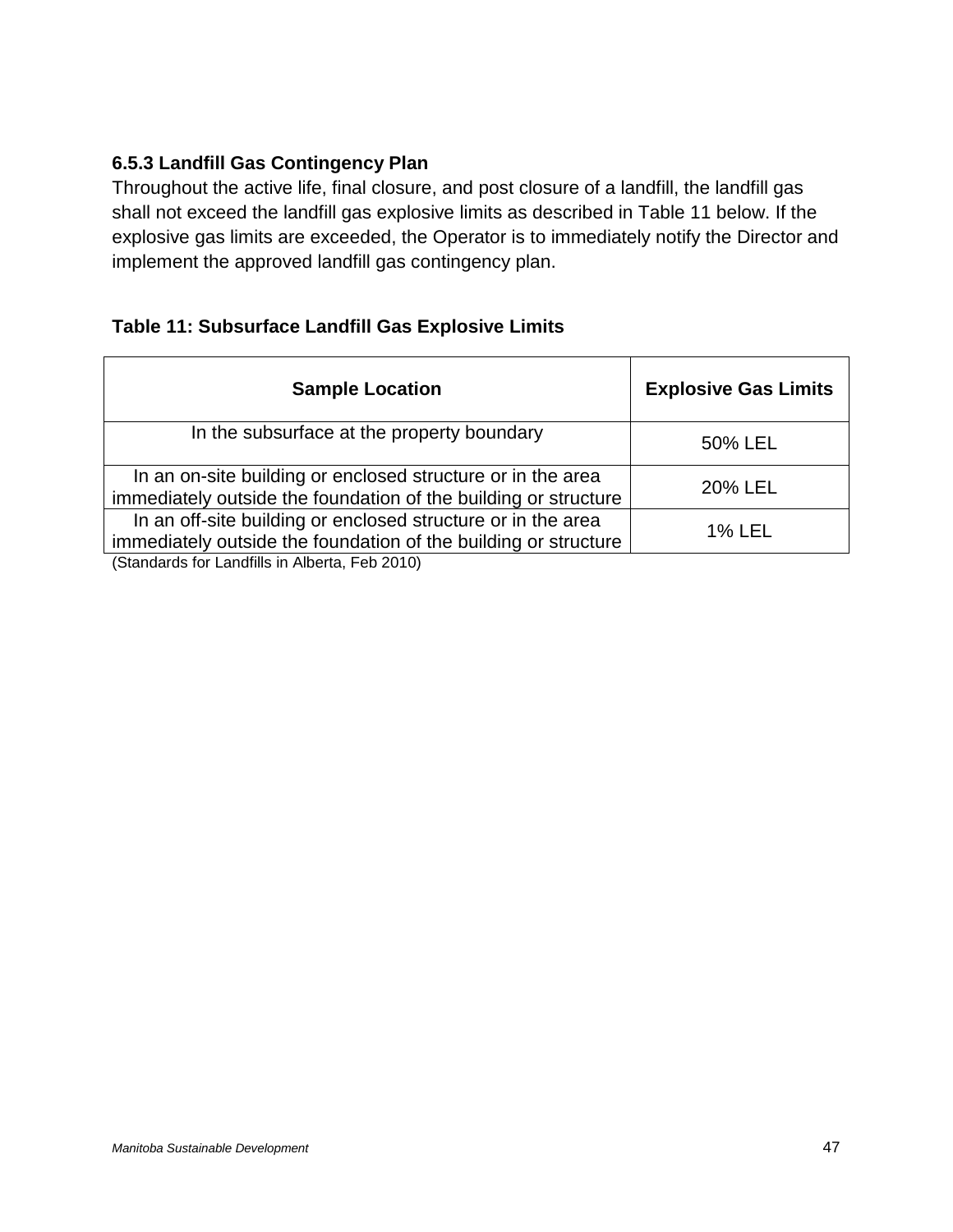# <span id="page-47-0"></span>**7.0 LANDFILL CLOSURE AND POST-CLOSURE REQUIREMENTS**

Landfill closures are required when part or the entire landfill has been filled with waste. Proper landfill closures ensure that the long term sustainability and security of the site is maintained and that human health and the environment are protected.

# <span id="page-47-1"></span>**7.1 Preliminary Closure Plan**

A preliminary closure plan is required for any landfill, or portion thereof, preparing to cease full or partial operation. The preliminary closure plan shall include, but not be limited to the following:

- A site plan illustrating the location of WDG/WTS areas, collection basins, wells, sinkholes, watercourses, monitoring wells, and property boundaries;
- A schedule for decommissioning and removal of buildings, storage areas, processing areas or any other facilities on the property that will no longer be required;
- A description of the final cover system, as well as the installation methods and procedures used;
- An estimated volume of waste deposited at the landfill during its active life; and
- A description of how the following elements have been or will be addressed:
	- o the final use of the site;
	- o drainage restoration;
	- o soil replacement;
	- o final cover slopes;
	- o erosion control;
	- o revegetation and conditioning of the site;
	- o subsidence remediation;
	- o environmental monitoring; and
	- o a post closure plan.

# <span id="page-47-2"></span>**7.2 Final Closure Notification and Plan**

The Operator of a landfill shall submit a final closure notification and plan in writing to the Director a minimum of six months prior to the permanent closure of the landfill or portion thereof.

Closure notification requirements may include but not be limited to the following:

- A schedule for completion of the final closure;
- Details regarding the removal of all solid waste that is not buried at the facility;
- Details regarding the removal of all finished compost and bulky metallic waste from the facility;
- Confirmation that waste will be compacted and graded prior to placement of final cover;
- Design for final cover with a minimum final clay cap (less than or equal to 1x10  $7$ cm/s) compacted to a thickness of 0.5 metres to the surface of the active area, or an alternative soil/geosynthetic liner system approved by the Director;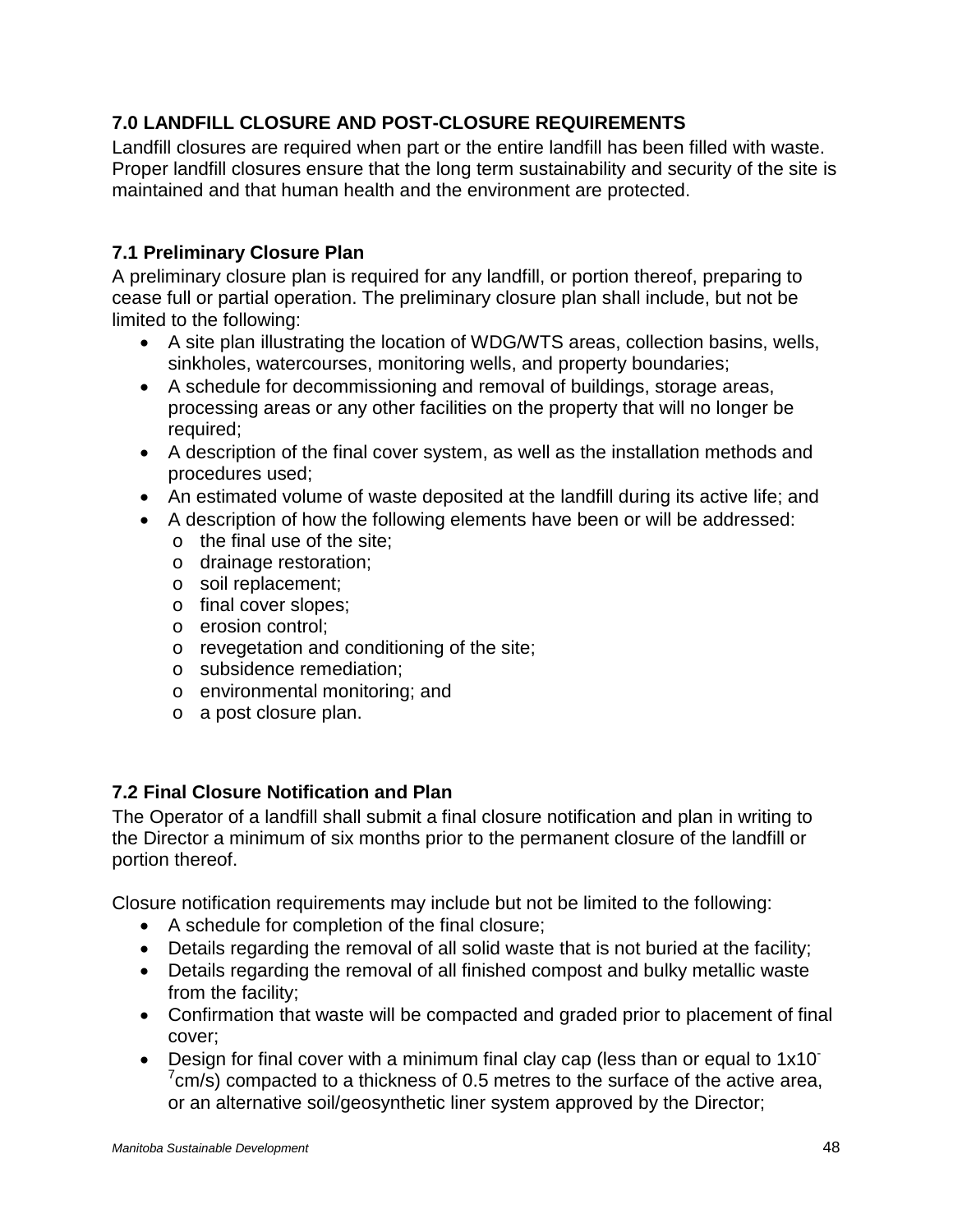- The final slope for the site. (A final slope of 3:1 over the area is encouraged to allow for site drainage. If the active area is above ground, a 4:1 slope is recommended);
- Confirmation that capping of the sides and the top of the active area will be maintained with a minimum topping of 150mm of organic soil and that the caps will be seeded with vegetation;
- Description of the revegetation of the facility site. Vegetation should be shallow rooted, gas resistant, drought tolerant and hardy;
- Design for erosion control and restoration of surface water drainage;
- Designs for any changes to the groundwater, surface water, leachate or landfill gas collection systems;
- A schedule for decommissioning and removal of buildings, storage areas, processing areas or any other facilities on the property that will no longer be required;
- Confirmation that access will be blocked to the site after closure, or explanation of why access will not be blocked;
- Confirmation that signs will be posted indicating that the landfill is closed, and noting the location of the nearest landfill or transfer station with a contact number for reporting;
- Indication of the end use of the facility (e.g., recreation); and
- Provision of a Post Closure Plan.

Once approved, the closure must be completed no later than 12 months after the date on which the closure began.

# <span id="page-48-0"></span>**7.3 Closure Report**

Once the landfill has been closed, the Operator must submit a closure report to the Director that includes a summary of events and any deviations from the authorized final closure plan.

# <span id="page-48-1"></span>**7.4 Post Closure Plan**

The post closure plan may provide a description of the operational activities that will occur after the landfill is closed. This plan may include, but not be limited to the following:

- Explanation of how the final cover system and diversion and drainage structures will be maintained;
- Details about how areas affected by settling, subsidence, erosion, or other events will be remediated;
- Explanation of how the groundwater monitoring, leak detection, leachate collection and gas venting systems or structures will be maintained, operated, and monitored; and
- A plan to protect and maintain surveyed benchmarks.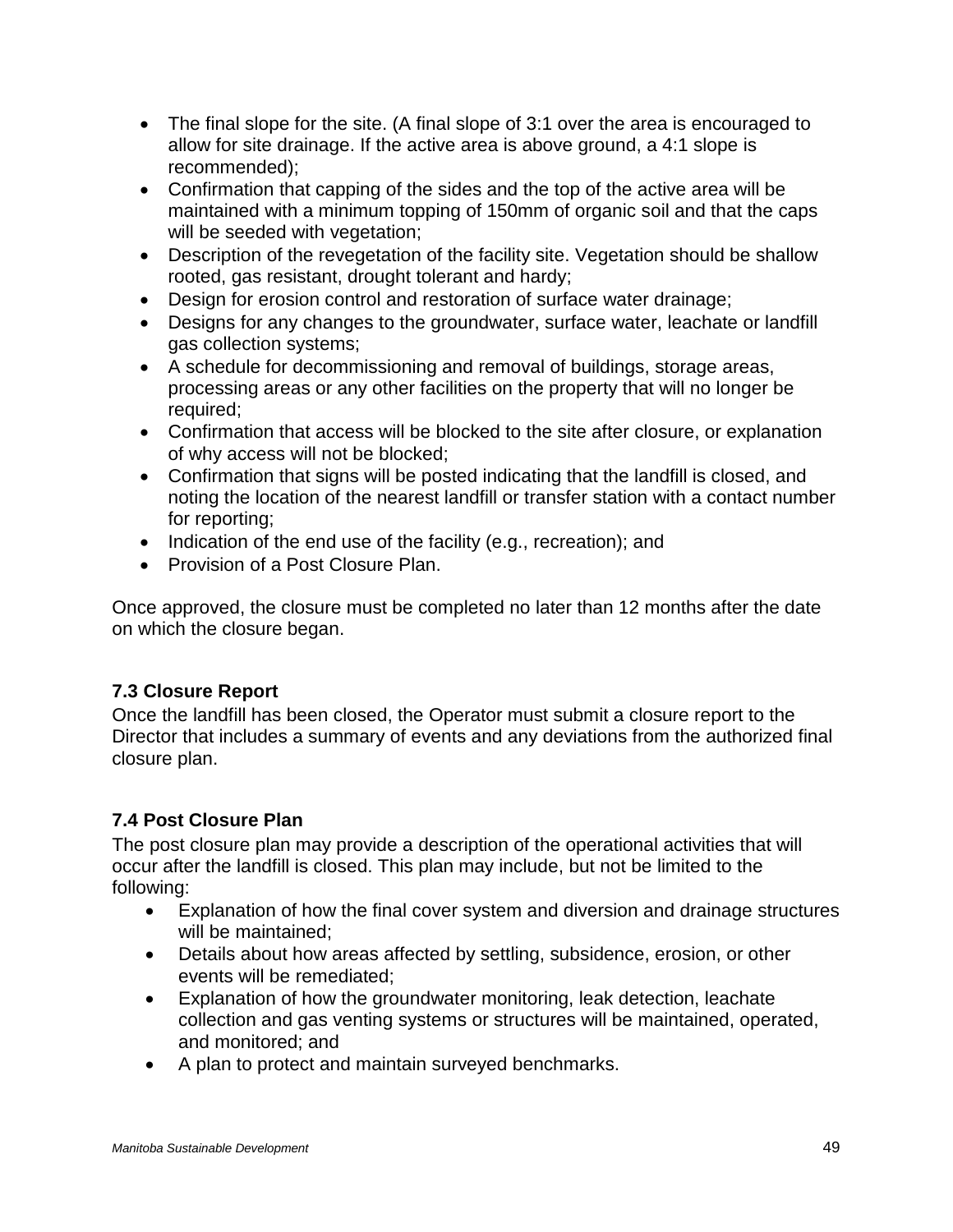## <span id="page-49-0"></span>**7.5 Post Closure Requirements**

The following post closure requirements will come into effect once final closure has been completed and shall remain in place to protect, maintain, and monitor the environment at the site for the duration specified below and/or as approved in the postclosure plan:

- Groundwater monitoring as specified in the plan. A reduced sampling frequency may be considered if samples are within compliance limits over an approved period of time;
- Landfill gas control systems and monitoring until concentrations are below explosive limits over an approved period of time;
- Leachate collection systems until such time as samples until the parameters are not detected in three consecutive sampling events;
- Maintenance of surface water control ditches and structures, access roads, fencing and gates; and
- Regrading and repair of the final cap as needed. During post closure, the owner of the facility is responsible for inspecting the final cover system a minimum of two times per year.

#### <span id="page-49-1"></span>**7.6 Final Use**

# **Construction of buildings on landfills, or abandoned landfills, or within 400 metres of an active or closed landfill is prohibited under the regulation.**

In the event an interested party wishes to construct within the prohibited area noted above, a variance may be issued by the Director. To obtain a variance, an assessment, supporting documentation, lab results and a report by a qualified professional is required to be submitted. The report submitted for the Director's review and consideration must evaluate the risks, recommended mitigation measures and alternatives (if appropriate).

No construction activity may begin prior to obtaining written Director authorization.

Indication of the final use of the facility should be included in the final closure plan. Closed landfills can be used for passive recreational activities such as green space, public parks, golf courses, ski hills and picnic areas. Areas with the highest public use may need additional cover or maintenance to ensure that the public is protected from any safety hazards due to waste settlement, erosion of cover or venting of landfill gas. The following end uses are prohibited unless approved by the Director:

- Use for agricultural purposes;
- Construction of buildings; and
- Excavation of final cover or waste material.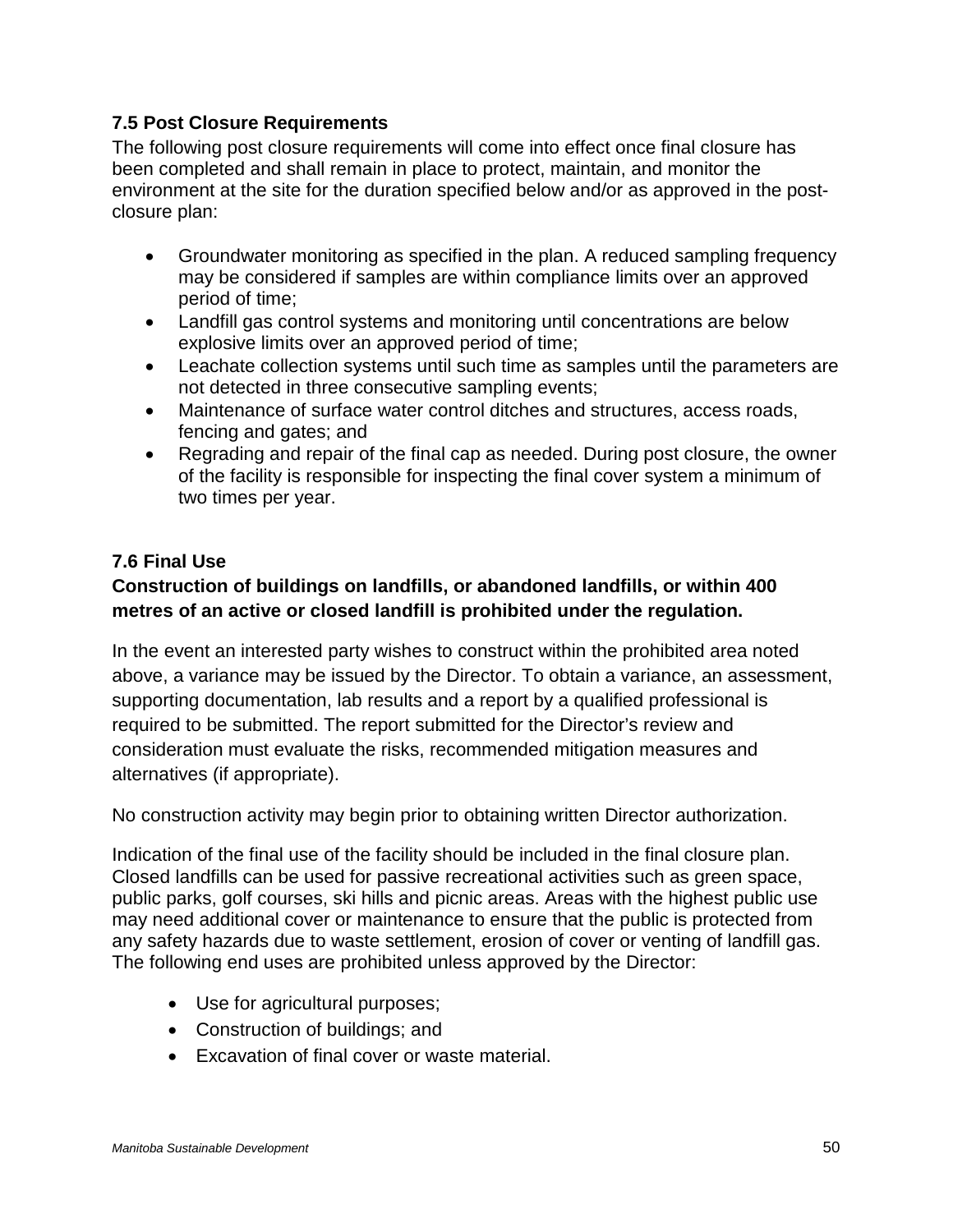# <span id="page-50-0"></span>**8.0 BUILDING RESTRICTIONS NEAR LANDFILLS**

An Operator or an adjacent landowner cannot construct a dwelling on the site of an operating landfill, closed, or abandoned landfill or within 400 metres of the site of an operating, closed, or abandoned landfill except with the written approval of the Director.

#### <span id="page-50-1"></span>**8.1 Site Assessment**

If a proponent wishes to develop a property within 400 metres of an existing active or abandoned landfill, the proponent (developer) is responsible for assessing the potential for landfill gas generation, determining the presence of landfill gas as well as identifying other contaminants and incorporating mitigative measures into the development plan. Exceptions may be granted if the proponent for the development is prepared to install appropriate gas control measures as recommended by a qualified third party environmental professional. Other requests for a variance may be entertained at the discretion of the Director.

If interested in obtaining a variance, the proponent must provide a written request to the Director of Manitoba Sustainable Development. This shall include but not be limited to the following:

- A cover letter from the proponent requesting the variance;
- A map of the site for development indicating the setback distances; and
- An engineering report completed by a qualified third party environmental professional to ensure the results comply with the procedures published in CCME or other recognized standards organization. The report shall include, but not be limited to the following:
	- a) Confirmation that there is no waste under the proposed building site obtained by drilling or excavating;
	- b) A risk assessment including hazard identification, exposure assessment of the risks to human health and/or the environment posed by the contaminants present on a property. This includes an analysis of the potential pathways for contaminants to affect potential receptors;
	- c) Interpretation of the landfill gas monitoring data collected by a qualified environmental professional to determine the potential impacts from the subsurface migration of landfill gas or other contaminants; and
	- d) A recommendation to Manitoba Sustainable Development characterizing the risks and any measures needed to mitigate present gas.

If methane gas levels are less than 10,000 ppm (20% LEL) in the subsurface outside the property boundary of the landfill, an evaluation on a site specific basis may be considered for the development. A variance will not be authorized if methane gas levels are above 10,000 ppm (20% LEL). However, a remedial action plan by a qualified third party qualified professional may be considered if the documentation can demonstrate the site is safe for development.